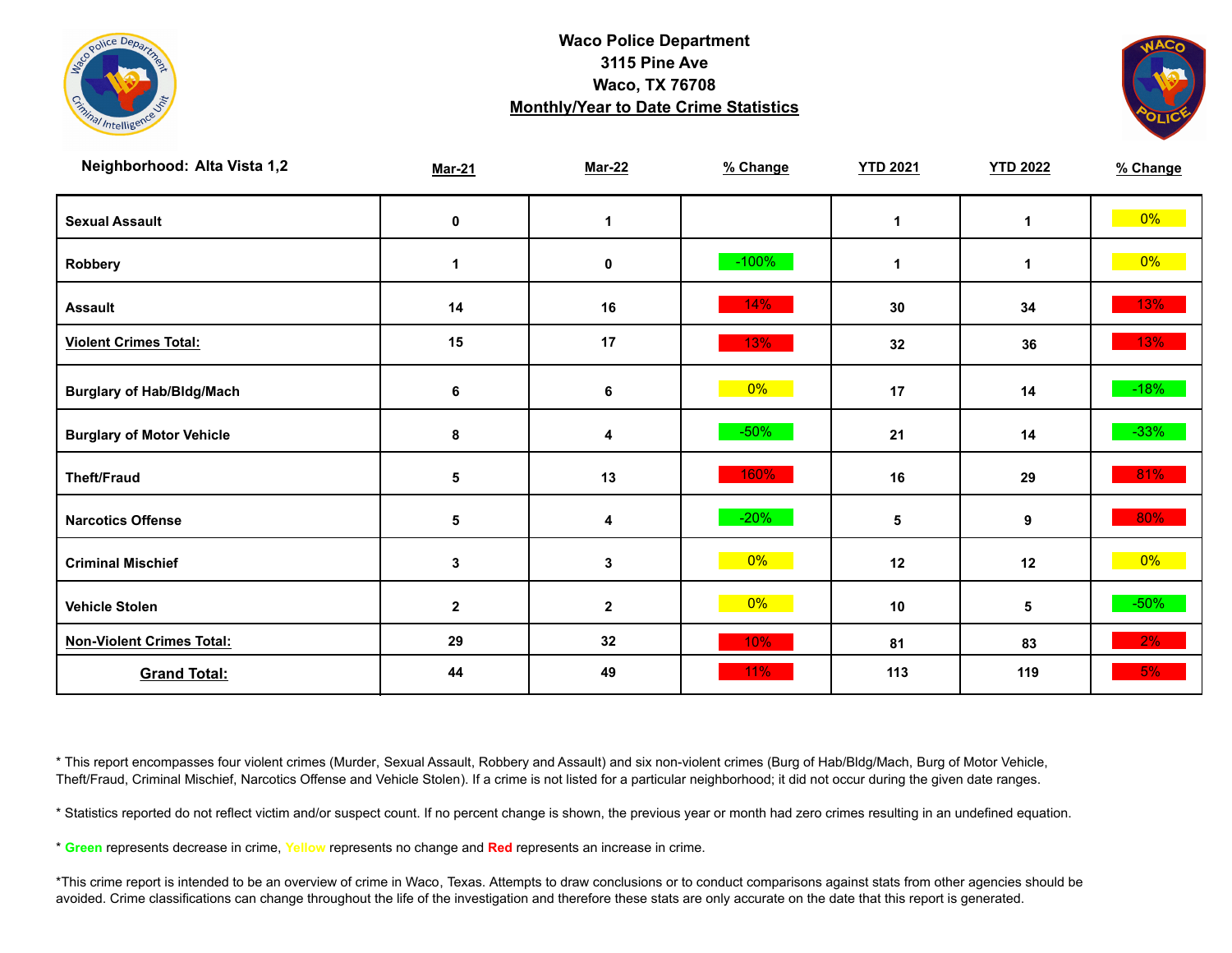



| <b>Neighborhood: Austin Avenue 3,4</b> | <b>Mar-21</b>  | <b>Mar-22</b> | % Change | <b>YTD 2021</b> | <b>YTD 2022</b> | % Change |
|----------------------------------------|----------------|---------------|----------|-----------------|-----------------|----------|
| <b>Sexual Assault</b>                  | 1              | 1             | $0\%$    | $\mathbf{2}$    | 1               | $-50\%$  |
| Robbery                                | 0              | 1             |          | 0               | $\mathbf{2}$    |          |
| <b>Assault</b>                         | 0              | 3             |          | $\overline{7}$  | 6               | $-14%$   |
| <b>Violent Crimes Total:</b>           | 1              | 5             | 400%     | 9               | 9               | $0\%$    |
| <b>Burglary of Hab/Bldg/Mach</b>       | 3              | 0             | $-100\%$ | 12              | 5               | $-58%$   |
| <b>Burglary of Motor Vehicle</b>       | $\mathbf{2}$   | 1             | $-50%$   | 5               | 9               | 80%      |
| <b>Theft/Fraud</b>                     | $\overline{7}$ | 11            | $57\%$   | 21              | 18              | $-14%$   |
| <b>Narcotics Offense</b>               | 3              | 4             | 33%      | 4               | 11              | 175%     |
| <b>Criminal Mischief</b>               | 1              | $\mathbf{2}$  | 100%     | 29              | 5               | $-83%$   |
| <b>Vehicle Stolen</b>                  | 0              | 3             |          | 1               | 6               | 500%     |
| <b>Non-Violent Crimes Total:</b>       | 16             | 21            | 31%      | 72              | 54              | $-25%$   |
| <b>Grand Total:</b>                    | 17             | 26            | 53%      | 81              | 63              | $-22%$   |

\* This report encompasses four violent crimes (Murder, Sexual Assault, Robbery and Assault) and six non-violent crimes (Burg of Hab/Bldg/Mach, Burg of Motor Vehicle, Theft/Fraud, Criminal Mischief, Narcotics Offense and Vehicle Stolen). If a crime is not listed for a particular neighborhood; it did not occur during the given date ranges.

\* Statistics reported do not reflect victim and/or suspect count. If no percent change is shown, the previous year or month had zero crimes resulting in an undefined equation.

\* **Green** represents decrease in crime, **Yellow** represents no change and **Red** represents an increase in crime.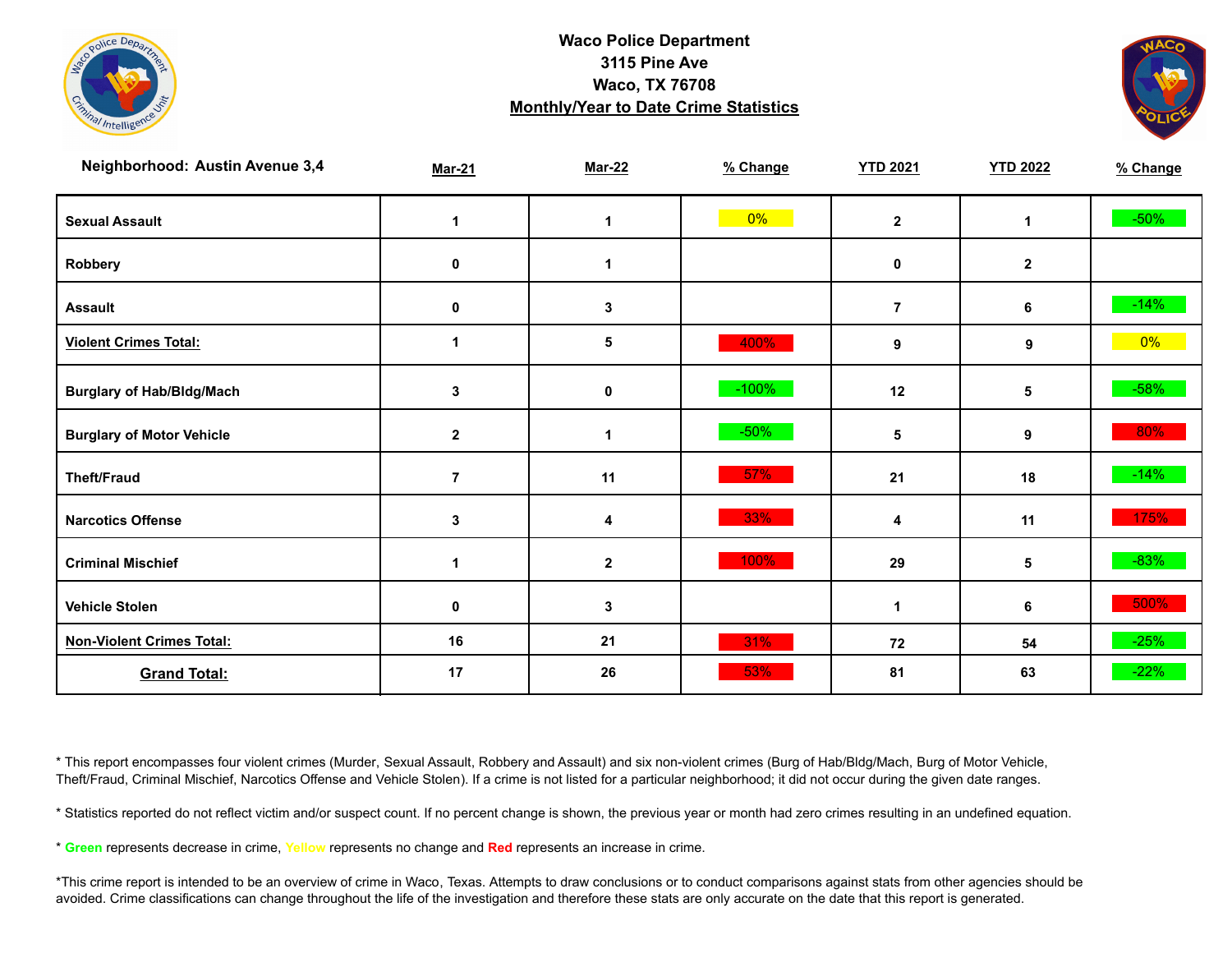



| Neighborhood: Baylor 2           | <b>Mar-21</b> | <b>Mar-22</b>  | % Change | <b>YTD 2021</b> | <b>YTD 2022</b> | % Change |
|----------------------------------|---------------|----------------|----------|-----------------|-----------------|----------|
| <b>Murder</b>                    | $\mathbf 1$   | $\pmb{0}$      | $-100%$  | $\mathbf{1}$    | $\mathbf 0$     | $-100%$  |
| <b>Sexual Assault</b>            | 1             | $\mathbf 0$    | $-100%$  | 4               | 1               | $-75%$   |
| Robbery                          | 1             | 1              | $0\%$    | $\mathbf{2}$    | $\mathbf{2}$    | 0%       |
| <b>Assault</b>                   | 6             | $\overline{7}$ | 17%      | 12              | 12              | $0\%$    |
| <b>Violent Crimes Total:</b>     | 9             | 8              | $-11%$   | 19              | 15              | $-21%$   |
| <b>Burglary of Hab/Bldg/Mach</b> | 4             | $\mathbf 0$    | $-100%$  | 8               | $\overline{7}$  | $-13%$   |
| <b>Burglary of Motor Vehicle</b> | 30            | 6              | $-80%$   | 47              | 14              | $-70%$   |
| <b>Theft/Fraud</b>               | 12            | 16             | 33%      | 31              | 35              | 13%      |
| <b>Narcotics Offense</b>         | $\mathbf 1$   | $\pmb{0}$      | $-100%$  | ${\bf 5}$       | 9               | 80%      |
| <b>Criminal Mischief</b>         | 6             | $\mathbf{3}$   | $-50%$   | 13              | 11              | $-15%$   |
| <b>Vehicle Stolen</b>            | $\mathbf{3}$  | $\mathbf{2}$   | $-33%$   | 8               | $\overline{7}$  | $-13%$   |
| <b>Non-Violent Crimes Total:</b> | 56            | 27             | $-52%$   | 112             | 83              | $-26%$   |
| <b>Grand Total:</b>              | 65            | 35             | $-46%$   | 131             | 98              | $-25%$   |

\* This report encompasses four violent crimes (Murder, Sexual Assault, Robbery and Assault) and six non-violent crimes (Burg of Hab/Bldg/Mach, Burg of Motor Vehicle, Theft/Fraud, Criminal Mischief, Narcotics Offense and Vehicle Stolen). If a crime is not listed for a particular neighborhood; it did not occur during the given date ranges.

\* Statistics reported do not reflect victim and/or suspect count. If no percent change is shown, the previous year or month had zero crimes resulting in an undefined equation.

\* **Green** represents decrease in crime, **Yellow** represents no change and **Red** represents an increase in crime.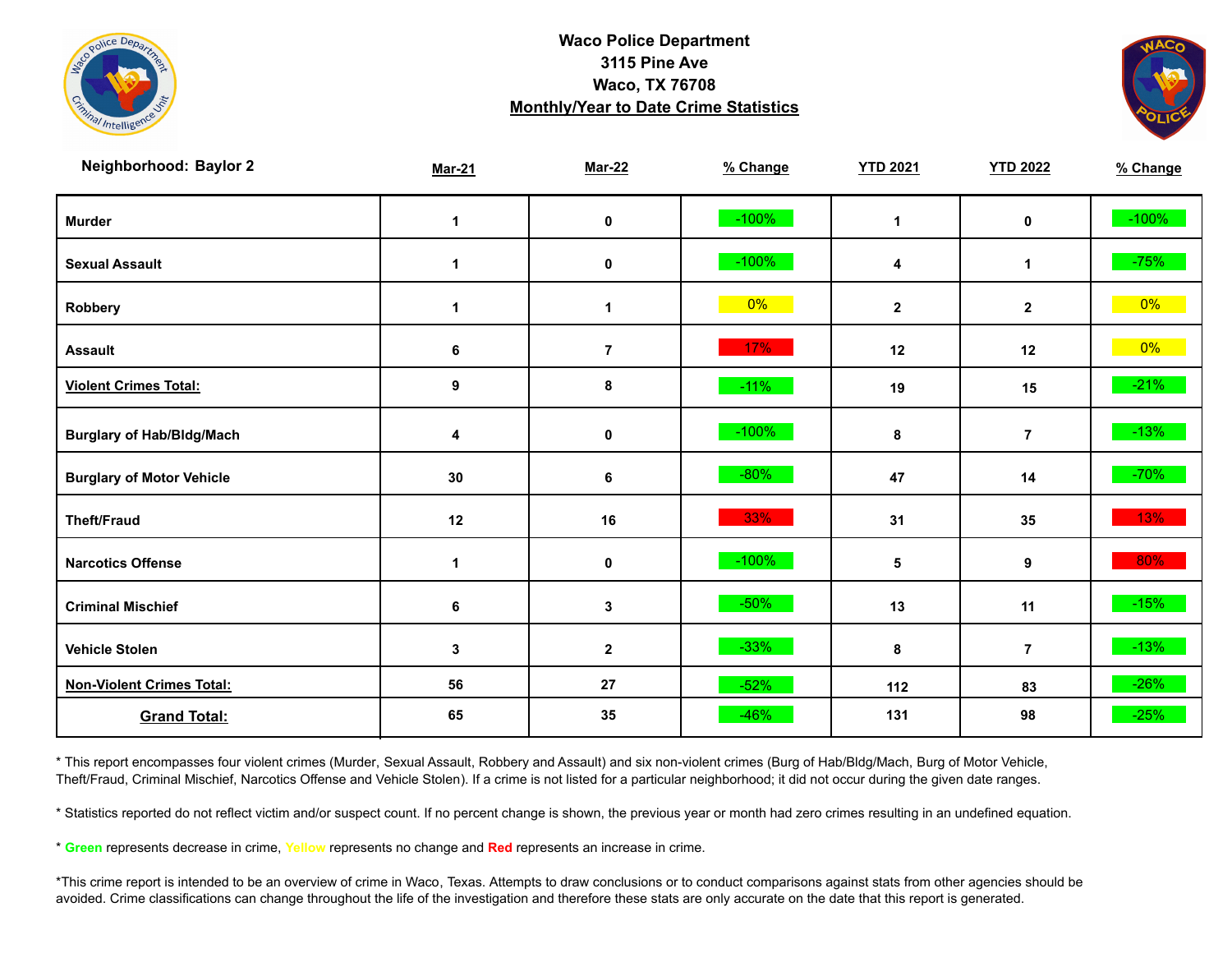



| Neighborhood: Brook Oaks 4       | <b>Mar-21</b> | <b>Mar-22</b> | % Change | <b>YTD 2021</b> | <b>YTD 2022</b> | % Change |
|----------------------------------|---------------|---------------|----------|-----------------|-----------------|----------|
| <b>Murder</b>                    | $\pmb{0}$     | $\mathbf 0$   | $0\%$    | $\mathbf{1}$    | $\mathbf 0$     | $-100%$  |
| <b>Sexual Assault</b>            | $\pmb{0}$     | $\mathbf 0$   | $0\%$    | $\mathbf{2}$    | $\mathbf{2}$    | $0\%$    |
| Robbery                          | $\mathbf 1$   | 0             | $-100%$  | $\mathbf 1$     | $\mathbf 1$     | $0\%$    |
| <b>Assault</b>                   | 11            | 9             | $-18%$   | 41              | 31              | $-24%$   |
| <b>Violent Crimes Total:</b>     | 12            | 9             | $-25%$   | 45              | 34              | $-24%$   |
| <b>Burglary of Hab/Bldg/Mach</b> | 5             | 6             | 20%      | 16              | 13              | $-19%$   |
| <b>Burglary of Motor Vehicle</b> | 1             | 1             | 0%       | $\mathbf{2}$    | 8               | 300%     |
| <b>Theft/Fraud</b>               | 8             | $\mathbf{3}$  | $-63%$   | 18              | 16              | $-11%$   |
| <b>Narcotics Offense</b>         | $\mathbf 1$   | 4             | 300%     | 6               | $\overline{7}$  | $17\%$   |
| <b>Criminal Mischief</b>         | 4             | $\sqrt{5}$    | 25%      | 15              | 16              | $7\%$    |
| <b>Vehicle Stolen</b>            | 4             | $\pmb{0}$     | $-100%$  | 6               | $\mathbf{2}$    | $-67%$   |
| <b>Non-Violent Crimes Total:</b> | 23            | 19            | $-17%$   | 63              | 62              | $-2\%$   |
| <b>Grand Total:</b>              | 35            | 28            | $-20%$   | 108             | 96              | $-11%$   |

\* This report encompasses four violent crimes (Murder, Sexual Assault, Robbery and Assault) and six non-violent crimes (Burg of Hab/Bldg/Mach, Burg of Motor Vehicle, Theft/Fraud, Criminal Mischief, Narcotics Offense and Vehicle Stolen). If a crime is not listed for a particular neighborhood; it did not occur during the given date ranges.

\* Statistics reported do not reflect victim and/or suspect count. If no percent change is shown, the previous year or month had zero crimes resulting in an undefined equation.

\* **Green** represents decrease in crime, **Yellow** represents no change and **Red** represents an increase in crime.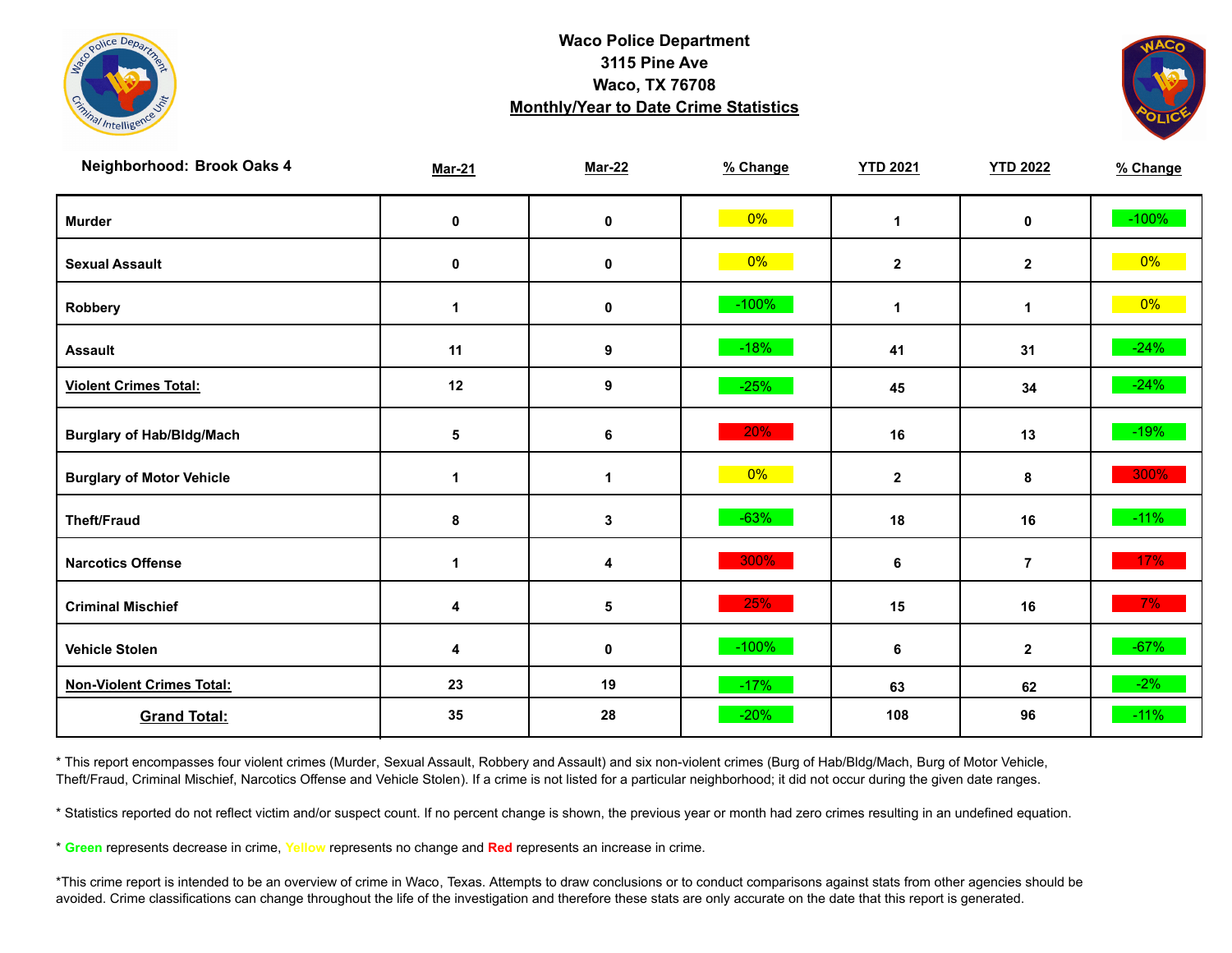



| Neighborhood: Brookview 4        | <b>Mar-21</b>        | <b>Mar-22</b> | % Change | <b>YTD 2021</b>      | <b>YTD 2022</b> | % Change |
|----------------------------------|----------------------|---------------|----------|----------------------|-----------------|----------|
| <b>Sexual Assault</b>            | 0                    | 0             | $0\%$    | $\blacktriangleleft$ | 0               | $-100%$  |
| Robbery                          | 1                    | 0             | $-100%$  | $\mathbf{2}$         | 1               | $-50\%$  |
| <b>Assault</b>                   | $\sqrt{5}$           | 8             | 60%      | 23                   | 25              | 9%       |
| <b>Violent Crimes Total:</b>     | 6                    | $\bf8$        | 33%      | 26                   | 26              | $0\%$    |
| <b>Burglary of Hab/Bldg/Mach</b> | $\mathbf{2}$         | $\mathbf 2$   | $0\%$    | 6                    | $\overline{7}$  | 17%      |
| <b>Burglary of Motor Vehicle</b> | $\mathbf 1$          | 0             | $-100%$  | 8                    | 3               | $-63%$   |
| <b>Theft/Fraud</b>               | 8                    | 8             | $0\%$    | 24                   | 27              | 13%      |
| <b>Narcotics Offense</b>         | $\blacktriangleleft$ | $\mathbf{2}$  | 100%     | $\overline{7}$       | 6               | $-14%$   |
| <b>Criminal Mischief</b>         | $\mathbf{2}$         | 1             | $-50%$   | 8                    | 6               | $-25%$   |
| <b>Vehicle Stolen</b>            | $\pmb{0}$            | 4             |          | 4                    | $\overline{7}$  | 75%      |
| <b>Non-Violent Crimes Total:</b> | 14                   | 17            | 21%      | 57                   | 56              | $-2\%$   |
| <b>Grand Total:</b>              | 20                   | 25            | 25%      | 83                   | 82              | $-1\%$   |

\* This report encompasses four violent crimes (Murder, Sexual Assault, Robbery and Assault) and six non-violent crimes (Burg of Hab/Bldg/Mach, Burg of Motor Vehicle, Theft/Fraud, Criminal Mischief, Narcotics Offense and Vehicle Stolen). If a crime is not listed for a particular neighborhood; it did not occur during the given date ranges.

\* Statistics reported do not reflect victim and/or suspect count. If no percent change is shown, the previous year or month had zero crimes resulting in an undefined equation.

\* **Green** represents decrease in crime, **Yellow** represents no change and **Red** represents an increase in crime.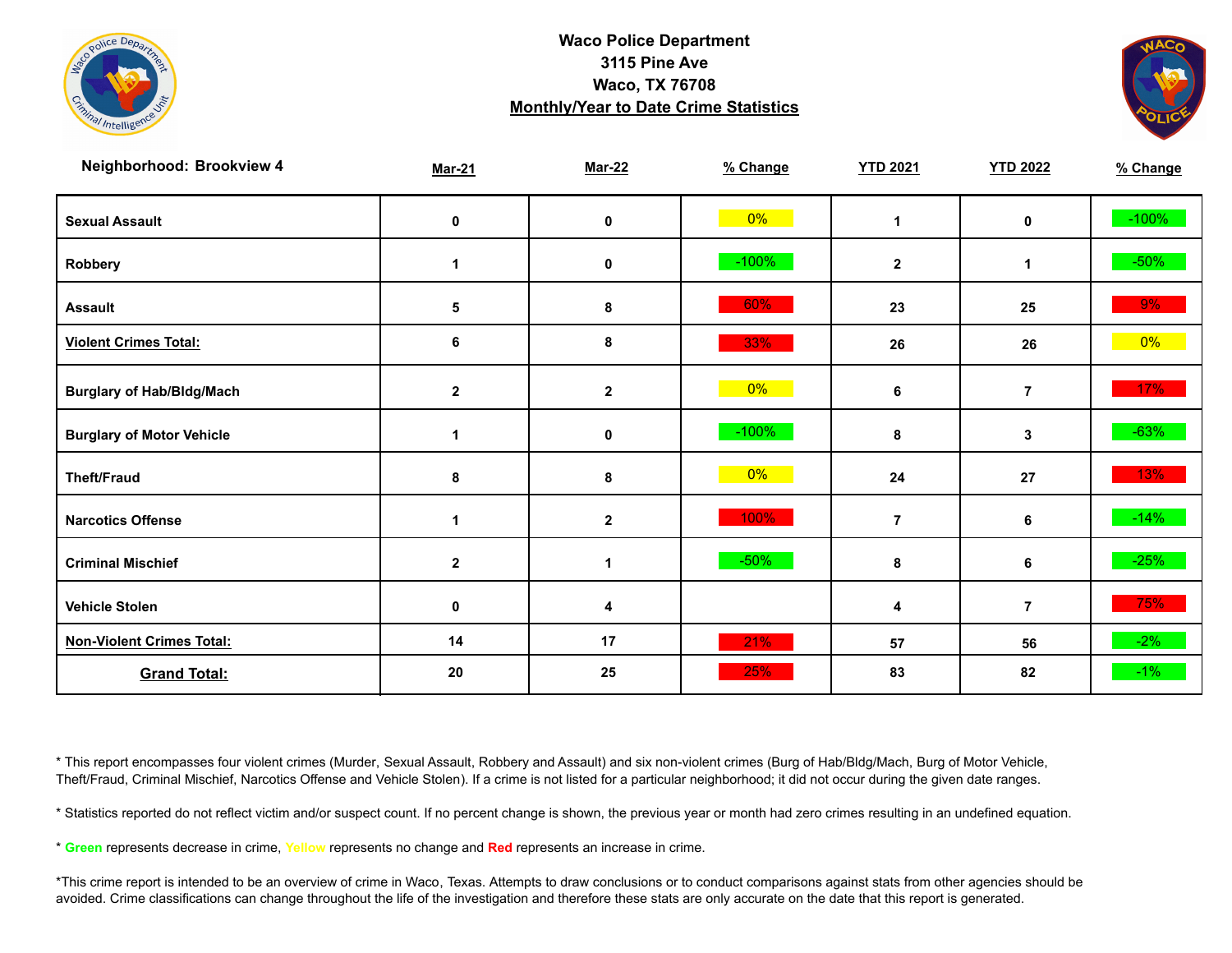



| Neighborhood: Cameron Park 1     | <b>Mar-21</b> | <b>Mar-22</b> | % Change | <b>YTD 2021</b> | <b>YTD 2022</b> | % Change |
|----------------------------------|---------------|---------------|----------|-----------------|-----------------|----------|
| Robbery                          | $\mathbf{2}$  | 0             | $-100%$  | 3               | 0               | $-100%$  |
| <b>Assault</b>                   |               | 3             | 200%     | 6               | 13              | 117%     |
| <b>Violent Crimes Total:</b>     | 3             | 3             | $0\%$    | 9               | 13              | 44%      |
| <b>Burglary of Hab/Bldg/Mach</b> | 0             | 1             |          | 1               | $\mathbf{2}$    | 100%     |
| <b>Burglary of Motor Vehicle</b> | 0             | 0             | 0%       | 1               | 5               | 400%     |
| <b>Theft/Fraud</b>               | 0             | 3             |          | 3               | 6               | 100%     |
| <b>Narcotics Offense</b>         | 0             | 0             | $0\%$    | 1               | 5               | 400%     |
| <b>Criminal Mischief</b>         | 0             | $\mathbf 2$   |          | $\mathbf 2$     | 3               | 50%      |
| <b>Vehicle Stolen</b>            | 0             | 0             | $0\%$    | 3               | 0               | $-100%$  |
| <b>Non-Violent Crimes Total:</b> | 0             | 6             | $0\%$    | 11              | 21              | 91%      |
| <b>Grand Total:</b>              | 3             | 9             | 200%     | 20              | 34              | 70%      |

\* This report encompasses four violent crimes (Murder, Sexual Assault, Robbery and Assault) and six non-violent crimes (Burg of Hab/Bldg/Mach, Burg of Motor Vehicle, Theft/Fraud, Criminal Mischief, Narcotics Offense and Vehicle Stolen). If a crime is not listed for a particular neighborhood; it did not occur during the given date ranges.

\* Statistics reported do not reflect victim and/or suspect count. If no percent change is shown, the previous year or month had zero crimes resulting in an undefined equation.

\* **Green** represents decrease in crime, **Yellow** represents no change and **Red** represents an increase in crime.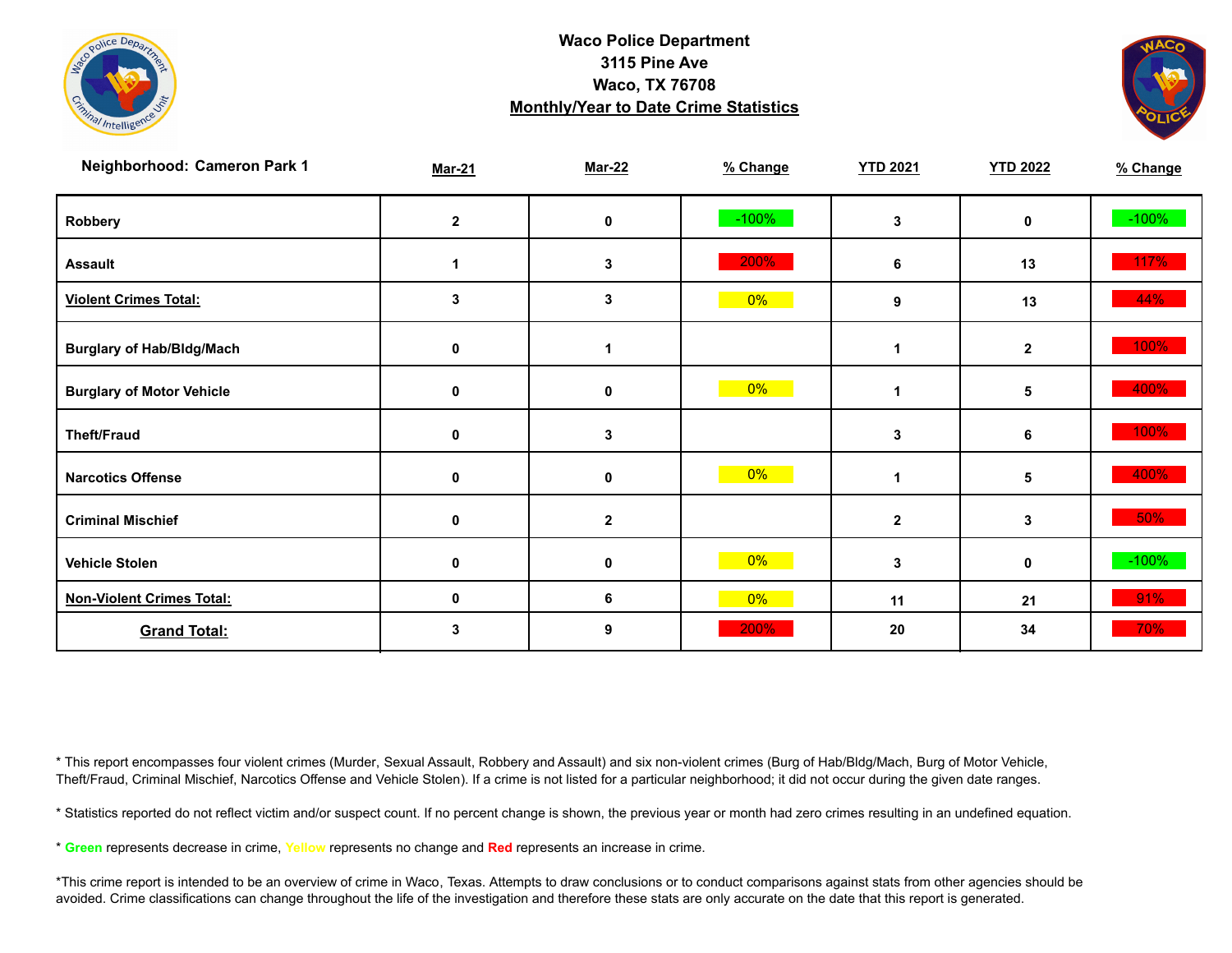



| Neighborhood: Carver 1           | <b>Mar-21</b>  | <b>Mar-22</b>        | % Change | <b>YTD 2021</b> | <b>YTD 2022</b> | % Change |
|----------------------------------|----------------|----------------------|----------|-----------------|-----------------|----------|
| <b>Murder</b>                    | $\pmb{0}$      | $\mathbf 0$          | $0\%$    | $\mathbf 0$     | $\mathbf{2}$    |          |
| <b>Sexual Assault</b>            | $\pmb{0}$      | $\pmb{0}$            | $0\%$    | $\mathbf 0$     | $\mathbf{2}$    |          |
| Robbery                          | 0              | 1                    |          | 3               | $\mathbf{2}$    | $-33%$   |
| <b>Assault</b>                   | 17             | 21                   | 24%      | 38              | 50              | 32%      |
| <b>Violent Crimes Total:</b>     | 17             | 22                   | 29%      | 41              | 56              | 37%      |
| <b>Burglary of Hab/Bldg/Mach</b> | $\overline{7}$ | $\mathbf{3}$         | $-57%$   | 14              | 9               | $-36%$   |
| <b>Burglary of Motor Vehicle</b> | 5              | 6                    | 20%      | 9               | 15              | 67%      |
| <b>Theft/Fraud</b>               | 8              | 14                   | 75%      | 23              | 29              | 26%      |
| <b>Narcotics Offense</b>         | $\mathbf 2$    | $\bf 7$              | 250%     | 10              | 15              | 50%      |
| <b>Criminal Mischief</b>         | 3              | 10                   | 233%     | 13              | 31              | 138%     |
| <b>Vehicle Stolen</b>            | 3              | $\blacktriangleleft$ | $-67%$   | $\mathbf{3}$    | 4               | 33%      |
| <b>Non-Violent Crimes Total:</b> | 28             | 41                   | 46%      | 72              | 103             | 43%      |
| <b>Grand Total:</b>              | 45             | 63                   | 40%      | 113             | 159             | 41%      |

\* This report encompasses four violent crimes (Murder, Sexual Assault, Robbery and Assault) and six non-violent crimes (Burg of Hab/Bldg/Mach, Burg of Motor Vehicle, Theft/Fraud, Criminal Mischief, Narcotics Offense and Vehicle Stolen). If a crime is not listed for a particular neighborhood; it did not occur during the given date ranges.

\* Statistics reported do not reflect victim and/or suspect count. If no percent change is shown, the previous year or month had zero crimes resulting in an undefined equation.

\* **Green** represents decrease in crime, **Yellow** represents no change and **Red** represents an increase in crime.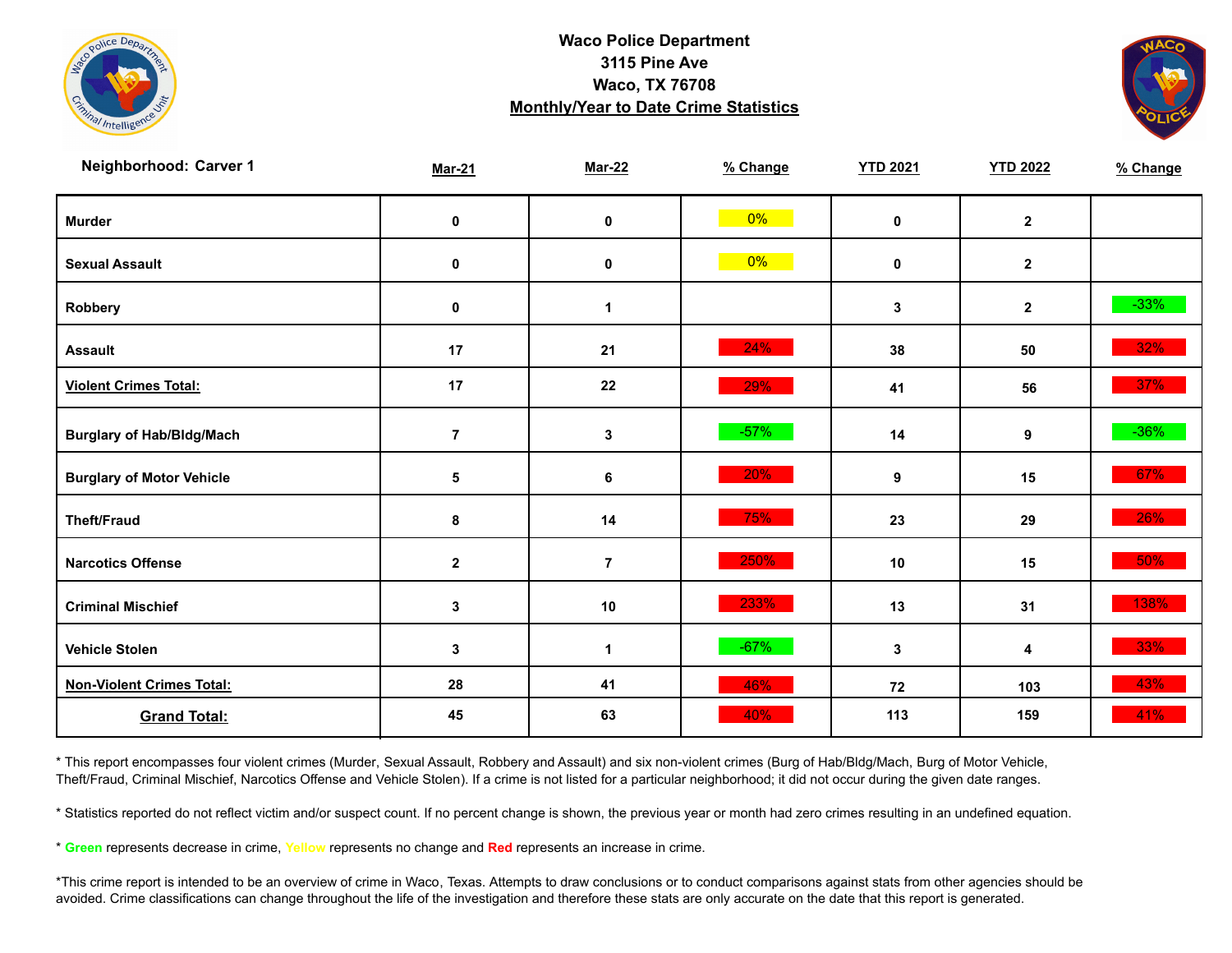



| Neighborhood: Cedar Ridge 1,5    | <b>Mar-21</b> | <b>Mar-22</b> | % Change | <b>YTD 2021</b> | <b>YTD 2022</b> | % Change |
|----------------------------------|---------------|---------------|----------|-----------------|-----------------|----------|
| <b>Sexual Assault</b>            | 0             | 0             | $0\%$    | $\mathbf{0}$    | 1               |          |
| <b>Assault</b>                   | $\mathbf{2}$  |               | $-50%$   | 5               | $\overline{7}$  | 40%      |
| <b>Violent Crimes Total:</b>     | $\mathbf 2$   |               | $-50%$   | 5               | 8               | 60%      |
| <b>Burglary of Hab/Bldg/Mach</b> |               | 0             | $-100%$  | 3               | 3               | $0\%$    |
| <b>Burglary of Motor Vehicle</b> | 6             | 0             | $-100%$  | 8               | 6               | $-25%$   |
| <b>Theft/Fraud</b>               | 3             | 5             | 67%      | 12              | 13              | 8%       |
| <b>Narcotics Offense</b>         | $\mathbf 0$   | 3             |          | $\mathbf{2}$    | 5               | 150%     |
| <b>Criminal Mischief</b>         | 4             | 0             | $-100%$  | 5               | $\overline{7}$  | 40%      |
| <b>Vehicle Stolen</b>            |               | 0             | $-100%$  | $\mathbf{2}$    | $\mathbf{2}$    | $0\%$    |
| <b>Non-Violent Crimes Total:</b> | 15            | 8             | $-47%$   | 32              | 36              | 13%      |
| <b>Grand Total:</b>              | 17            | 9             | $-47%$   | 37              | 44              | 19%      |

\* This report encompasses four violent crimes (Murder, Sexual Assault, Robbery and Assault) and six non-violent crimes (Burg of Hab/Bldg/Mach, Burg of Motor Vehicle, Theft/Fraud, Criminal Mischief, Narcotics Offense and Vehicle Stolen). If a crime is not listed for a particular neighborhood; it did not occur during the given date ranges.

\* Statistics reported do not reflect victim and/or suspect count. If no percent change is shown, the previous year or month had zero crimes resulting in an undefined equation.

\* **Green** represents decrease in crime, **Yellow** represents no change and **Red** represents an increase in crime.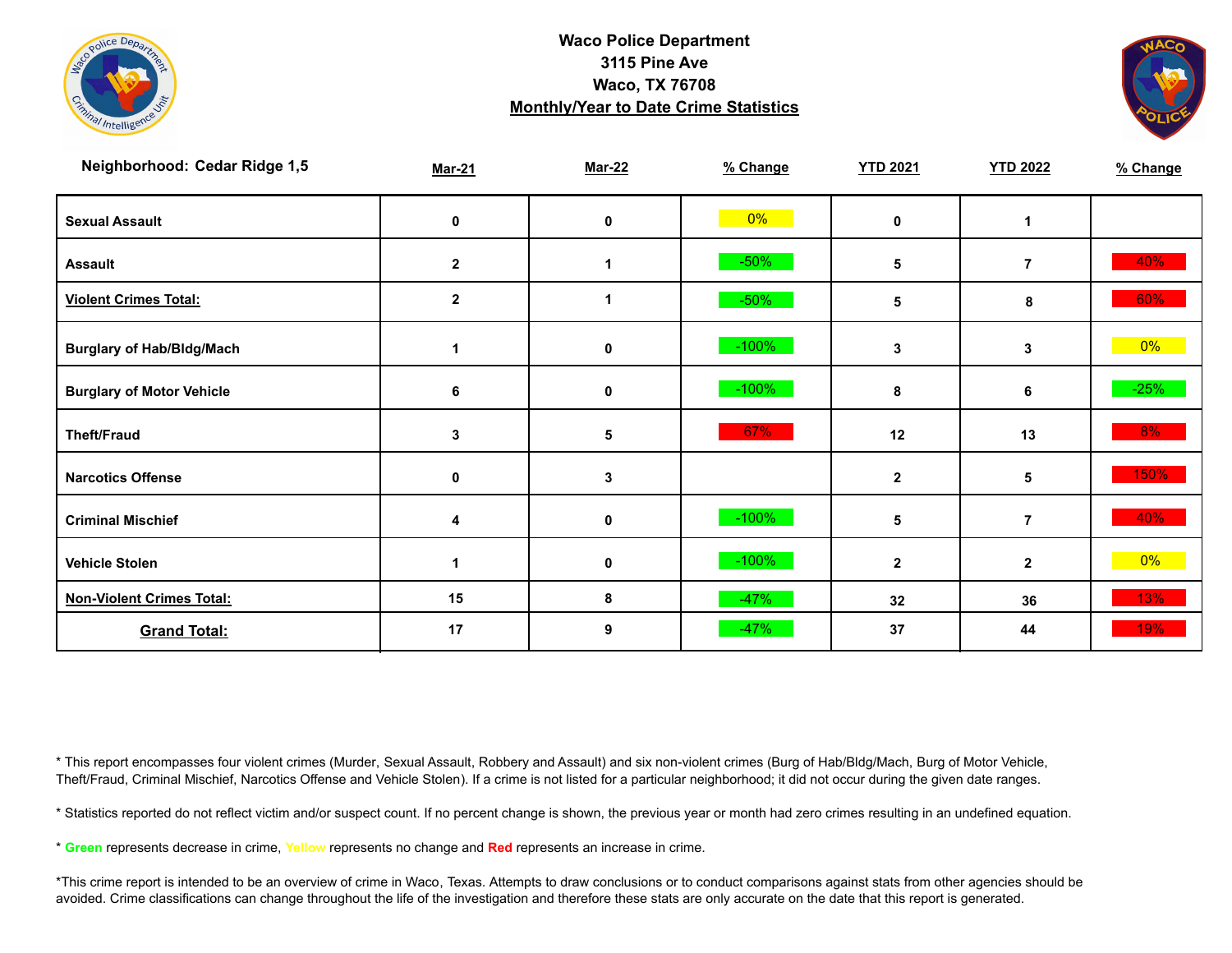



| <b>Neighborhood: China Spring 5</b> | <b>Mar-21</b> | <b>Mar-22</b> | % Change | <b>YTD 2021</b>         | <b>YTD 2022</b>  | % Change |
|-------------------------------------|---------------|---------------|----------|-------------------------|------------------|----------|
| <b>Sexual Assault</b>               | 1             | 0             | $-100%$  | $\overline{\mathbf{2}}$ |                  | $-50%$   |
| Robbery                             | 1             | 0             | $-100\%$ | 1                       | 0                | $-100%$  |
| <b>Assault</b>                      | 3             | 5             | 67%      | $\overline{7}$          | 12               | 71%      |
| <b>Violent Crimes Total:</b>        | 5             | 5             | 0%       | 10                      | 13               | 30%      |
| <b>Burglary of Hab/Bldg/Mach</b>    | 3             | 1             | $-67%$   | 3                       | 6                | 100%     |
| <b>Burglary of Motor Vehicle</b>    | 1             | 0             | $-100\%$ | $\mathbf 2$             | 3                | 50%      |
| <b>Theft/Fraud</b>                  | 3             | $\mathbf 2$   | $-33%$   | 4                       | $\boldsymbol{9}$ | 125%     |
| <b>Criminal Mischief</b>            | 1             | 0             | $-100%$  | 4                       | 1                | $-75%$   |
| <b>Vehicle Stolen</b>               | $\mathbf 0$   | 0             | $0\%$    | 1                       | 3                | 200%     |
| <b>Non-Violent Crimes Total:</b>    | 8             | 3             | $-63%$   | 14                      | 22               | 57%      |
| <b>Grand Total:</b>                 | 13            | 8             | $-38%$   | 24                      | 35               | 46%      |

\* This report encompasses four violent crimes (Murder, Sexual Assault, Robbery and Assault) and six non-violent crimes (Burg of Hab/Bldg/Mach, Burg of Motor Vehicle, Theft/Fraud, Criminal Mischief, Narcotics Offense and Vehicle Stolen). If a crime is not listed for a particular neighborhood; it did not occur during the given date ranges.

\* Statistics reported do not reflect victim and/or suspect count. If no percent change is shown, the previous year or month had zero crimes resulting in an undefined equation.

\* **Green** represents decrease in crime, **Yellow** represents no change and **Red** represents an increase in crime.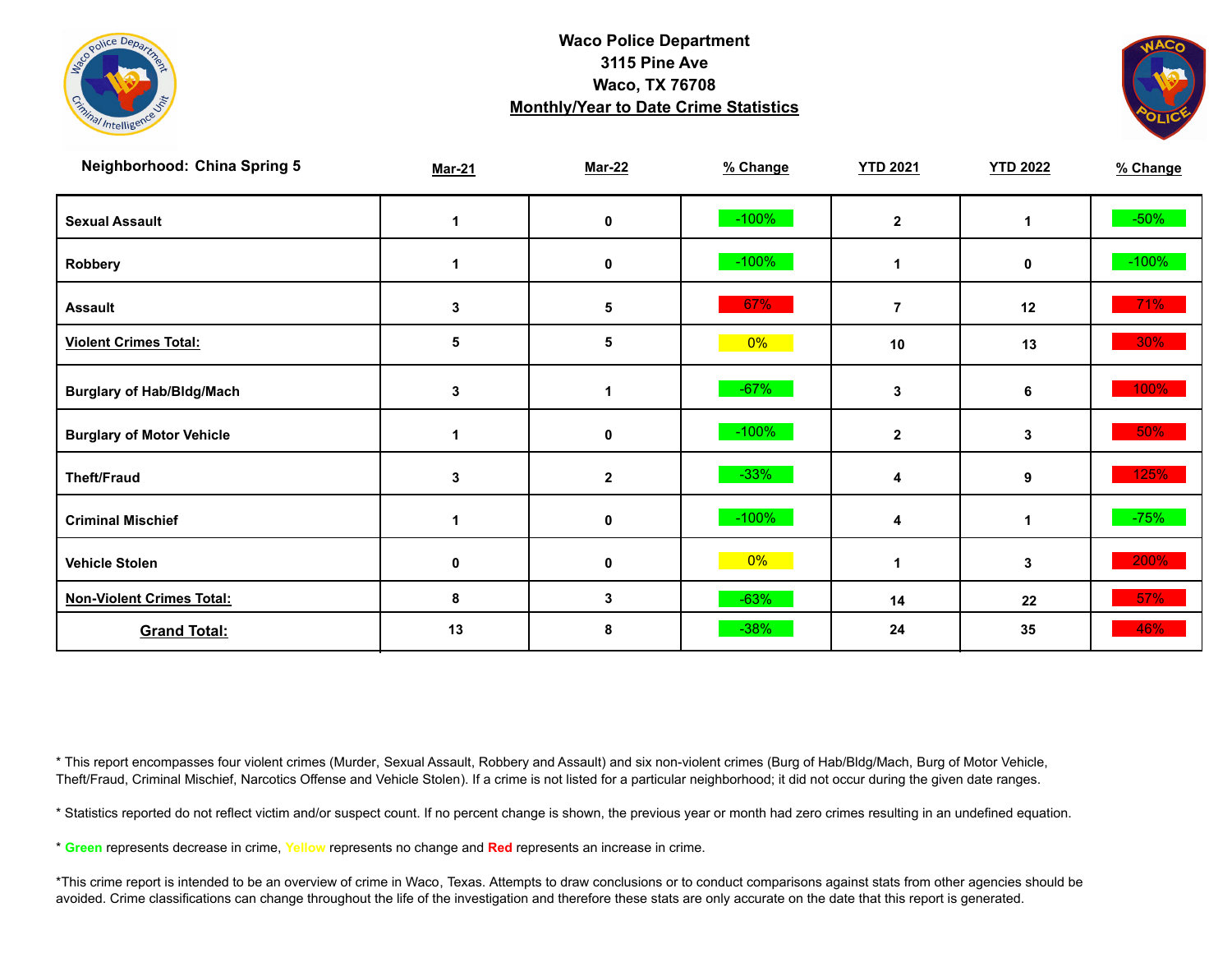



| Neighborhood: Dean Highland 1,4  | <b>Mar-21</b>  | <b>Mar-22</b>    | % Change | <b>YTD 2021</b> | <b>YTD 2022</b> | % Change |
|----------------------------------|----------------|------------------|----------|-----------------|-----------------|----------|
| <b>Sexual Assault</b>            | 3              | 0                | $-100%$  | 3               | 4               | 33%      |
| <b>Assault</b>                   | 8              | $\overline{7}$   | $-13%$   | 28              | 18              | $-36\%$  |
| <b>Violent Crimes Total:</b>     | 11             | 7                | $-36%$   | 31              | 22              | $-29%$   |
| <b>Burglary of Hab/Bldg/Mach</b> | 4              | 1                | $-75%$   | 9               | 3               | $-67%$   |
| <b>Burglary of Motor Vehicle</b> | 0              | $\boldsymbol{2}$ |          | 6               | 4               | $-33%$   |
| <b>Theft/Fraud</b>               | $\overline{7}$ | 5                | $-29%$   | 19              | 14              | $-26%$   |
| <b>Narcotics Offense</b>         | $\mathbf{2}$   | 0                | $-100%$  | 4               | $\mathbf{2}$    | $-50\%$  |
| <b>Criminal Mischief</b>         | 3              | $\boldsymbol{2}$ | $-33%$   | $\overline{7}$  | 6               | $-14%$   |
| <b>Vehicle Stolen</b>            | 1              | 0                | $-100%$  | $\mathbf{2}$    | 1               | $-50\%$  |
| <b>Non-Violent Crimes Total:</b> | 17             | 10               | $-41%$   | 47              | 30              | $-36%$   |
| <b>Grand Total:</b>              | 28             | 17               | $-39%$   | 78              | 52              | $-33%$   |

\* This report encompasses four violent crimes (Murder, Sexual Assault, Robbery and Assault) and six non-violent crimes (Burg of Hab/Bldg/Mach, Burg of Motor Vehicle, Theft/Fraud, Criminal Mischief, Narcotics Offense and Vehicle Stolen). If a crime is not listed for a particular neighborhood; it did not occur during the given date ranges.

\* Statistics reported do not reflect victim and/or suspect count. If no percent change is shown, the previous year or month had zero crimes resulting in an undefined equation.

\* **Green** represents decrease in crime, **Yellow** represents no change and **Red** represents an increase in crime.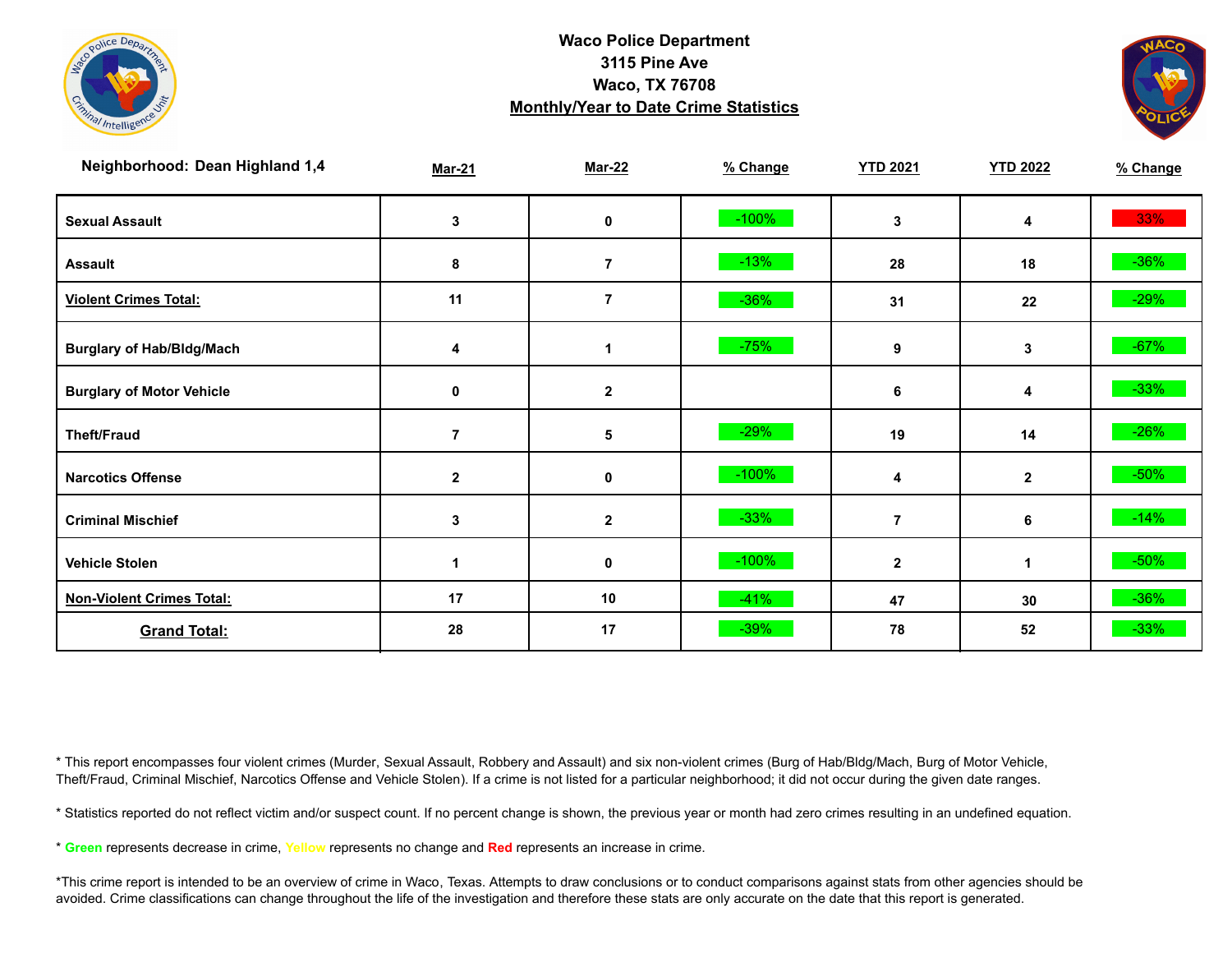



| Neighborhood: Downtown (Brazos) 2,5 | <b>Mar-21</b>        | <b>Mar-22</b>  | % Change | <b>YTD 2021</b> | <b>YTD 2022</b> | % Change |
|-------------------------------------|----------------------|----------------|----------|-----------------|-----------------|----------|
| <b>Murder</b>                       | $\mathbf{1}$         | $\mathbf 1$    | $0\%$    | $\mathbf 1$     | $\mathbf{1}$    | $0\%$    |
| <b>Sexual Assault</b>               | $\blacktriangleleft$ | 0              | $-100%$  | $\mathbf{1}$    | 0               | $-100%$  |
| Robbery                             | 0                    | 1              |          | 4               | 3               | $-25%$   |
| <b>Assault</b>                      | $\boldsymbol{9}$     | 16             | 78%      | 31              | 32              | 3%       |
| <b>Violent Crimes Total:</b>        | 11                   | 18             | 64%      | 37              | 36              | $-3%$    |
| <b>Burglary of Hab/Bldg/Mach</b>    | $\boldsymbol{2}$     | $\mathbf 2$    | 0%       | 13              | 10              | $-23%$   |
| <b>Burglary of Motor Vehicle</b>    | 4                    | 8              | 100%     | 10              | 43              | 330%     |
| <b>Theft/Fraud</b>                  | $\overline{7}$       | 13             | 86%      | 24              | 37              | 54%      |
| <b>Narcotics Offense</b>            | 11                   | 4              | $-64%$   | 30              | 11              | $-63%$   |
| <b>Criminal Mischief</b>            | $\boldsymbol{9}$     | $\overline{7}$ | $-22%$   | 19              | 23              | 21%      |
| <b>Vehicle Stolen</b>               | $\mathbf 3$          | $\pmb{0}$      | $-100%$  | $5\phantom{.0}$ | 8               | 60%      |
| <b>Non-Violent Crimes Total:</b>    | 36                   | 34             | $-6%$    | 101             | 132             | 31%      |
| <b>Grand Total:</b>                 | 47                   | 52             | 11%      | 138             | 168             | 22%      |

\* This report encompasses four violent crimes (Murder, Sexual Assault, Robbery and Assault) and six non-violent crimes (Burg of Hab/Bldg/Mach, Burg of Motor Vehicle, Theft/Fraud, Criminal Mischief, Narcotics Offense and Vehicle Stolen). If a crime is not listed for a particular neighborhood; it did not occur during the given date ranges.

\* Statistics reported do not reflect victim and/or suspect count. If no percent change is shown, the previous year or month had zero crimes resulting in an undefined equation.

\* **Green** represents decrease in crime, **Yellow** represents no change and **Red** represents an increase in crime.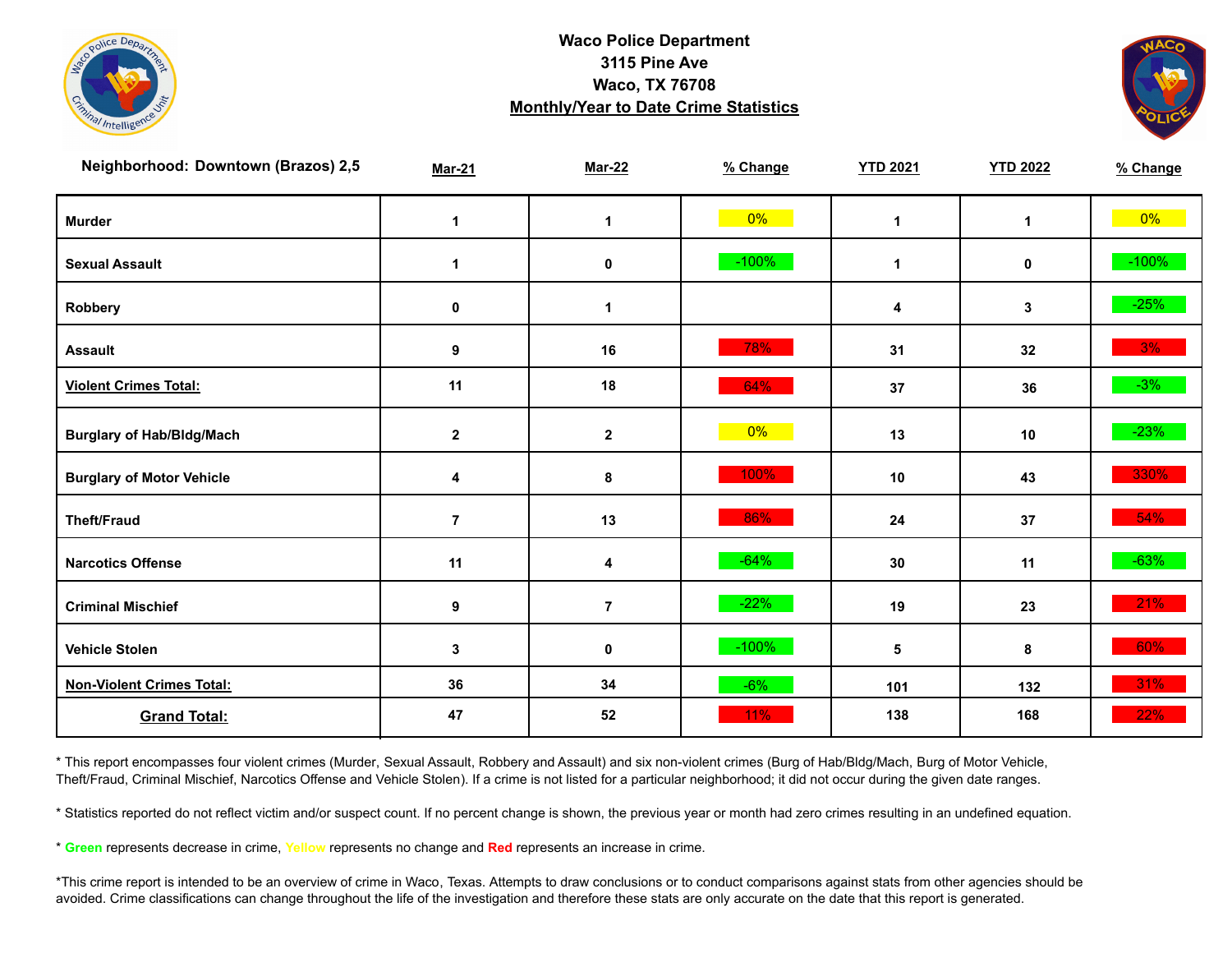



| Neighborhood: Heart of Texas 3,4 | <b>Mar-21</b>        | <b>Mar-22</b>        | % Change | <b>YTD 2021</b> | <b>YTD 2022</b> | % Change |
|----------------------------------|----------------------|----------------------|----------|-----------------|-----------------|----------|
| <b>Sexual Assault</b>            | $\blacktriangleleft$ | 0                    | $-100%$  | 1               | $\mathbf{1}$    | $0\%$    |
| Robbery                          | 0                    | $\pmb{0}$            | 0%       | $\mathbf 0$     | 1               |          |
| <b>Assault</b>                   | 10                   | 14                   | 40%      | 23              | 27              | 17%      |
| <b>Violent Crimes Total:</b>     | 11                   | 14                   | 27%      | 24              | 29              | 21%      |
| <b>Burglary of Hab/Bldg/Mach</b> | 3                    | $\blacktriangleleft$ | $-67%$   | $\overline{7}$  | 4               | $-43%$   |
| <b>Burglary of Motor Vehicle</b> | 4                    | $\blacktriangleleft$ | $-75%$   | $\overline{7}$  | 6               | $-14%$   |
| <b>Theft/Fraud</b>               | 4                    | $\overline{7}$       | 75%      | 24              | 13              | $-46%$   |
| <b>Narcotics Offense</b>         |                      | 4                    | 300%     | 3               | 9               | 200%     |
| <b>Criminal Mischief</b>         |                      | 3                    | 200%     | 9               | 6               | $-33%$   |
| <b>Vehicle Stolen</b>            | 0                    | 3                    |          | 3               | $\overline{7}$  | 133%     |
| <b>Non-Violent Crimes Total:</b> | 13                   | 19                   | 46%      | 53              | 45              | $-15%$   |
| <b>Grand Total:</b>              | 24                   | 33                   | 38%      | 77              | 74              | $-4%$    |

\* This report encompasses four violent crimes (Murder, Sexual Assault, Robbery and Assault) and six non-violent crimes (Burg of Hab/Bldg/Mach, Burg of Motor Vehicle, Theft/Fraud, Criminal Mischief, Narcotics Offense and Vehicle Stolen). If a crime is not listed for a particular neighborhood; it did not occur during the given date ranges.

\* Statistics reported do not reflect victim and/or suspect count. If no percent change is shown, the previous year or month had zero crimes resulting in an undefined equation.

\* **Green** represents decrease in crime, **Yellow** represents no change and **Red** represents an increase in crime.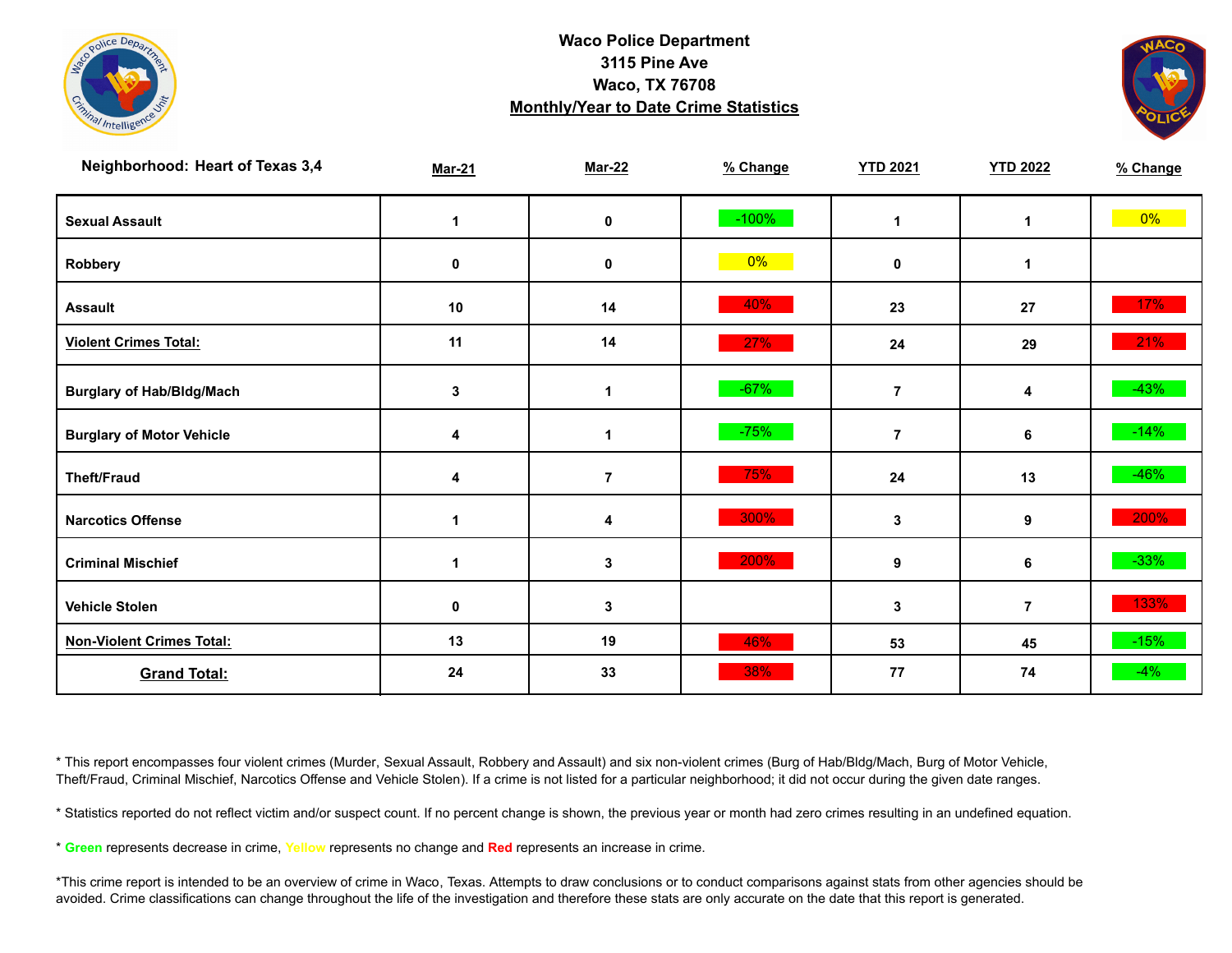



| Neighborhood: Hwy 84 Corridor 5  | <b>Mar-21</b> | <b>Mar-22</b> | % Change | <b>YTD 2021</b> | <b>YTD 2022</b> | % Change |
|----------------------------------|---------------|---------------|----------|-----------------|-----------------|----------|
| <b>Sexual Assault</b>            |               | 0             | $-100%$  |                 | $\mathbf 0$     | $-100%$  |
| <b>Assault</b>                   | 0             | 0             | 0%       | 0               | 3               |          |
| <b>Violent Crimes Total:</b>     |               | 0             | $-100%$  |                 | 3               | 200%     |
| <b>Burglary of Hab/Bldg/Mach</b> |               | 0             | $-100%$  |                 | $\mathbf{2}$    | 100%     |
| <b>Burglary of Motor Vehicle</b> | $\mathbf{2}$  | 0             | $-100%$  | $\overline{2}$  |                 | $-50\%$  |
| <b>Theft/Fraud</b>               | 3             |               | $-67%$   | 5               | $\mathbf{2}$    | $-60\%$  |
| <b>Criminal Mischief</b>         | 0             |               |          |                 | $\mathbf{2}$    | 100%     |
| <b>Non-Violent Crimes Total:</b> | 6             | $\mathbf{2}$  | $-67%$   | 9               | 7               | $-22%$   |
| <b>Grand Total:</b>              |               | $\mathbf{2}$  | $-71%$   | 10              | 10              | $0\%$    |

\* This report encompasses four violent crimes (Murder, Sexual Assault, Robbery and Assault) and six non-violent crimes (Burg of Hab/Bldg/Mach, Burg of Motor Vehicle, Theft/Fraud, Criminal Mischief, Narcotics Offense and Vehicle Stolen). If a crime is not listed for a particular neighborhood; it did not occur during the given date ranges.

\* Statistics reported do not reflect victim and/or suspect count. If no percent change is shown, the previous year or month had zero crimes resulting in an undefined equation.

\* **Green** represents decrease in crime, **Yellow** represents no change and **Red** represents an increase in crime.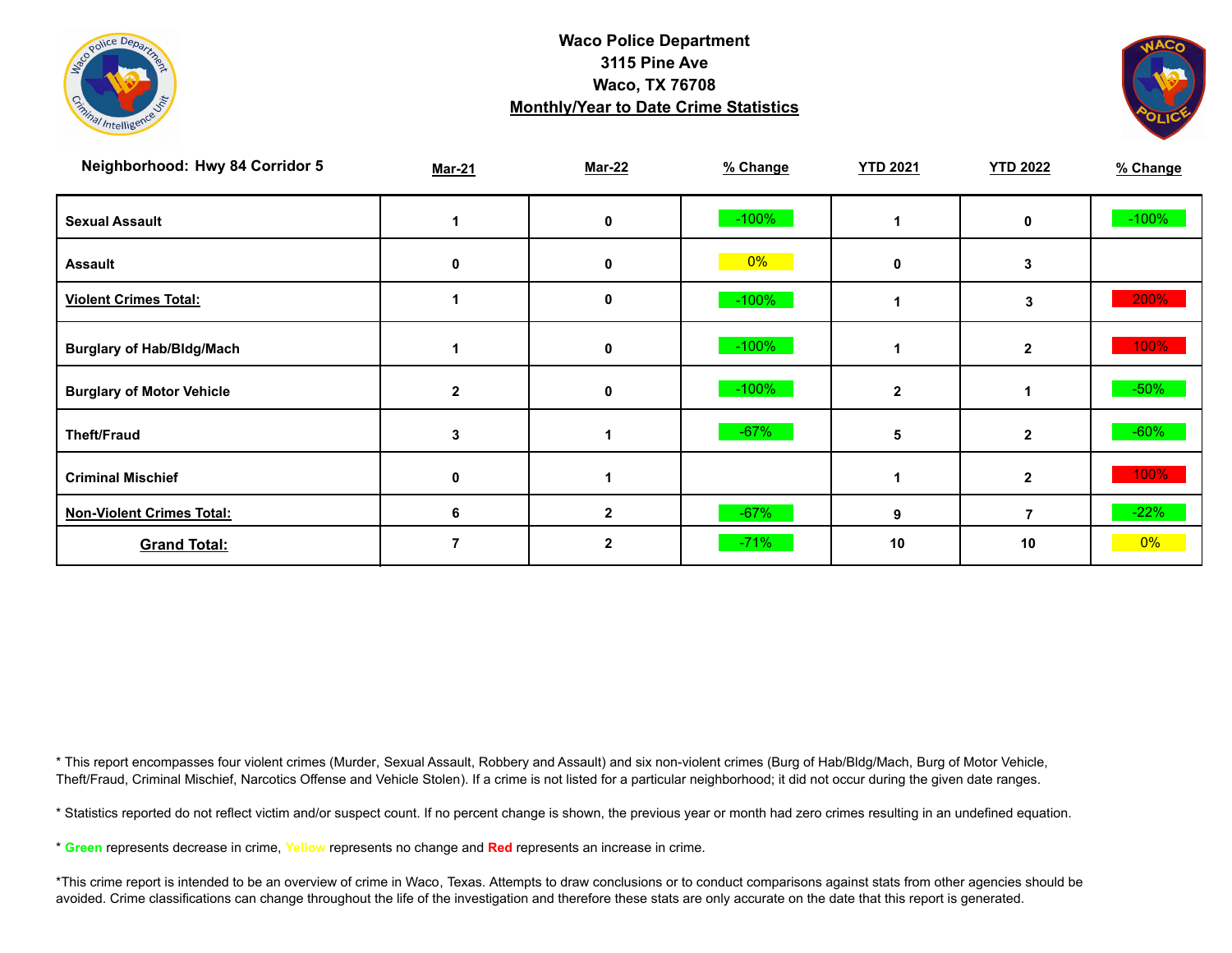



| Neighborhood: Kendrick 2,3       | <b>Mar-21</b>    | <b>Mar-22</b>  | % Change | <b>YTD 2021</b> | <b>YTD 2022</b> | % Change |
|----------------------------------|------------------|----------------|----------|-----------------|-----------------|----------|
| <b>Murder</b>                    | $\mathbf 0$      | $\mathbf 0$    | $0\%$    | $\mathbf 0$     | $\mathbf{1}$    |          |
| <b>Sexual Assault</b>            | 3                | 0              | $-100%$  | 5               | 3               | $-40%$   |
| <b>Robbery</b>                   | 0                | $\pmb{0}$      | $0\%$    | $\mathbf 1$     | $\mathbf{2}$    | 100%     |
| <b>Assault</b>                   | 15               | 8              | $-47%$   | 30              | 29              | $-3%$    |
| <b>Violent Crimes Total:</b>     | 18               | 8              | $-56%$   | 36              | 35              | $-3%$    |
| <b>Burglary of Hab/Bldg/Mach</b> | 5                | 0              | $-100%$  | 8               | 6               | $-25%$   |
| <b>Burglary of Motor Vehicle</b> | 8                | 6              | $-25%$   | 19              | 24              | 26%      |
| <b>Theft/Fraud</b>               | 15               | 14             | $-7%$    | 70              | 63              | $-10%$   |
| <b>Narcotics Offense</b>         | 4                | 0              | $-100%$  | 12              | 6               | $-50\%$  |
| <b>Criminal Mischief</b>         | $\boldsymbol{9}$ | $\overline{7}$ | $-22%$   | 17              | 20              | 18%      |
| <b>Vehicle Stolen</b>            | 3                | 5              | 67%      | 13              | 9               | $-31\%$  |
| <b>Non-Violent Crimes Total:</b> | 44               | 32             | $-27%$   | 139             | 128             | $-8%$    |
| <b>Grand Total:</b>              | 62               | 40             | $-35%$   | 175             | 163             | $-7%$    |

\* This report encompasses four violent crimes (Murder, Sexual Assault, Robbery and Assault) and six non-violent crimes (Burg of Hab/Bldg/Mach, Burg of Motor Vehicle, Theft/Fraud, Criminal Mischief, Narcotics Offense and Vehicle Stolen). If a crime is not listed for a particular neighborhood; it did not occur during the given date ranges.

\* Statistics reported do not reflect victim and/or suspect count. If no percent change is shown, the previous year or month had zero crimes resulting in an undefined equation.

\* **Green** represents decrease in crime, **Yellow** represents no change and **Red** represents an increase in crime.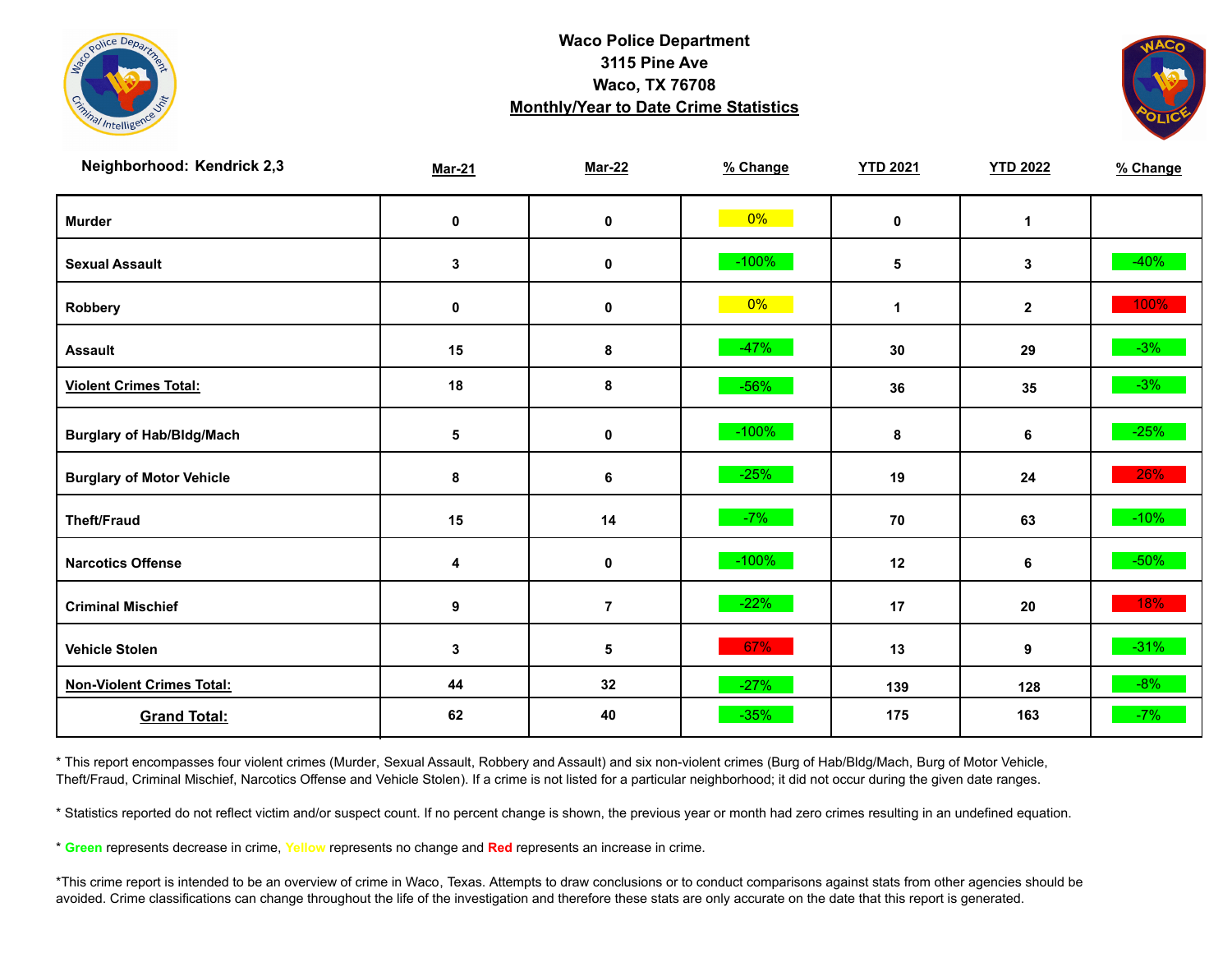



| Neighborhood: Landon Branch 1,5  | <b>Mar-21</b> | <b>Mar-22</b> | % Change | <b>YTD 2021</b> | <b>YTD 2022</b> | % Change |
|----------------------------------|---------------|---------------|----------|-----------------|-----------------|----------|
| <b>Sexual Assault</b>            | 0             | 0             | $0\%$    | $\mathbf{1}$    | 0               | $-100%$  |
| Robbery                          | 1             | $\pmb{0}$     | $-100%$  | $\mathbf{2}$    | 0               | $-100%$  |
| <b>Assault</b>                   | 6             | 3             | $-50%$   | 17              | 9               | $-47%$   |
| <b>Violent Crimes Total:</b>     | $\bf 7$       | 3             | $-57%$   | 20              | 9               | $-55%$   |
| <b>Burglary of Hab/Bldg/Mach</b> | 6             | 0             | $-100%$  | 8               | 3               | $-63%$   |
| <b>Burglary of Motor Vehicle</b> | 4             | 1             | $-75%$   | 15              | $\mathbf{2}$    | $-87%$   |
| <b>Theft/Fraud</b>               | 10            | 1             | $-90%$   | 17              | 10              | $-41%$   |
| <b>Narcotics Offense</b>         | $\mathbf{2}$  | 1             | $-50%$   | $\mathbf{2}$    | 1               | $-50\%$  |
| <b>Criminal Mischief</b>         | $\mathbf{2}$  | $\mathbf{2}$  | $0\%$    | 6               | 5               | $-17%$   |
| <b>Vehicle Stolen</b>            | 0             |               |          | 3               | $\mathbf{2}$    | $-33%$   |
| <b>Non-Violent Crimes Total:</b> | 24            | 6             | $-75%$   | 51              | 23              | $-55%$   |
| <b>Grand Total:</b>              | 31            | 9             | $-71%$   | 71              | 32              | $-55%$   |

\* This report encompasses four violent crimes (Murder, Sexual Assault, Robbery and Assault) and six non-violent crimes (Burg of Hab/Bldg/Mach, Burg of Motor Vehicle, Theft/Fraud, Criminal Mischief, Narcotics Offense and Vehicle Stolen). If a crime is not listed for a particular neighborhood; it did not occur during the given date ranges.

\* Statistics reported do not reflect victim and/or suspect count. If no percent change is shown, the previous year or month had zero crimes resulting in an undefined equation.

\* **Green** represents decrease in crime, **Yellow** represents no change and **Red** represents an increase in crime.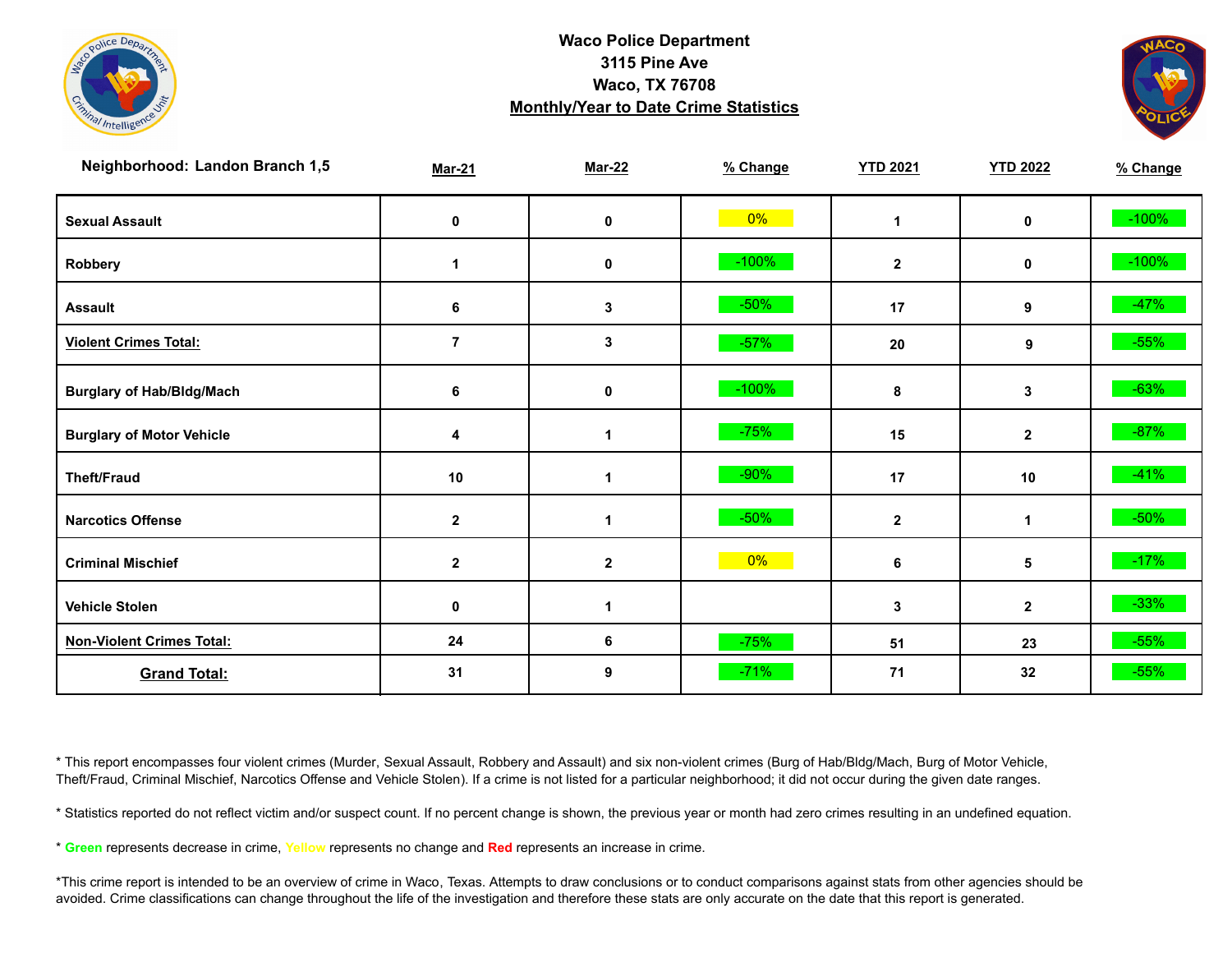



| <b>Neighborhood: Mountainview 5</b> | <b>Mar-21</b> | <b>Mar-22</b> | % Change | <b>YTD 2021</b> | <b>YTD 2022</b> | % Change |
|-------------------------------------|---------------|---------------|----------|-----------------|-----------------|----------|
| Robbery                             | 0             | 0             | $0\%$    | 1               | 0               | $-100%$  |
| <b>Assault</b>                      | 0             | $\mathbf{2}$  |          | 0               | 6               |          |
| <b>Violent Crimes Total:</b>        | 0             | $\mathbf 2$   | $0\%$    | 1               | 6               | 500%     |
| <b>Burglary of Hab/Bldg/Mach</b>    | $\mathbf{2}$  | 0             | $-100%$  | 3               | $\mathbf 0$     | $-100%$  |
| <b>Burglary of Motor Vehicle</b>    | 4             | 0             | $-100%$  | 8               | $\mathbf{2}$    | $-75%$   |
| <b>Theft/Fraud</b>                  | 9             | 9             | 0%       | 25              | 20              | $-20%$   |
| <b>Narcotics Offense</b>            |               | 0             | $-100%$  | 1               |                 | $0\%$    |
| <b>Criminal Mischief</b>            | 0             | 1             |          | 1               | 4               | 300%     |
| <b>Vehicle Stolen</b>               | 0             | 1             |          | $\mathbf 2$     | 3               | 50%      |
| <b>Non-Violent Crimes Total:</b>    | 16            | 11            | $-31%$   | 40              | 30              | $-25%$   |
| <b>Grand Total:</b>                 | 16            | 13            | $-19%$   | 41              | 36              | $-12%$   |

\* This report encompasses four violent crimes (Murder, Sexual Assault, Robbery and Assault) and six non-violent crimes (Burg of Hab/Bldg/Mach, Burg of Motor Vehicle, Theft/Fraud, Criminal Mischief, Narcotics Offense and Vehicle Stolen). If a crime is not listed for a particular neighborhood; it did not occur during the given date ranges.

\* Statistics reported do not reflect victim and/or suspect count. If no percent change is shown, the previous year or month had zero crimes resulting in an undefined equation.

\* **Green** represents decrease in crime, **Yellow** represents no change and **Red** represents an increase in crime.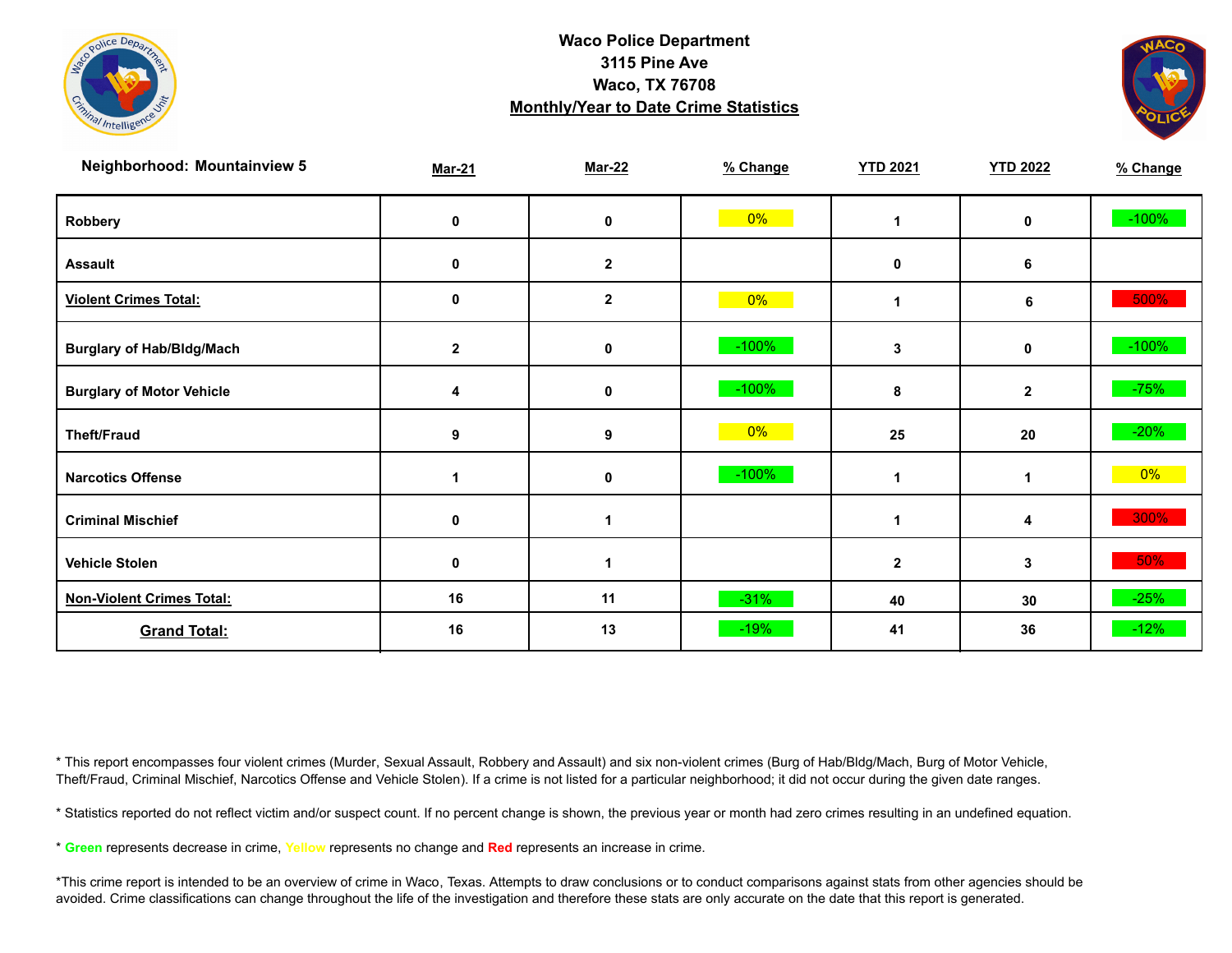



| Neighborhood: North East Riverside 1 | <b>Mar-21</b> | <b>Mar-22</b> | % Change | <b>YTD 2021</b> | <b>YTD 2022</b> | % Change |
|--------------------------------------|---------------|---------------|----------|-----------------|-----------------|----------|
| <b>Sexual Assault</b>                | 0             | 0             | $0\%$    | $\mathbf 1$     | 3               | 200%     |
| Robbery                              | 0             | $\pmb{0}$     | 0%       | $\mathbf{2}$    | $\mathbf{2}$    | $0\%$    |
| <b>Assault</b>                       | 8             | 9             | 13%      | 20              | 18              | $-10%$   |
| <b>Violent Crimes Total:</b>         | 8             | 9             | 13%      | 23              | 23              | $0\%$    |
| <b>Burglary of Hab/Bldg/Mach</b>     | 1             | $\mathbf{2}$  | 100%     | 6               | 9               | 50%      |
| <b>Burglary of Motor Vehicle</b>     | 1             | $\mathbf{2}$  | 100%     | 3               | $\mathbf{2}$    | $-33%$   |
| <b>Theft/Fraud</b>                   | 8             | 4             | $-50%$   | 14              | 14              | $0\%$    |
| <b>Narcotics Offense</b>             | $\mathbf 0$   | $\mathbf{2}$  |          | 3               | 5               | 67%      |
| <b>Criminal Mischief</b>             |               | $\mathbf{2}$  | 100%     | 4               | $\overline{7}$  | 75%      |
| <b>Vehicle Stolen</b>                | $\mathbf{2}$  | $\mathbf 0$   | $-100%$  | 5               | 3               | $-40%$   |
| <b>Non-Violent Crimes Total:</b>     | 13            | 12            | $-8%$    | 35              | 40              | 14%      |
| <b>Grand Total:</b>                  | 21            | 21            | $0\%$    | 58              | 63              | 9%       |

\* This report encompasses four violent crimes (Murder, Sexual Assault, Robbery and Assault) and six non-violent crimes (Burg of Hab/Bldg/Mach, Burg of Motor Vehicle, Theft/Fraud, Criminal Mischief, Narcotics Offense and Vehicle Stolen). If a crime is not listed for a particular neighborhood; it did not occur during the given date ranges.

\* Statistics reported do not reflect victim and/or suspect count. If no percent change is shown, the previous year or month had zero crimes resulting in an undefined equation.

\* **Green** represents decrease in crime, **Yellow** represents no change and **Red** represents an increase in crime.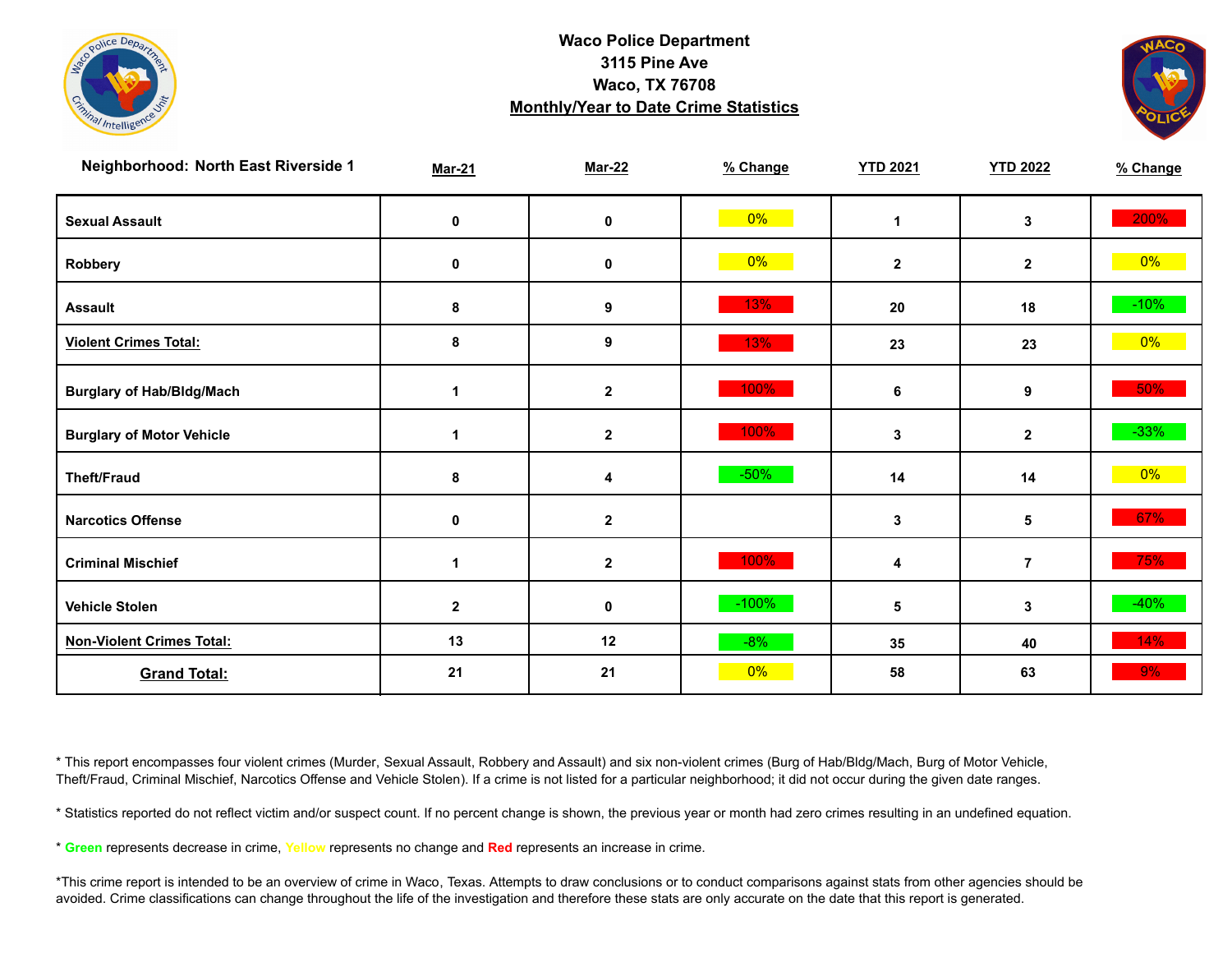



| Neighborhood: North Lake Waco 5  | <b>Mar-21</b> | <b>Mar-22</b> | % Change | <b>YTD 2021</b> | <b>YTD 2022</b> | % Change |
|----------------------------------|---------------|---------------|----------|-----------------|-----------------|----------|
| <b>Assault</b>                   | 0             | 0             | $0\%$    |                 | $\mathbf{2}$    | $0\%$    |
| <b>Violent Crimes Total:</b>     | 0             | 0             | $0\%$    | $\mathbf{2}$    | $\mathbf{2}$    | $0\%$    |
| <b>Burglary of Hab/Bldg/Mach</b> | $\mathbf{2}$  | 0             | $-100%$  | 3               |                 | $-67%$   |
| <b>Burglary of Motor Vehicle</b> | 0             | 2             |          |                 |                 | $0\%$    |
| <b>Theft/Fraud</b>               | 0             | $\mathbf{2}$  |          | 4               | 5               | 25%      |
| <b>Vehicle Stolen</b>            | 0             | 0             | 0%       |                 | 0               | $-100%$  |
| <b>Non-Violent Crimes Total:</b> |               | 4             | 100%     | 15              | 13              | $-13%$   |
| <b>Grand Total:</b>              |               |               | 100%     | 17              | 15              | $-12%$   |

\* This report encompasses four violent crimes (Murder, Sexual Assault, Robbery and Assault) and six non-violent crimes (Burg of Hab/Bldg/Mach, Burg of Motor Vehicle, Theft/Fraud, Criminal Mischief, Narcotics Offense and Vehicle Stolen). If a crime is not listed for a particular neighborhood; it did not occur during the given date ranges.

\* Statistics reported do not reflect victim and/or suspect count. If no percent change is shown, the previous year or month had zero crimes resulting in an undefined equation.

\* **Green** represents decrease in crime, **Yellow** represents no change and **Red** represents an increase in crime.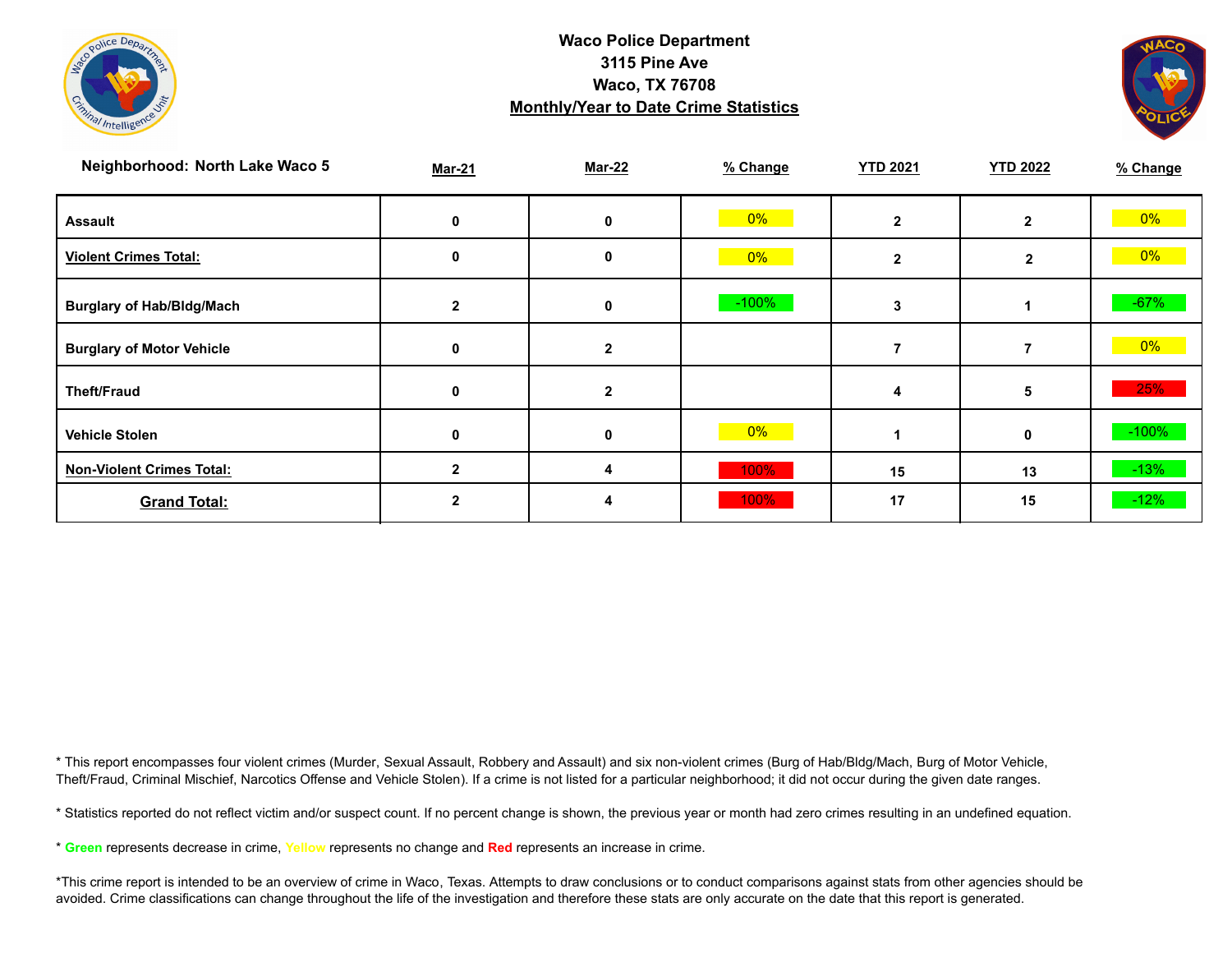



| Neighborhood: North Waco 1,4     | <b>Mar-21</b>  | <b>Mar-22</b> | % Change | <b>YTD 2021</b>      | <b>YTD 2022</b> | % Change |
|----------------------------------|----------------|---------------|----------|----------------------|-----------------|----------|
| <b>Sexual Assault</b>            | $\mathbf{2}$   | $\mathbf{2}$  | $0\%$    | 3                    | 3               | $0\%$    |
| Robbery                          | 1              | $\mathbf 0$   | $-100%$  | $\blacktriangleleft$ | $\mathbf 0$     | $-100%$  |
| <b>Assault</b>                   | $\overline{7}$ | 8             | 14%      | 11                   | 22              | 100%     |
| <b>Violent Crimes Total:</b>     | 10             | 10            | $0\%$    | 15                   | 25              | 67%      |
| <b>Burglary of Hab/Bldg/Mach</b> | $\mathbf{3}$   | $\sqrt{5}$    | 67%      | $\overline{7}$       | 12              | 71%      |
| <b>Burglary of Motor Vehicle</b> | 1              | $\mathbf 1$   | 0%       | $\overline{2}$       | 5               | 150%     |
| <b>Theft/Fraud</b>               | $\mathbf{2}$   | 5             | 150%     | 4                    | 10              | 150%     |
| <b>Narcotics Offense</b>         | 6              | 4             | $-33%$   | 8                    | 6               | $-25%$   |
| <b>Criminal Mischief</b>         | 1              | 5             | 400%     | 3                    | 16              | 433%     |
| <b>Vehicle Stolen</b>            | $\mathbf{2}$   | $\pmb{0}$     | $-100%$  | $\overline{2}$       | 1               | $-50%$   |
| <b>Non-Violent Crimes Total:</b> | 15             | 20            | 33%      | 26                   | 50              | 92%      |
| <b>Grand Total:</b>              | 25             | 30            | 20%      | 41                   | 75              | 83%      |

\* This report encompasses four violent crimes (Murder, Sexual Assault, Robbery and Assault) and six non-violent crimes (Burg of Hab/Bldg/Mach, Burg of Motor Vehicle, Theft/Fraud, Criminal Mischief, Narcotics Offense and Vehicle Stolen). If a crime is not listed for a particular neighborhood; it did not occur during the given date ranges.

\* Statistics reported do not reflect victim and/or suspect count. If no percent change is shown, the previous year or month had zero crimes resulting in an undefined equation.

\* **Green** represents decrease in crime, **Yellow** represents no change and **Red** represents an increase in crime.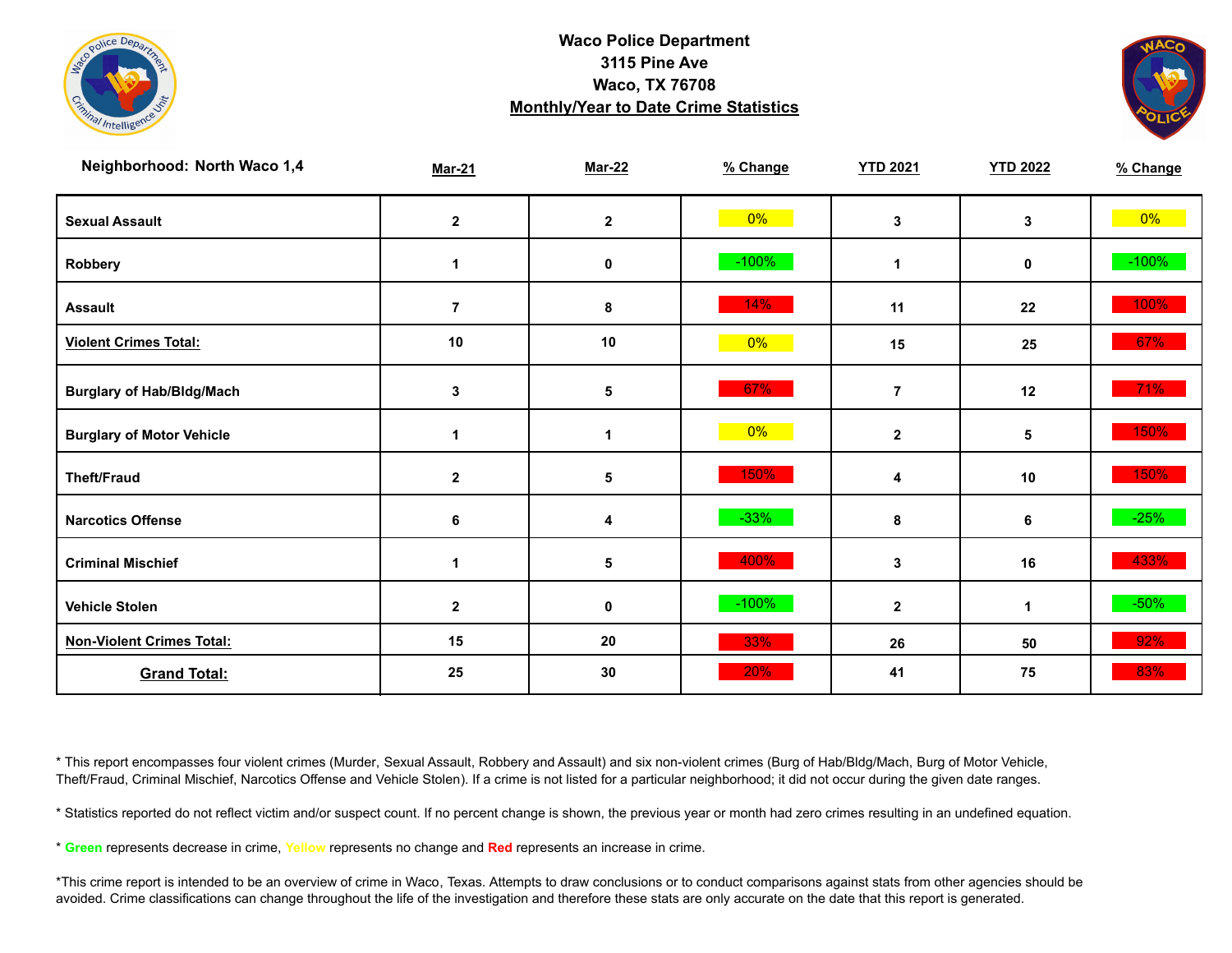



| Neighborhood: Oakwood 1          | <b>Mar-21</b>    | <b>Mar-22</b> | % Change | <b>YTD 2021</b> | <b>YTD 2022</b> | % Change |
|----------------------------------|------------------|---------------|----------|-----------------|-----------------|----------|
| <b>Sexual Assault</b>            | 1                | $\mathbf 2$   | 100%     | 3               | 4               | 33%      |
| Robbery                          | 0                | 0             | $0\%$    | 0               | 1               |          |
| <b>Assault</b>                   | $\overline{7}$   | $\mathbf 2$   | $-71%$   | 20              | 9               | $-55%$   |
| <b>Violent Crimes Total:</b>     | 8                | 4             | $-50%$   | 23              | 14              | $-39%$   |
| <b>Burglary of Hab/Bldg/Mach</b> | 8                | 3             | $-63%$   | 15              | 5               | $-67%$   |
| <b>Burglary of Motor Vehicle</b> | 15               | 0             | $-100%$  | 28              | 13              | $-54%$   |
| <b>Theft/Fraud</b>               | 4                | 6             | 50%      | 16              | 13              | $-19%$   |
| <b>Narcotics Offense</b>         | $\mathbf{2}$     | $\mathbf{2}$  | $0\%$    | $\mathbf{2}$    | $\mathbf{2}$    | $0\%$    |
| <b>Criminal Mischief</b>         | $\mathbf{1}$     | 3             | 200%     | 11              | 9               | $-18%$   |
| <b>Vehicle Stolen</b>            | $\boldsymbol{2}$ | $\pmb{0}$     | $-100%$  | 9               | $\mathbf 2$     | $-78%$   |
| <b>Non-Violent Crimes Total:</b> | 32               | 14            | $-56%$   | 81              | 44              | $-46%$   |
| <b>Grand Total:</b>              | 40               | 18            | $-55%$   | 104             | 58              | $-44%$   |

\* This report encompasses four violent crimes (Murder, Sexual Assault, Robbery and Assault) and six non-violent crimes (Burg of Hab/Bldg/Mach, Burg of Motor Vehicle, Theft/Fraud, Criminal Mischief, Narcotics Offense and Vehicle Stolen). If a crime is not listed for a particular neighborhood; it did not occur during the given date ranges.

\* Statistics reported do not reflect victim and/or suspect count. If no percent change is shown, the previous year or month had zero crimes resulting in an undefined equation.

\* **Green** represents decrease in crime, **Yellow** represents no change and **Red** represents an increase in crime.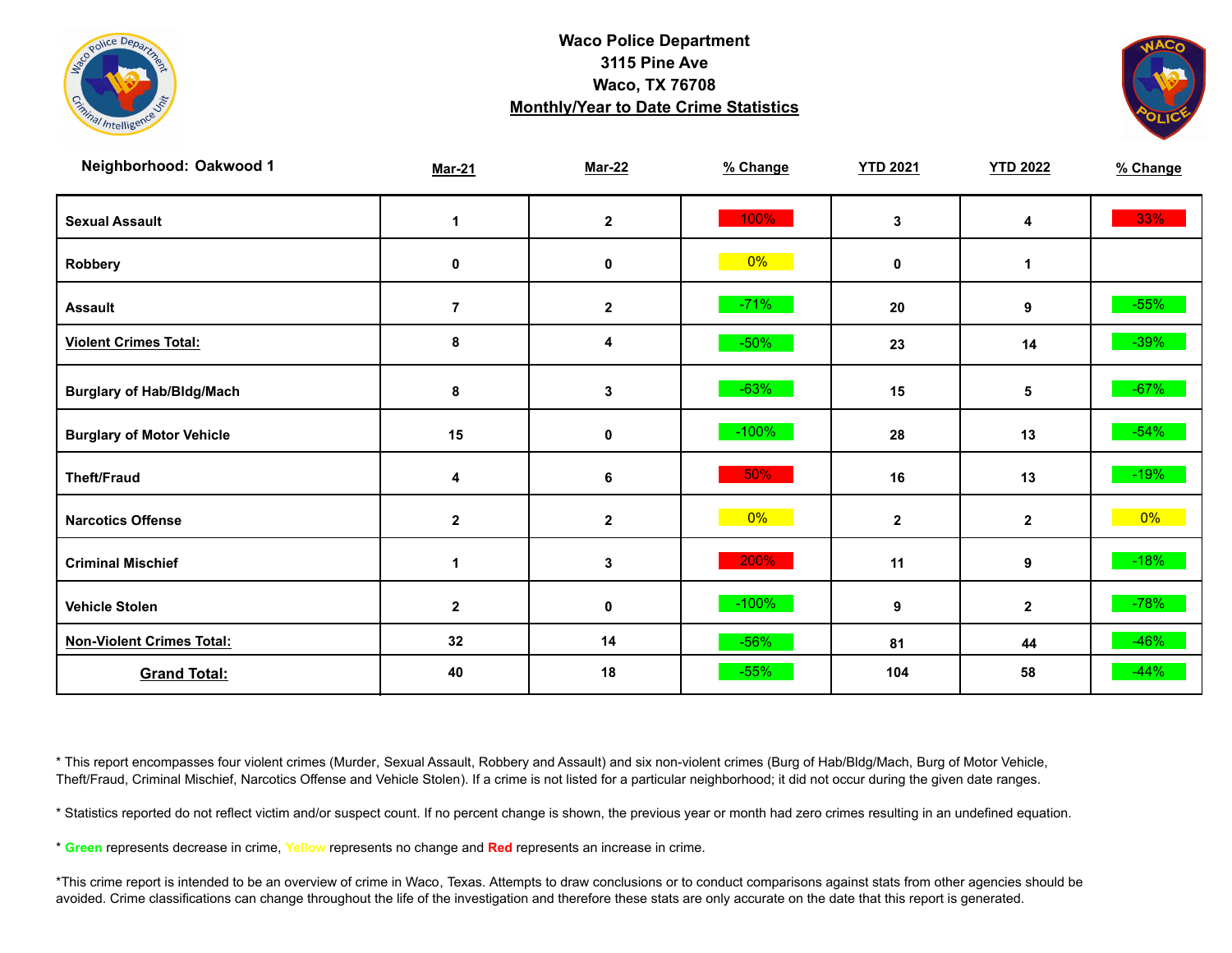



| Neighborhood: Parkdale / Viking Hills 3,5 | <b>Mar-21</b>  | <b>Mar-22</b> | % Change | <b>YTD 2021</b> | <b>YTD 2022</b> | % Change |
|-------------------------------------------|----------------|---------------|----------|-----------------|-----------------|----------|
| <b>Sexual Assault</b>                     | 0              | $\mathbf{2}$  |          | 1               | 4               | 300%     |
| Robbery                                   | $\mathbf 0$    | $\mathbf 0$   | $0\%$    | 5               | 0               | $-100%$  |
| <b>Assault</b>                            | $\overline{7}$ | 13            | 86%      | 22              | 34              | 55%      |
| <b>Violent Crimes Total:</b>              | $\overline{7}$ | 15            | 114%     | 28              | 38              | 36%      |
| <b>Burglary of Hab/Bldg/Mach</b>          | 0              | $\mathbf{2}$  |          | 5               | 6               | 20%      |
| <b>Burglary of Motor Vehicle</b>          | $\bf 6$        | 4             | $-33%$   | 11              | 12              | 9%       |
| <b>Theft/Fraud</b>                        | 9              | 10            | 11%      | 24              | 20              | $-17%$   |
| <b>Narcotics Offense</b>                  | $\mathbf 2$    | 1             | $-50%$   | 6               | 3               | $-50\%$  |
| <b>Criminal Mischief</b>                  | 1              | $\mathbf 2$   | 100%     | 7               | 12              | 71%      |
| <b>Vehicle Stolen</b>                     | $\mathbf{2}$   | $\mathbf 0$   | $-100%$  | 5               | 1               | $-80%$   |
| <b>Non-Violent Crimes Total:</b>          | 20             | 19            | $-5%$    | 58              | 54              | $-7%$    |
| <b>Grand Total:</b>                       | 27             | 34            | 26%      | 86              | 92              | $7\%$    |

\* This report encompasses four violent crimes (Murder, Sexual Assault, Robbery and Assault) and six non-violent crimes (Burg of Hab/Bldg/Mach, Burg of Motor Vehicle, Theft/Fraud, Criminal Mischief, Narcotics Offense and Vehicle Stolen). If a crime is not listed for a particular neighborhood; it did not occur during the given date ranges.

\* Statistics reported do not reflect victim and/or suspect count. If no percent change is shown, the previous year or month had zero crimes resulting in an undefined equation.

\* **Green** represents decrease in crime, **Yellow** represents no change and **Red** represents an increase in crime.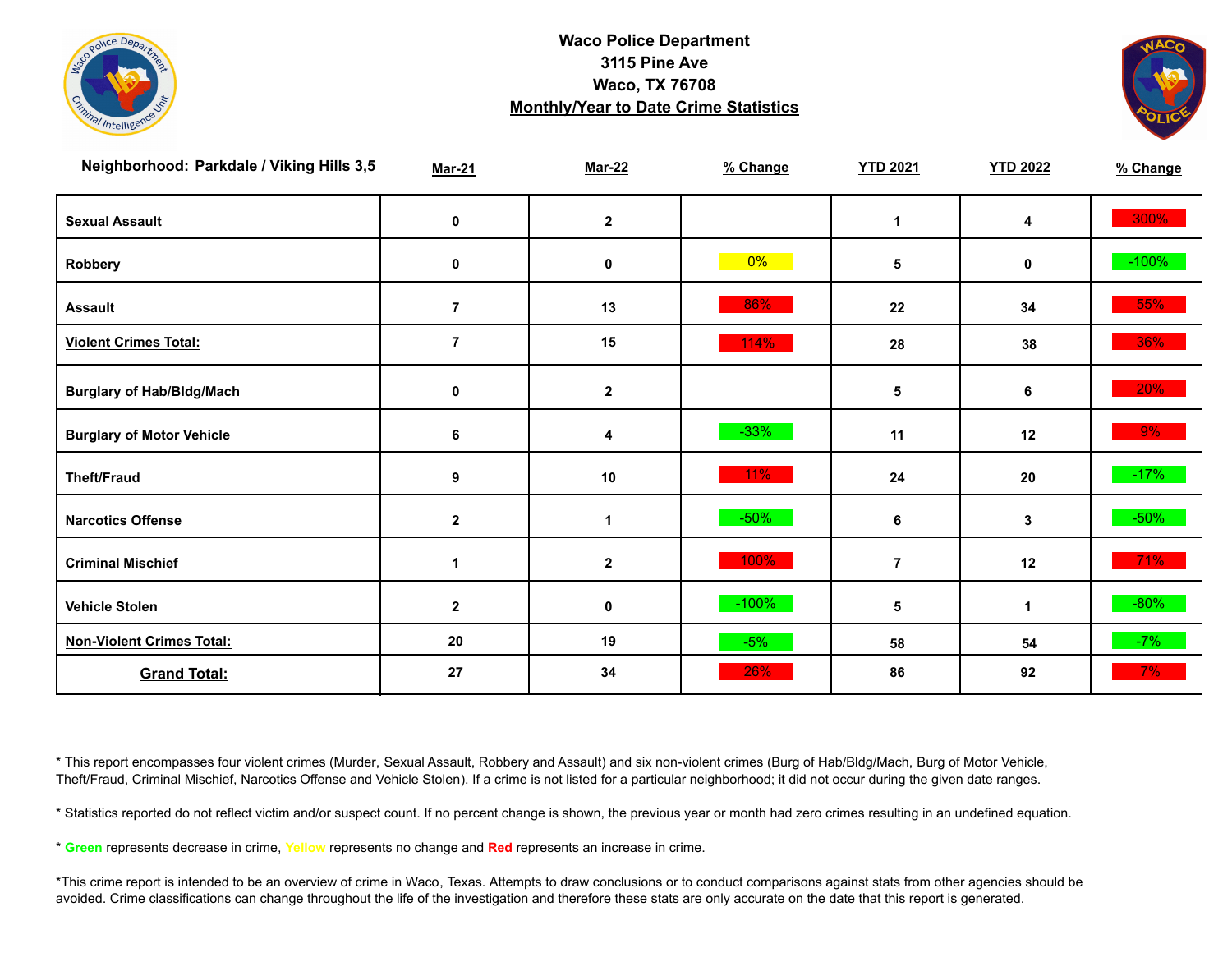



| <b>Neighborhood: Richland Hills 3</b> | <b>Mar-21</b>  | <b>Mar-22</b>  | % Change | <b>YTD 2021</b> | <b>YTD 2022</b> | % Change |
|---------------------------------------|----------------|----------------|----------|-----------------|-----------------|----------|
| <b>Murder</b>                         | $\mathbf 0$    | $\mathbf{1}$   |          | $\mathbf 0$     | $\mathbf{2}$    |          |
| <b>Sexual Assault</b>                 | $\mathbf 1$    | $\mathbf 1$    | $0\%$    | $\mathbf{3}$    | $\mathbf{1}$    | $-67%$   |
| Robbery                               | 0              | $\mathbf{2}$   |          | 13              | 4               | $-69\%$  |
| <b>Assault</b>                        | 17             | 27             | 59%      | 45              | 55              | 22%      |
| <b>Violent Crimes Total:</b>          | 18             | 31             | 72%      | 61              | 62              | $2\%$    |
| <b>Burglary of Hab/Bldg/Mach</b>      | $\mathbf{3}$   | 5              | 67%      | 15              | 17              | 13%      |
| <b>Burglary of Motor Vehicle</b>      | 4              | 3              | $-25%$   | 22              | 25              | 14%      |
| <b>Theft/Fraud</b>                    | 47             | 45             | $-4%$    | 125             | 154             | 23%      |
| <b>Narcotics Offense</b>              | $\overline{7}$ | 6              | $-14%$   | 17              | 19              | $12\%$   |
| <b>Criminal Mischief</b>              | 10             | $\overline{7}$ | $-30\%$  | 21              | 22              | 5%       |
| <b>Vehicle Stolen</b>                 | 0              | $\pmb{0}$      | $0\%$    | 5               | 12              | 140%     |
| <b>Non-Violent Crimes Total:</b>      | 71             | 66             | $-7%$    | 205             | 249             | 21%      |
| <b>Grand Total:</b>                   | 89             | 97             | 9%       | 266             | 311             | 17%      |

\* This report encompasses four violent crimes (Murder, Sexual Assault, Robbery and Assault) and six non-violent crimes (Burg of Hab/Bldg/Mach, Burg of Motor Vehicle, Theft/Fraud, Criminal Mischief, Narcotics Offense and Vehicle Stolen). If a crime is not listed for a particular neighborhood; it did not occur during the given date ranges.

\* Statistics reported do not reflect victim and/or suspect count. If no percent change is shown, the previous year or month had zero crimes resulting in an undefined equation.

\* **Green** represents decrease in crime, **Yellow** represents no change and **Red** represents an increase in crime.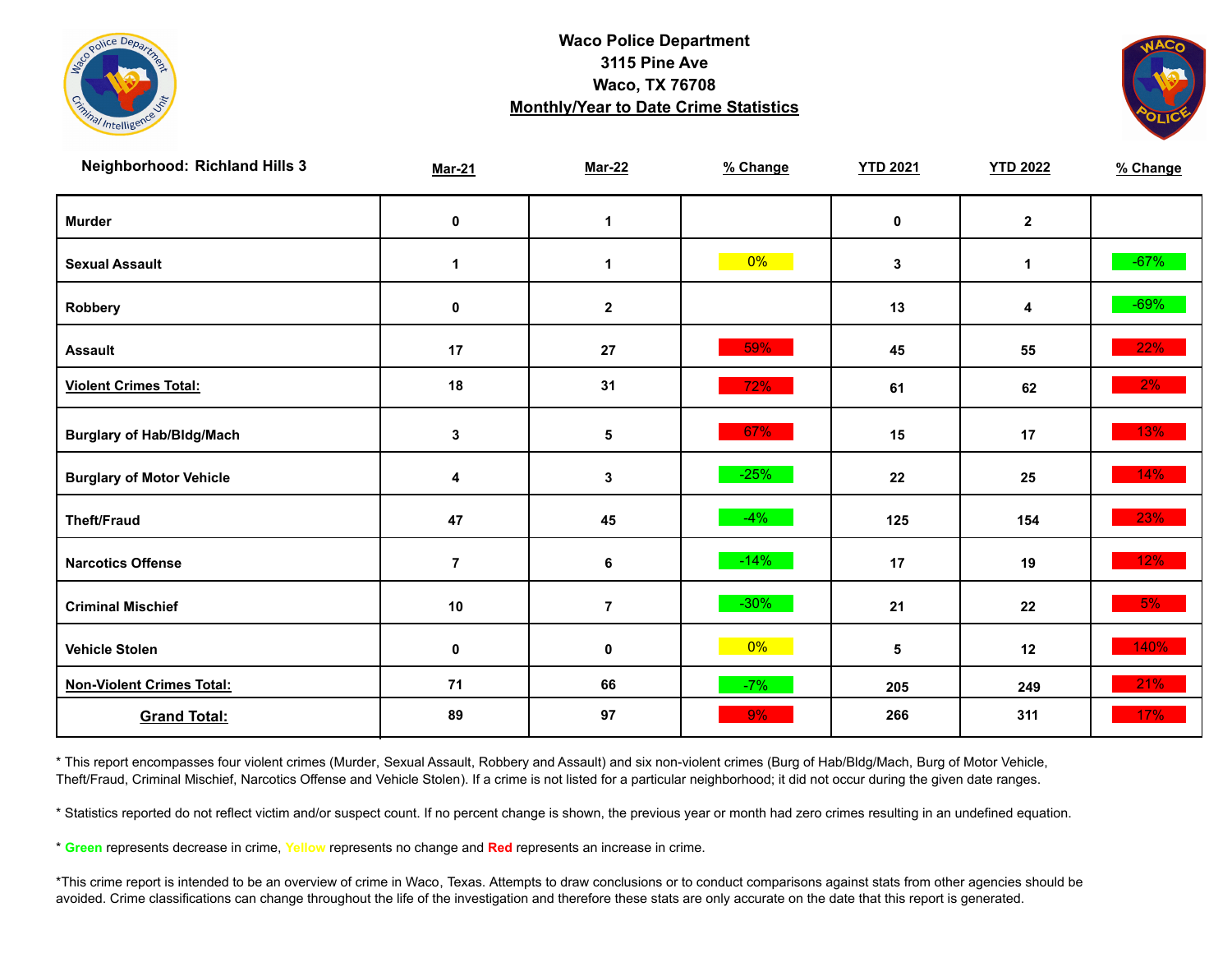



| Neighborhood: Sanger Heights 4   | <b>Mar-21</b> | <b>Mar-22</b>           | % Change | <b>YTD 2021</b> | <b>YTD 2022</b> | % Change |
|----------------------------------|---------------|-------------------------|----------|-----------------|-----------------|----------|
| <b>Sexual Assault</b>            | 0             | $\mathbf 1$             |          | 0               | $\mathbf{2}$    |          |
| Robbery                          | 1             | 0                       | $-100%$  | $\mathbf{3}$    | $\mathbf{2}$    | $-33%$   |
| <b>Assault</b>                   | 9             | 6                       | $-33%$   | 22              | 19              | $-14%$   |
| <b>Violent Crimes Total:</b>     | 10            | $\overline{\mathbf{7}}$ | $-30%$   | 25              | 23              | $-8%$    |
| <b>Burglary of Hab/Bldg/Mach</b> | $\sqrt{5}$    | $\mathbf{1}$            | $-80%$   | 9               | $\mathbf 1$     | $-89%$   |
| <b>Burglary of Motor Vehicle</b> | $\mathbf{2}$  | 1                       | $-50%$   | 3               | 5               | 67%      |
| <b>Theft/Fraud</b>               | 8             | 11                      | 38%      | 15              | 23              | 53%      |
| <b>Narcotics Offense</b>         | $\sqrt{5}$    | 4                       | $-20%$   | 14              | 12              | $-14%$   |
| <b>Criminal Mischief</b>         | $\mathbf 0$   | $\mathbf 0$             | $0\%$    | 6               | 9               | 50%      |
| <b>Vehicle Stolen</b>            | $\mathbf 0$   | $\pmb{0}$               | 0%       | 3               | $\overline{7}$  | 133%     |
| <b>Non-Violent Crimes Total:</b> | 20            | 17                      | $-15%$   | 50              | 57              | 14%      |
| <b>Grand Total:</b>              | 30            | 24                      | $-20%$   | 75              | 80              | $7\%$    |

\* This report encompasses four violent crimes (Murder, Sexual Assault, Robbery and Assault) and six non-violent crimes (Burg of Hab/Bldg/Mach, Burg of Motor Vehicle, Theft/Fraud, Criminal Mischief, Narcotics Offense and Vehicle Stolen). If a crime is not listed for a particular neighborhood; it did not occur during the given date ranges.

\* Statistics reported do not reflect victim and/or suspect count. If no percent change is shown, the previous year or month had zero crimes resulting in an undefined equation.

\* **Green** represents decrease in crime, **Yellow** represents no change and **Red** represents an increase in crime.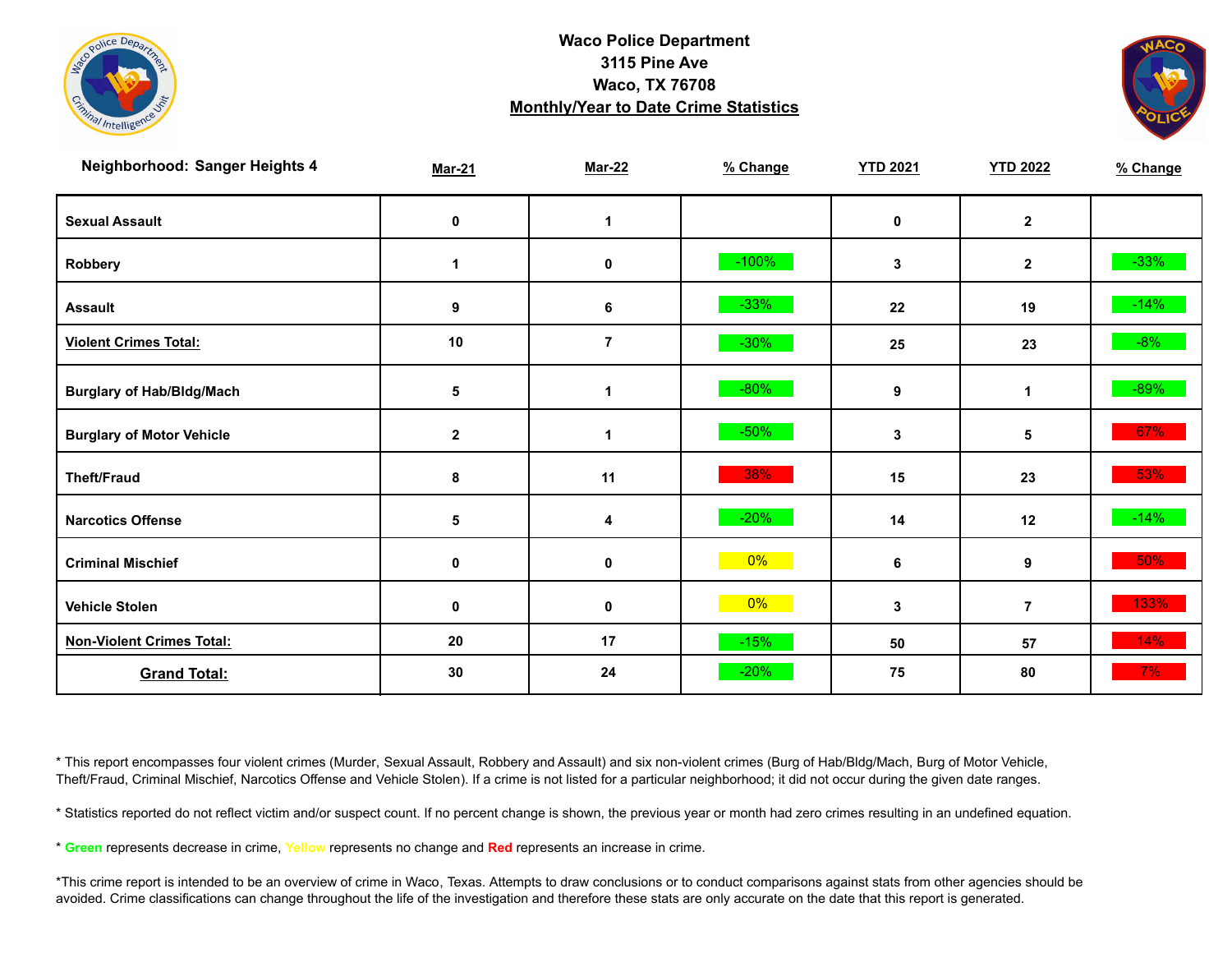



| Neighborhood: Technology Village 1 | <b>Mar-21</b> | Mar-22 | % Change | <b>YTD 2021</b> | <b>YTD 2022</b> | % Change |
|------------------------------------|---------------|--------|----------|-----------------|-----------------|----------|
| <b>Vehicle Stolen</b>              |               |        | 0%       |                 |                 | $-100%$  |
| <b>Non-Violent Crimes Total:</b>   | 0             |        | 0%       |                 | 0               | $-100%$  |
| <b>Grand Total:</b>                |               |        | 0%       |                 |                 | $-100%$  |

\* This report encompasses four violent crimes (Murder, Sexual Assault, Robbery and Assault) and six non-violent crimes (Burg of Hab/Bldg/Mach, Burg of Motor Vehicle, Theft/Fraud, Criminal Mischief, Narcotics Offense and Vehicle Stolen). If a crime is not listed for a particular neighborhood; it did not occur during the given date ranges.

\* Statistics reported do not reflect victim and/or suspect count. If no percent change is shown, the previous year or month had zero crimes resulting in an undefined equation.

\* **Green** represents decrease in crime, **Yellow** represents no change and **Red** represents an increase in crime.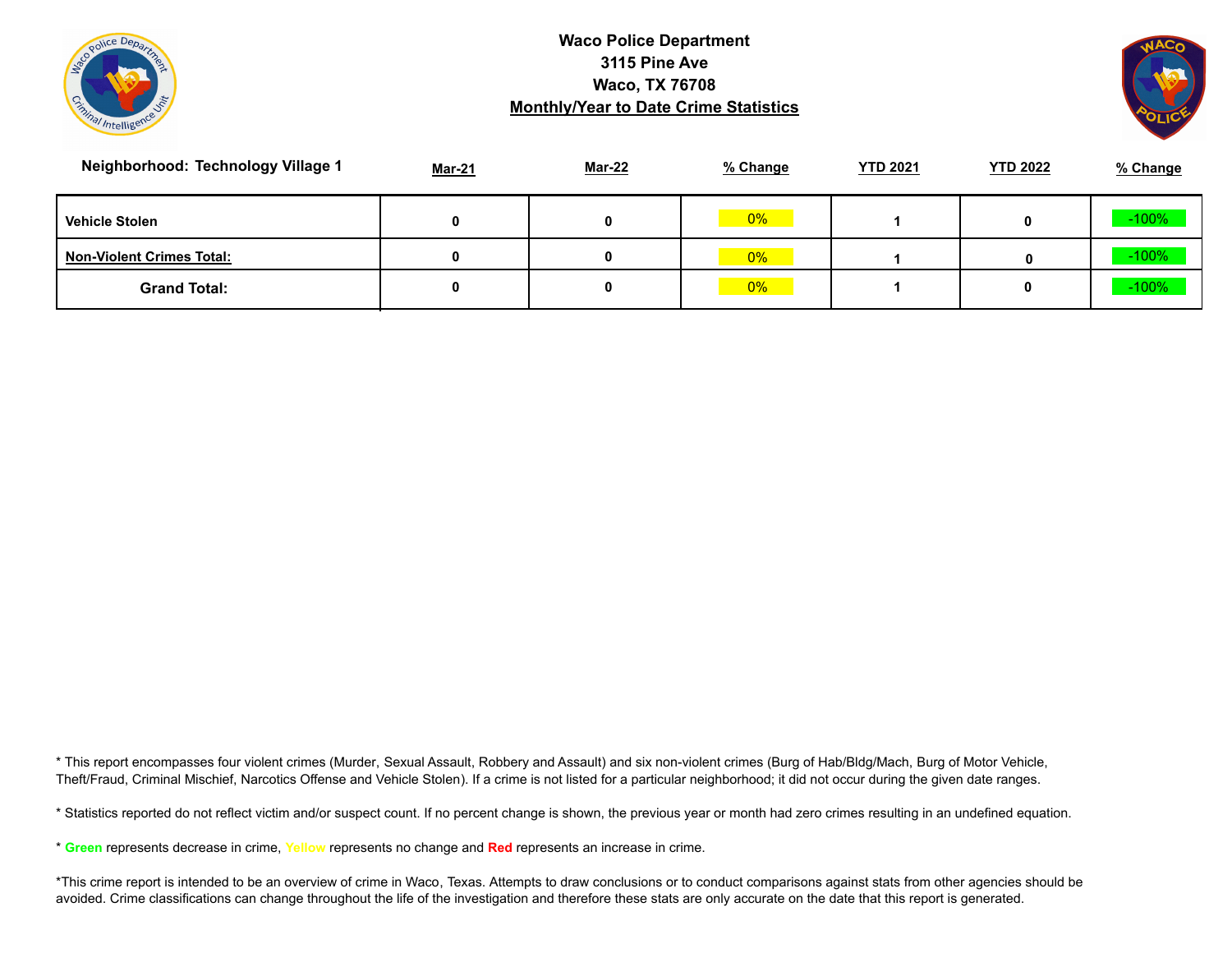



| Neighborhood: Timbercrest 1      | <b>Mar-21</b> | <b>Mar-22</b> | % Change | <b>YTD 2021</b> | <b>YTD 2022</b> | % Change |
|----------------------------------|---------------|---------------|----------|-----------------|-----------------|----------|
| <b>Sexual Assault</b>            | 0             | $\mathbf 0$   | $0\%$    | 0               | 1               |          |
| Robbery                          | 0             | 0             | $0\%$    | 0               | 1               |          |
| <b>Assault</b>                   | $\mathbf 2$   | 0             | $-100\%$ | 6               | 5               | $-17%$   |
| <b>Violent Crimes Total:</b>     | $\mathbf{2}$  | 0             | $-100%$  | 6               | $\overline{7}$  | $17\%$   |
| <b>Burglary of Hab/Bldg/Mach</b> | $\mathbf{2}$  | $\mathbf 0$   | $-100\%$ | 4               | 1               | $-75%$   |
| <b>Burglary of Motor Vehicle</b> | 0             | $\mathbf{2}$  |          | 1               | 4               | 300%     |
| <b>Theft/Fraud</b>               | 1             | 4             | 300%     | $\mathbf{2}$    | 5               | 150%     |
| <b>Narcotics Offense</b>         |               | $\mathbf 0$   | $-100%$  | $\mathbf{2}$    | 1               | $-50%$   |
| <b>Criminal Mischief</b>         | 0             | $\mathbf{2}$  |          | $\mathbf{2}$    | 4               | 100%     |
| <b>Vehicle Stolen</b>            | $\mathbf{2}$  | 1             | $-50%$   | 3               | 3               | $0\%$    |
| <b>Non-Violent Crimes Total:</b> | 6             | 9             | 50%      | 14              | 18              | 29%      |
| <b>Grand Total:</b>              | 8             | 9             | 13%      | 20              | 25              | 25%      |

\* This report encompasses four violent crimes (Murder, Sexual Assault, Robbery and Assault) and six non-violent crimes (Burg of Hab/Bldg/Mach, Burg of Motor Vehicle, Theft/Fraud, Criminal Mischief, Narcotics Offense and Vehicle Stolen). If a crime is not listed for a particular neighborhood; it did not occur during the given date ranges.

\* Statistics reported do not reflect victim and/or suspect count. If no percent change is shown, the previous year or month had zero crimes resulting in an undefined equation.

\* **Green** represents decrease in crime, **Yellow** represents no change and **Red** represents an increase in crime.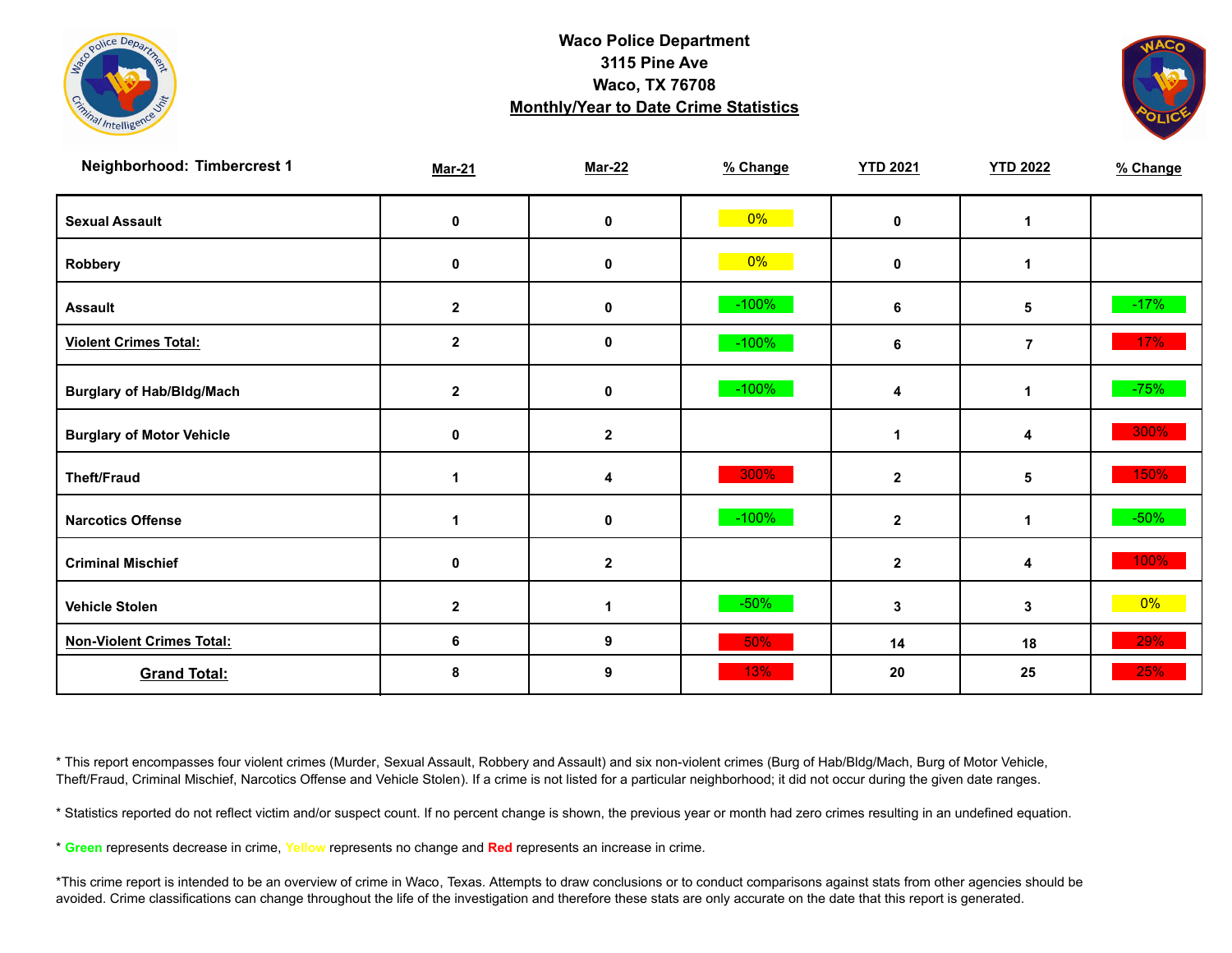



| <b>Neighborhood: University 1,2</b> | <b>Mar-21</b> | <b>Mar-22</b>  | % Change | <b>YTD 2021</b>      | <b>YTD 2022</b> | % Change |
|-------------------------------------|---------------|----------------|----------|----------------------|-----------------|----------|
| <b>Sexual Assault</b>               | 1             | 0              | $-100%$  | $\mathbf{2}$         | 1               | $-50\%$  |
| Robbery                             | 1             | 0              | $-100%$  | $\blacktriangleleft$ | 0               | $-100%$  |
| <b>Assault</b>                      | 6             | $\overline{7}$ | 17%      | 16                   | 16              | $0\%$    |
| <b>Violent Crimes Total:</b>        | 8             | $\bf 7$        | $-13%$   | 19                   | 17              | $-11%$   |
| <b>Burglary of Hab/Bldg/Mach</b>    | 4             | $\mathbf{2}$   | $-50%$   | 11                   | 5               | $-55%$   |
| <b>Burglary of Motor Vehicle</b>    | 0             | $\mathbf 1$    |          | $\mathbf{2}$         | 5               | 150%     |
| <b>Theft/Fraud</b>                  | 3             | 11             | 267%     | 14                   | 18              | $29\%$   |
| <b>Narcotics Offense</b>            | $\mathbf{2}$  | 5              | 150%     | 4                    | 11              | 175%     |
| <b>Criminal Mischief</b>            | $\sqrt{5}$    | $\mathbf{2}$   | $-60%$   | 14                   | 8               | $-43%$   |
| <b>Vehicle Stolen</b>               |               | $\mathbf 2$    | 100%     | 4                    | 5               | 25%      |
| <b>Non-Violent Crimes Total:</b>    | 15            | 23             | 53%      | 49                   | 52              | $6\%$    |
| <b>Grand Total:</b>                 | 23            | 30             | 30%      | 68                   | 69              | $1\%$    |

\* This report encompasses four violent crimes (Murder, Sexual Assault, Robbery and Assault) and six non-violent crimes (Burg of Hab/Bldg/Mach, Burg of Motor Vehicle, Theft/Fraud, Criminal Mischief, Narcotics Offense and Vehicle Stolen). If a crime is not listed for a particular neighborhood; it did not occur during the given date ranges.

\* Statistics reported do not reflect victim and/or suspect count. If no percent change is shown, the previous year or month had zero crimes resulting in an undefined equation.

\* **Green** represents decrease in crime, **Yellow** represents no change and **Red** represents an increase in crime.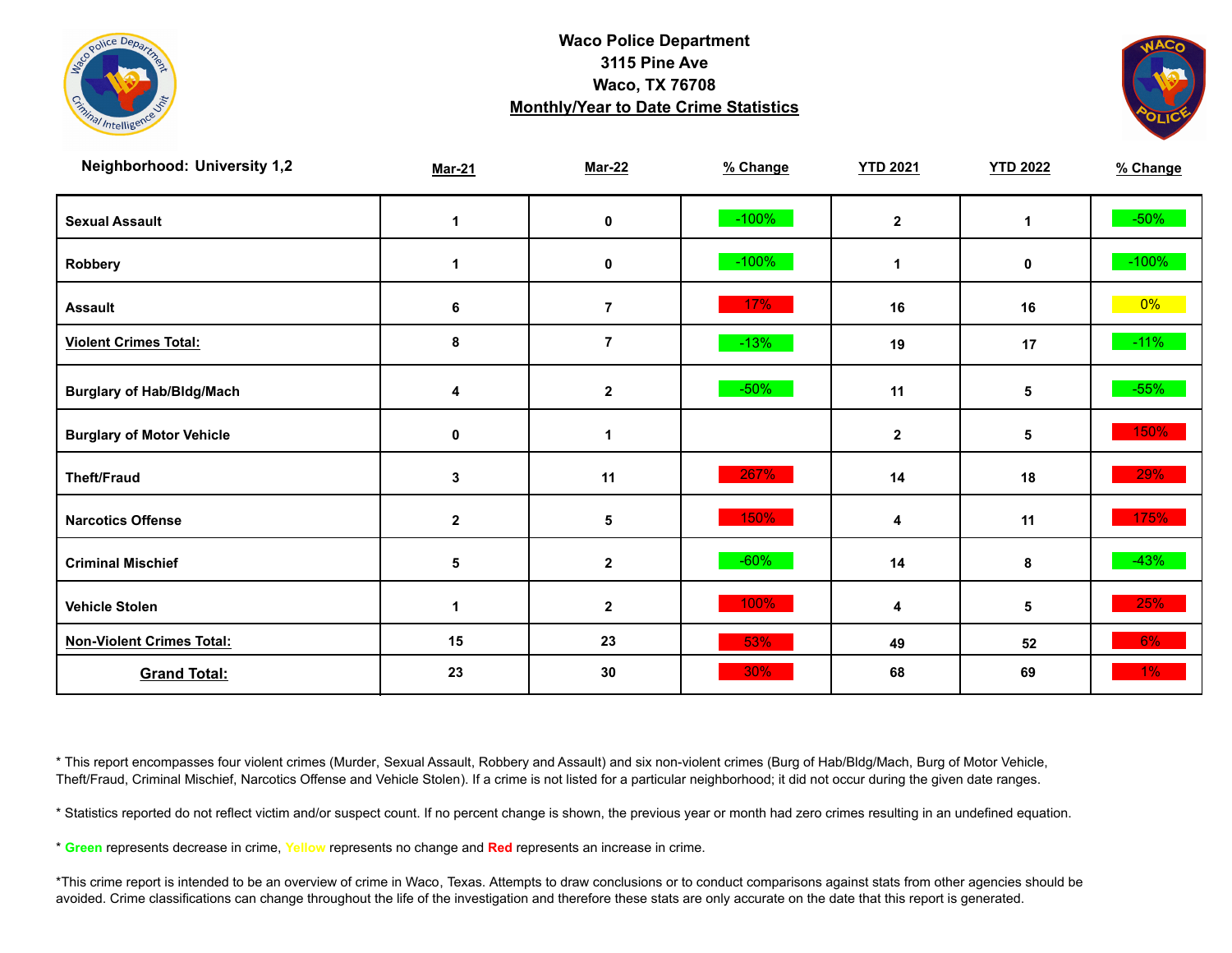



| Neighborhood: West Waco 3        | <b>Mar-21</b> | <b>Mar-22</b> | % Change | <b>YTD 2021</b> | <b>YTD 2022</b> | % Change |
|----------------------------------|---------------|---------------|----------|-----------------|-----------------|----------|
| Robbery                          | 0             | 0             | $0\%$    | 1               | 0               | $-100%$  |
| <b>Assault</b>                   | 4             | 6             | 50%      | 19              | 15              | $-21%$   |
| <b>Violent Crimes Total:</b>     | 4             | 6             | 50%      | 20              | 15              | $-25%$   |
| <b>Burglary of Hab/Bldg/Mach</b> |               | 3             | 200%     | 4               | $\overline{7}$  | 75%      |
| <b>Burglary of Motor Vehicle</b> | 13            | $\mathbf 2$   | $-85%$   | 20              | $\overline{7}$  | $-65%$   |
| <b>Theft/Fraud</b>               | 20            | 17            | $-15%$   | 55              | 51              | $-7%$    |
| <b>Narcotics Offense</b>         | 5             |               | $-80%$   | 11              | $\mathbf{2}$    | $-82%$   |
| <b>Criminal Mischief</b>         | 3             | $\mathbf 2$   | $-33%$   | 5               | 3               | $-40%$   |
| <b>Vehicle Stolen</b>            | 4             | 0             | $-100%$  | 8               | 1               | $-88%$   |
| <b>Non-Violent Crimes Total:</b> | 46            | 25            | $-46%$   | 103             | 71              | $-31%$   |
| <b>Grand Total:</b>              | 50            | 31            | $-38%$   | 123             | 86              | $-30%$   |

\* This report encompasses four violent crimes (Murder, Sexual Assault, Robbery and Assault) and six non-violent crimes (Burg of Hab/Bldg/Mach, Burg of Motor Vehicle, Theft/Fraud, Criminal Mischief, Narcotics Offense and Vehicle Stolen). If a crime is not listed for a particular neighborhood; it did not occur during the given date ranges.

\* Statistics reported do not reflect victim and/or suspect count. If no percent change is shown, the previous year or month had zero crimes resulting in an undefined equation.

\* **Green** represents decrease in crime, **Yellow** represents no change and **Red** represents an increase in crime.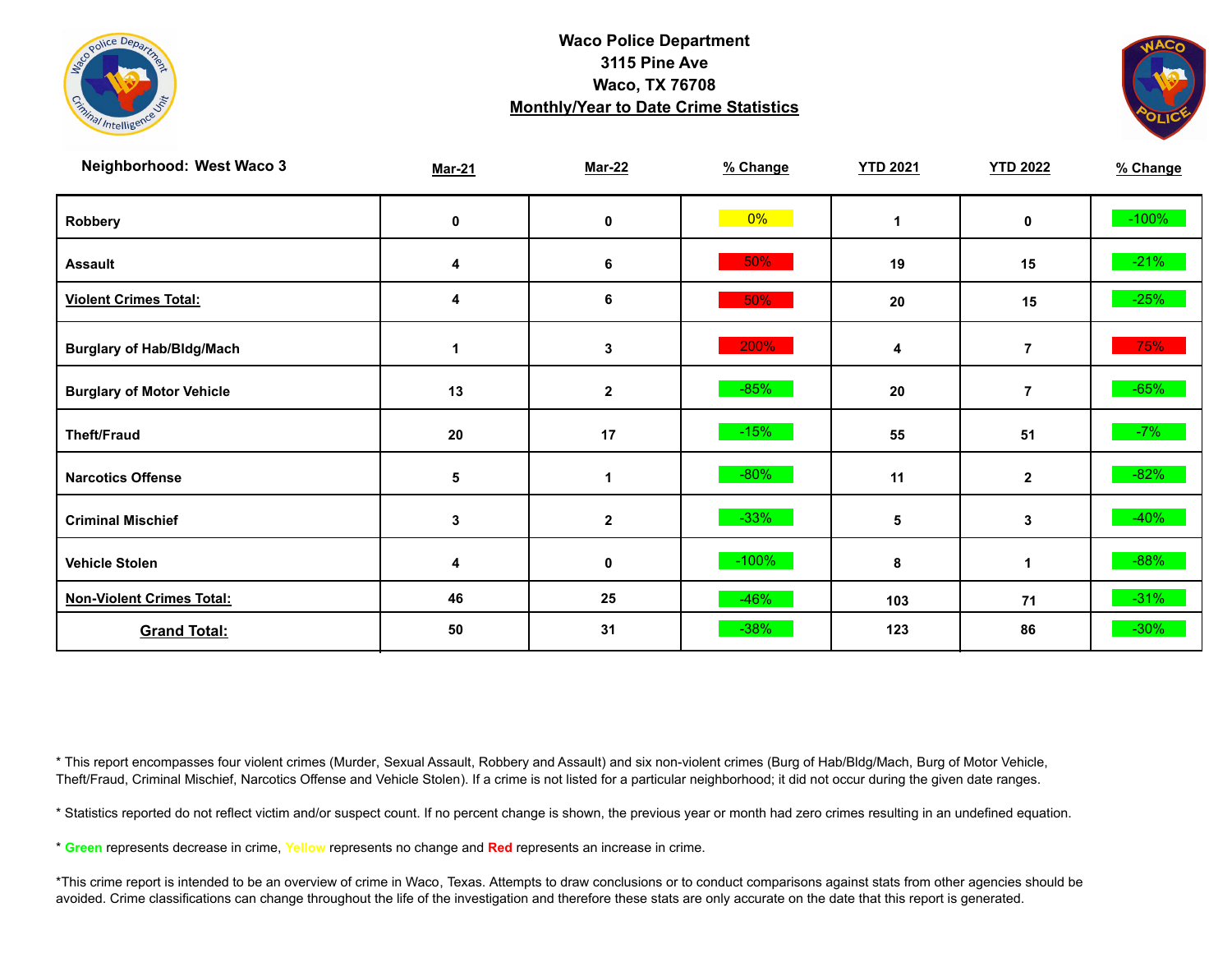



| <b>WACO, TX</b>                  | <b>Mar-21</b> | <b>Mar-22</b> | % Change | <b>YTD 2021</b> | <b>YTD 2022</b> | % Change |
|----------------------------------|---------------|---------------|----------|-----------------|-----------------|----------|
| <b>Murder</b>                    | $\mathbf 2$   | $\mathbf 2$   | $0\%$    | 3               | 6               | 100%     |
| <b>Sexual Assault</b>            | 17            | $10$          | $-41%$   | 37              | 36              | $-3%$    |
| Robbery                          | 11            | 6             | $-45%$   | 47              | 25              | $-47%$   |
| <b>Assault</b>                   | 174           | 201           | 16%      | 481             | 509             | 6%       |
| <b>Violent Crimes Total:</b>     | 204           | 219           | 7%       | 568             | 576             | $1\%$    |
| <b>Burglary of Hab/Bldg/Mach</b> | 83            | 46            | $-45%$   | 208             | 158             | $-24%$   |
| <b>Burglary of Motor Vehicle</b> | 122           | 54            | $-56%$   | 269             | 244             | $-9%$    |
| <b>Theft/Fraud</b>               | 211           | 240           | 14%      | 609             | 654             | 7%       |
| <b>Narcotics Offense</b>         | 64            | 58            | $-9%$    | 159             | 158             | $-1\%$   |
| <b>Criminal Mischief</b>         | ${\bf 70}$    | 74            | 6%       | 234             | 248             | 6%       |
| <b>Vehicle Stolen</b>            | 35            | 25            | $-29%$   | 112             | 101             | $-10%$   |
| <b>Non-Violent Crimes Total:</b> | 585           | 497           | $-15%$   | 1,591           | 1,563           | $-2%$    |
| <b>Grand Total:</b>              | 789           | 716           | $-9%$    | 2,159           | 2,139           | $-1\%$   |

\* This report encompasses four violent crimes (Murder, Sexual Assault, Robbery and Assault) and six non-violent crimes (Burg of Hab/Bldg/Mach, Burg of Motor Vehicle, Theft/Fraud, Criminal Mischief, Narcotics Offense and Vehicle Stolen). If a crime is not listed for a particular neighborhood; it did not occur during the given date ranges.

\* Statistics reported do not reflect victim and/or suspect count. If no percent change is shown, the previous year or month had zero crimes resulting in an undefined equation.

\* **Green** represents decrease in crime, **Yellow** represents no change and **Red** represents an increase in crime.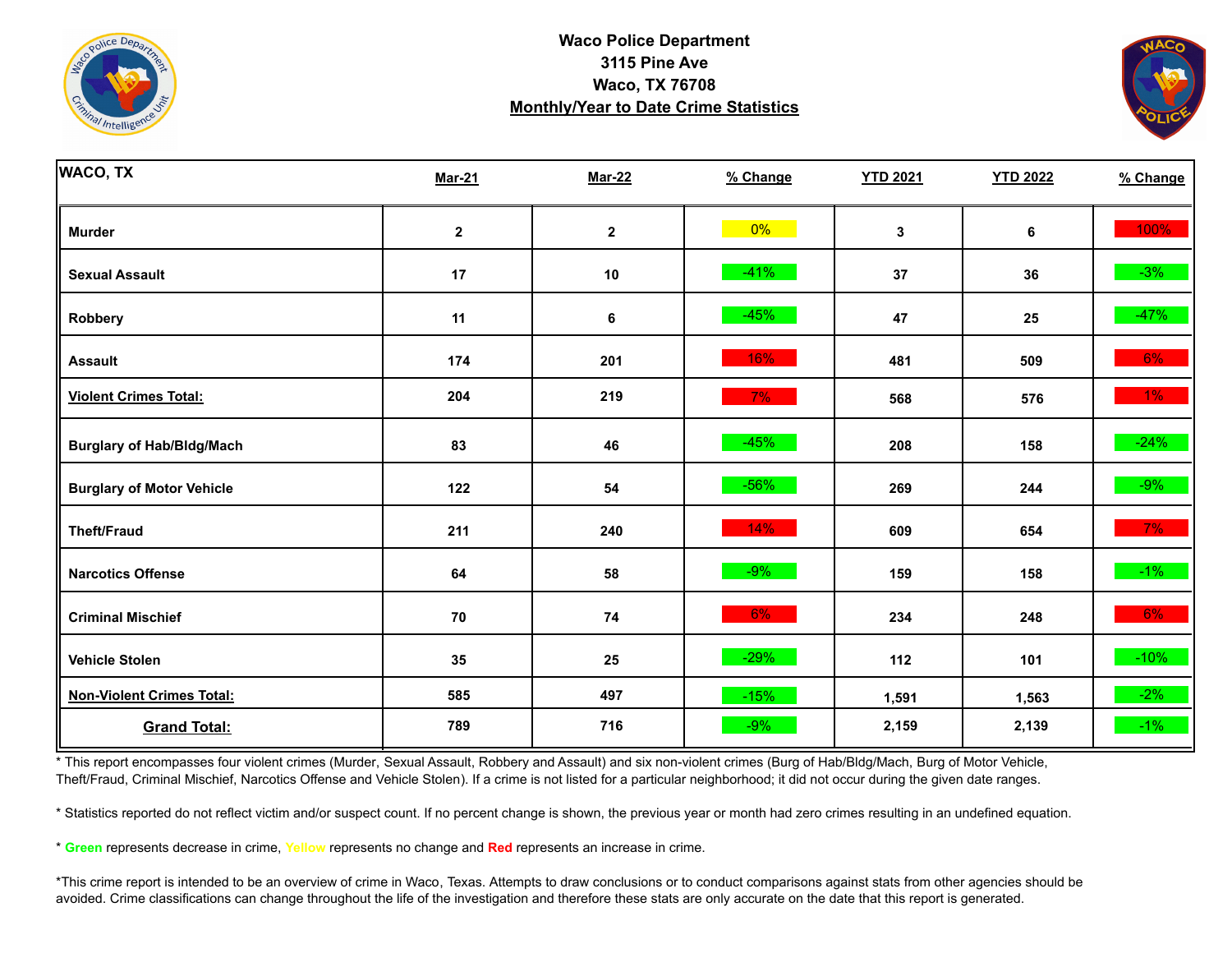

 $PQLI$ O

**Waco Police Department 3115 Pine Ave Waco, TX 76708 Monthly/Year to Date Crime Statistics**



Waco Police Department

**Waco PD reports**

254-750-7500 Neighborhood & Council District(s)

3115 Pine

**\*\*The reports shown on this list have a preliminary offense attached to the case. It is important to note that the final offense reported for year end reporting may very likely change due to new evidence or circumstances coming to light during the investigation.**

| <b>Reported Date</b> | Case #<br>Neighborhood: Alta Vista 1,2 | Report Time | <b>Preliminary Description</b> | <b>Preliminary Offense</b> | NA / Council Dist. | Location                    |
|----------------------|----------------------------------------|-------------|--------------------------------|----------------------------|--------------------|-----------------------------|
|                      |                                        |             |                                |                            |                    |                             |
| 3/1/2022             | 22-003417                              | 1805        | Assault                        | PC 22.01 AM FV             | Alta Vista 1,2     | 2843 MADISON DR#C           |
| 3/2/2022             | 22-003497                              | 2213        | Assault                        | PC 22.01 AM                | Alta Vista 1,2     | 2407 S 24TH ST              |
| 3/4/2022             | 22-003600                              | 0826        | Assault                        | PC 22.01 3F FV             | Alta Vista 1,2     | 2901 MADISON DR#A           |
| 3/5/2022             | 22-003676                              | 1321        | Assault                        | PC 22.02 1F FV             | Alta Vista 1,2     | 2900 PRIMROSE DR            |
| 3/6/2022             | 22-003740                              | 1333        | Assault                        | PC 22.01 3F FV             | Alta Vista 1,2     | 3912 S JACK KULTGEN EX      |
| 3/7/2022             | 22-003796                              | 1413        | Assault                        | PC 22.01 CM                | Alta Vista 1,2     | LA SALLE AV/S 18TH ST       |
| 3/7/2022             | 22-003800                              | 1534        | Assault                        | PC 22.01 CM                | Alta Vista 1,2     | S 18TH ST/LA SALLE AV       |
| 3/8/2022             | 22-003834                              | 0727        | Assault                        | PC 22.04 3F FV             | Alta Vista 1,2     | 2425 S 21ST ST #155         |
| 3/16/2022            | 22-004272                              | 0031        | Assault                        | PC 22.01 AM FV             | Alta Vista 1,2     | 3120 S JACK KULTGEN EX #115 |
| 3/18/2022            | 22-004435                              | 1335        | Assault                        | PC 22.01 CM FV             | Alta Vista 1,2     | 2407 S 26TH ST              |
| 3/25/2022            | 22-004879                              | 1744        | Assault                        | PC 22.02 2F FV             | Alta Vista 1,2     | 4000 S JACK KULTGEN EX #122 |
| 3/26/2022            | 22-004918                              | 0920        | Assault                        | PC 22.01 CM FV             | Alta Vista 1,2     | 3312 OLD ROBINSON RD        |
| 3/27/2022            | 22-004974                              | 1244        | Assault                        | PC 22.01 AM                | Alta Vista 1,2     | 2118 LA SALLE AV            |
| 3/28/2022            | 22-005026                              | 1021        | Assault                        | PC 22.02 1F FV             | Alta Vista 1,2     | 2912 MADISON DR #D          |
| 3/28/2022            | 22-005043                              | 1650        | Assault                        | PC 22.01 CM FV             | Alta Vista 1,2     | 3120 S JACK KULTGEN EX #114 |
| 3/31/2022            | 22-005226                              | 1658        | Assault                        | PC 22.01 3F                | Alta Vista 1,2     | 2731 MADISON DR #B          |
| 3/7/2022             | 22-003792                              | 1207        | Burglary / Vehicle             | PC 30.04 AM                | Alta Vista 1,2     | 3627 JIM TOM DR             |
| 3/16/2022            | 22-004296                              | 2244        | Burglary / Vehicle             | PC 30.04 AM                | Alta Vista 1,2     | 3001 S NEW RD               |
| 3/28/2022            | 22-005025                              | 1123        | Burglary / Vehicle             | PC 30.04 AM                | Alta Vista 1,2     | 3001 S NEW RD               |

\* This report encompasses four violent crimes (Murder, Sexual Assault, Robbery and Assault) and six non-violent crimes (Burg of Hab/Bldg/Mach, Burg of Motor Vehicle, Theft/Fraud, Criminal Mischief, Narcotics Offense and Vehicle Stolen). If a crime is not listed for a particular neighborhood; it did not occur during the given date ranges.

\* Statistics reported do not reflect victim and/or suspect count. If no percent change is shown, the previous year or month had zero crimes resulting in an undefined equation.

\* **Green** represents decrease in crime, **Yellow** represents no change and **Red** represents an increase in crime.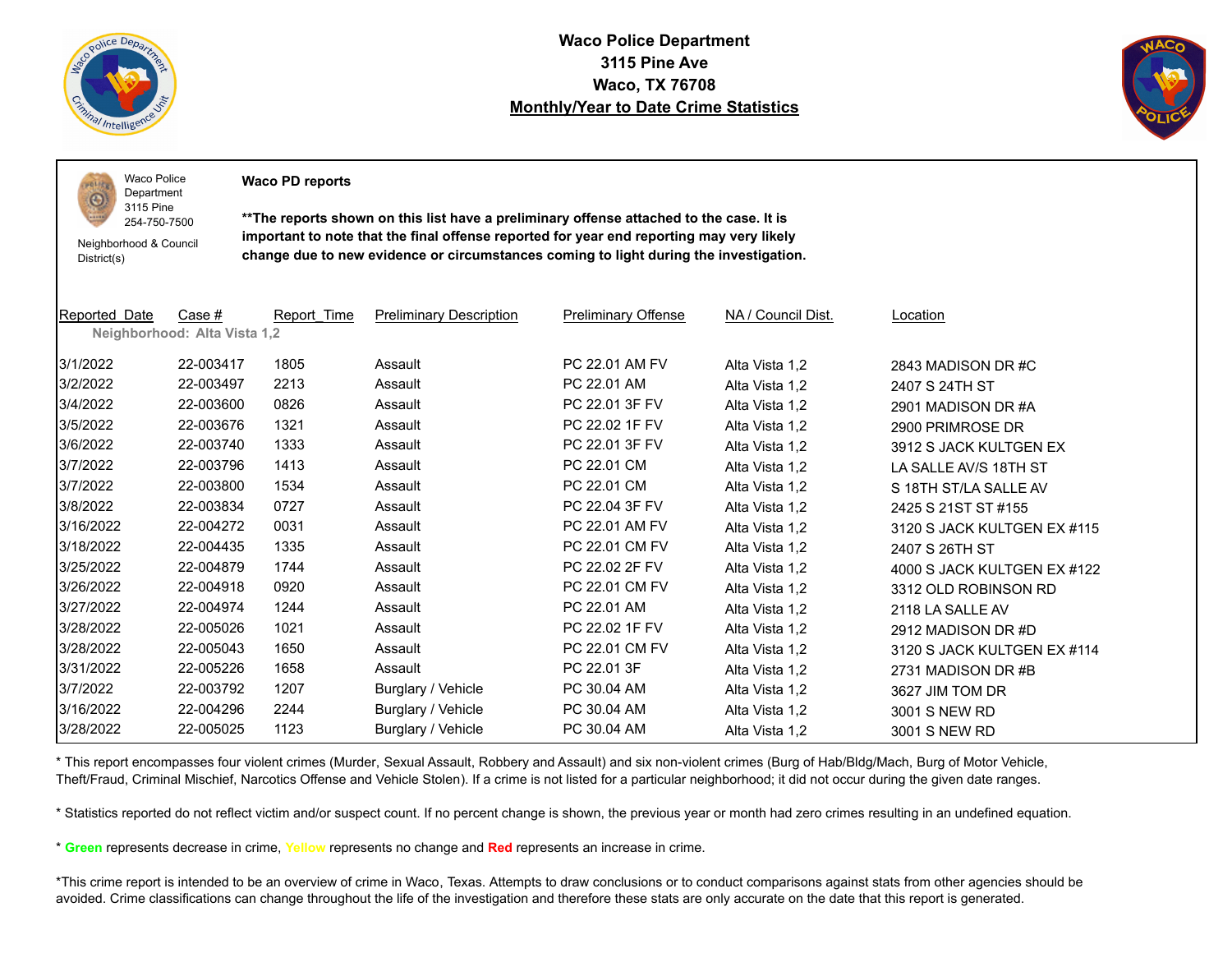



| 3/29/2022 | 22-005106 | 1831 | Burglary / Vehicle        | PC 30.04 AM    | Alta Vista 1,2 | 2700 LA SALLE AV            |
|-----------|-----------|------|---------------------------|----------------|----------------|-----------------------------|
| 3/5/2022  | 22-003662 | 0942 | Burglary of Hab/Bldg/Mach | PC 30.02 FS    | Alta Vista 1,2 | 2118 LA SALLE AV #28        |
| 3/5/2022  | 22-003663 | 0942 | Burglary of Hab/Bldg/Mach | PC 30.02 FS    | Alta Vista 1,2 | 2118 LA SALLE AV #26        |
| 3/5/2022  | 22-003666 | 0942 | Burglary of Hab/Bldg/Mach | PC 30.02 FS    | Alta Vista 1,2 | 2118 LA SALLE AV #25        |
| 3/16/2022 | 22-004287 | 1033 | Burglary of Hab/Bldg/Mach | PC 30.02 FS    | Alta Vista 1,2 | 4701 S 12TH ST RD           |
| 3/22/2022 | 22-004653 | 1022 | Burglary of Hab/Bldg/Mach | PC 30.02 2F    | Alta Vista 1,2 | 3912 S JACK KULTGEN EX #114 |
| 3/31/2022 | 22-005206 | 0846 | Burglary of Hab/Bldg/Mach | PC 30.02 2F    | Alta Vista 1,2 | 2731 MADISON DR #B          |
| 3/21/2022 | 22-004635 | 2241 | <b>Criminal Mischief</b>  | PC 28.03 BM    | Alta Vista 1,2 | 2909 MADISON DR #A          |
| 3/29/2022 | 22-005074 | 0832 | <b>Criminal Mischief</b>  | PC 28.03 BM    | Alta Vista 1,2 | 3912 S JACK KULTGEN EX #121 |
| 3/31/2022 | 22-005203 | 0822 | <b>Criminal Mischief</b>  | PC 28.03 AM    | Alta Vista 1,2 | 1800 PRIMROSE DR #331R      |
| 3/16/2022 | 22-004278 | 0404 | <b>Narcotics Offense</b>  | HS 481.115 3F  | Alta Vista 1,2 | S NEW RD/S JACK KULTGEN EX  |
| 3/16/2022 | 22-004279 | 0404 | <b>Narcotics Offense</b>  | HS 481.121 BM  | Alta Vista 1,2 | S NEW RD/S JACK KULTGEN EX  |
| 3/17/2022 | 22-004346 | 0426 | <b>Narcotics Offense</b>  | HS 481.115 FS  | Alta Vista 1,2 | 1800-BL GURLEY LN           |
| 3/22/2022 | 22-004667 | 1509 | <b>Narcotics Offense</b>  | HS 481.112 1F  | Alta Vista 1,2 | S NEW RD/S JACK KULTGEN EX  |
| 3/4/2022  | 22-003620 | 1400 | Sexual Assault            | PC 22.021 1F   | Alta Vista 1,2 | <b>Address Witheld</b>      |
| 3/2/2022  | 22-003455 | 0910 | Theft /Fraud              | PC 31.03 CM    | Alta Vista 1,2 | 2425 S 21ST ST              |
| 3/2/2022  | 22-003461 | 1122 | Theft /Fraud              | PC 32.21 FS    | Alta Vista 1,2 | 2320 LA SALLE AV            |
| 3/3/2022  | 22-003517 | 1045 | Theft /Fraud              | PC 32.51 FS    | Alta Vista 1,2 | 4020 S JACK KULTGEN EX      |
| 3/4/2022  | 22-003607 | 1319 | Theft /Fraud              | PC 32.21 3F    | Alta Vista 1,2 | 2320 LA SALLE AV            |
| 3/4/2022  | 22-003608 | 1319 | Theft /Fraud              | PC 32.21 3F    | Alta Vista 1,2 | 2320 LA SALLE AV            |
| 3/4/2022  | 22-003610 | 1319 | Theft /Fraud              | PC 32.21 3F    | Alta Vista 1,2 | 2320 LA SALLE AV            |
| 3/6/2022  | 22-003735 | 1217 | Theft /Fraud              | PC 31.03 3F    | Alta Vista 1,2 | 3000 S NEW RD #1033         |
| 3/7/2022  | 22-003789 | 1111 | Theft /Fraud              | PC 31.03 FS    | Alta Vista 1,2 | 2900 PRIMROSE DR #2902C     |
| 3/7/2022  | 22-003808 | 1716 | Theft /Fraud              | PC 32.51 FS    | Alta Vista 1,2 | 3001 S NEW RD #10203        |
| 3/21/2022 | 22-004638 | 2241 | Theft /Fraud              | PC 31.03 BM    | Alta Vista 1,2 | 2909 MADISON DR #A          |
| 3/23/2022 | 22-004714 | 1142 | Theft /Fraud              | PC 32.31 FS    | Alta Vista 1,2 | 3001 S NEW RD #2201         |
| 3/24/2022 | 22-004808 | 1826 | Theft /Fraud              | PC 31.03 FS    | Alta Vista 1,2 | 2425 S 21ST ST              |
| 3/28/2022 | 22-800153 | 1022 | Theft /Fraud              | PC 31.03 FS    | Alta Vista 1,2 | 2518 LA SALLE AV            |
| 3/3/2022  | 22-003545 | 1556 | Vehicle Stolen            | PC 31.03 FS SV | Alta Vista 1,2 | 2910 MADISON DR             |

\* This report encompasses four violent crimes (Murder, Sexual Assault, Robbery and Assault) and six non-violent crimes (Burg of Hab/Bldg/Mach, Burg of Motor Vehicle, Theft/Fraud, Criminal Mischief, Narcotics Offense and Vehicle Stolen). If a crime is not listed for a particular neighborhood; it did not occur during the given date ranges.

\* Statistics reported do not reflect victim and/or suspect count. If no percent change is shown, the previous year or month had zero crimes resulting in an undefined equation.

\* **Green** represents decrease in crime, **Yellow** represents no change and **Red** represents an increase in crime.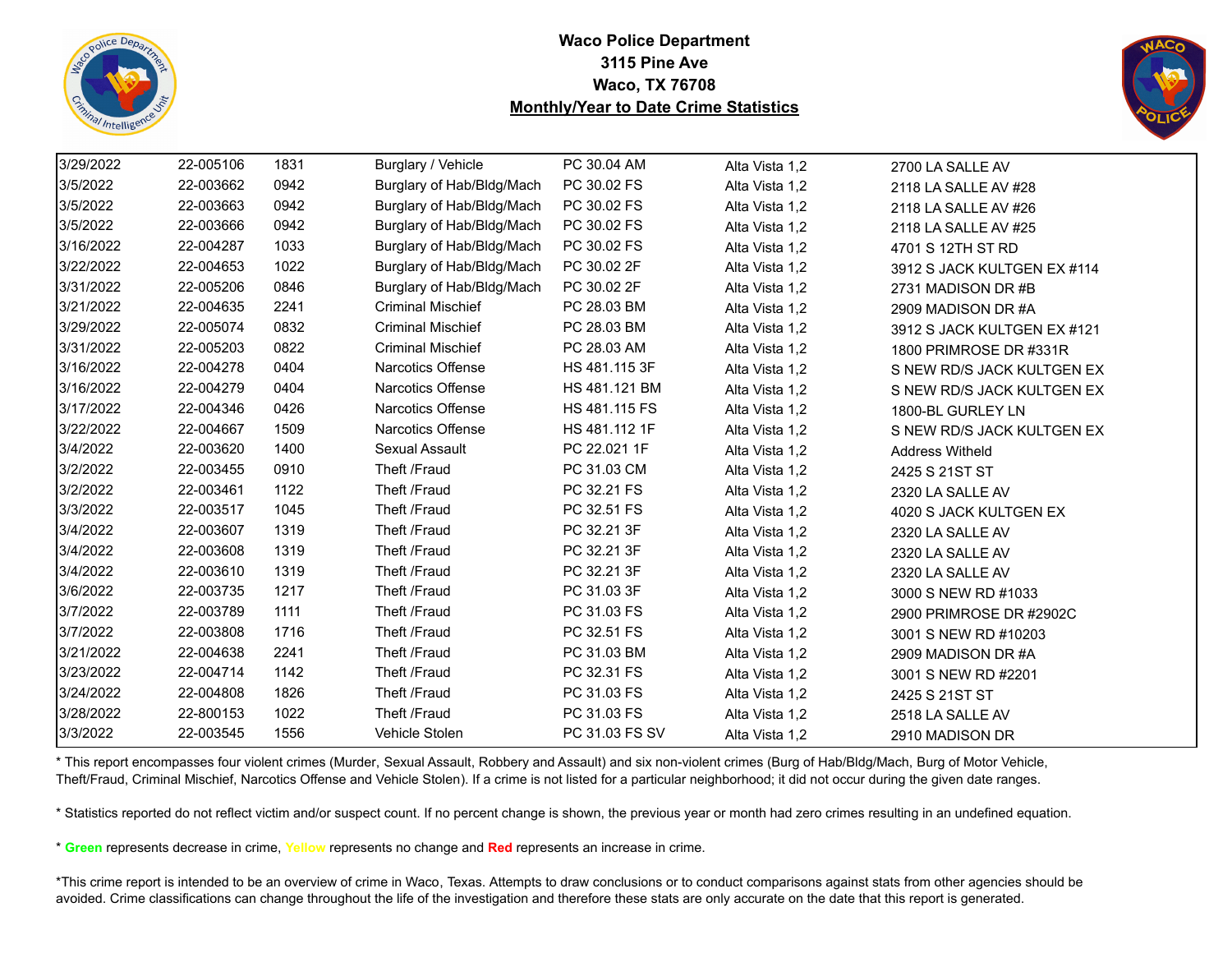



| 3/27/2022 | 22-004970                       | 1055 | Vehicle Stolen           | PC 31.03 FS SV | Alta Vista 1,2    | 2118 LA SALLE AV        |
|-----------|---------------------------------|------|--------------------------|----------------|-------------------|-------------------------|
|           | Neighborhood: Austin Avenue 3,4 |      |                          |                |                   |                         |
| 3/3/2022  | 22-003543                       | 1443 | Assault                  | PC 22.01 AM    | Austin Avenue 3,4 | 3110 FRANKLIN AV        |
| 3/28/2022 | 22-005033                       | 1328 | Assault                  | PC 22.01 CM FV | Austin Avenue 3,4 | 3615 FRANKLIN AV        |
| 3/30/2022 | 22-005124                       | 0239 | Assault                  | PC 22.01 AM    | Austin Avenue 3,4 | 3536 W WACO DR          |
| 3/14/2022 | 22-004174                       | 1523 | Burglary / Vehicle       | PC 30.04 AM    | Austin Avenue 3,4 | 3615 FRANKLIN AV        |
| 3/15/2022 | 22-004221                       | 1200 | <b>Criminal Mischief</b> | PC 28.03 AM    | Austin Avenue 3,4 | 1920 COLUMBUS AV        |
| 3/23/2022 | 22-004706                       | 0853 | <b>Criminal Mischief</b> | PC 28.03 FS    | Austin Avenue 3,4 | N 25TH ST/WASHINGTON AV |
| 3/2/2022  | 22-003467                       | 1251 | Narcotics Offense        | HS 481.115 FS  | Austin Avenue 3,4 | S 18TH ST/MARY AV       |
| 3/22/2022 | 22-004641                       | 0053 | Narcotics Offense        | HS 481.115 2F  | Austin Avenue 3,4 | 1822 BARNARD AV         |
| 3/22/2022 | 22-004642                       | 0053 | Narcotics Offense        | HS 481.115 2F  | Austin Avenue 3,4 | 1822 BARNARD AV         |
| 3/23/2022 | 22-004700                       | 0511 | Narcotics Offense        | HS 481.115 FS  | Austin Avenue 3,4 | 428 N 17TH ST           |
| 3/31/2022 | 22-005215                       | 1255 | Robbery                  | PC 29.03 1F    | Austin Avenue 3,4 | 2009 AUSTIN AV          |
| 3/22/2022 | 22-004695                       | 2314 | Sexual Assault           | PC 22.011 2F   | Austin Avenue 3,4 | <b>Address Witheld</b>  |
| 3/1/2022  | 22-003383                       | 1029 | Theft /Fraud             | PC 32.21 FS    | Austin Avenue 3,4 | 2701 FRANKLIN AV        |
| 3/10/2022 | 22-003987                       | 1745 | Theft /Fraud             | PC 31.03 FS    | Austin Avenue 3,4 | 1606 BARNARD AV         |
| 3/10/2022 | 22-003991                       | 1838 | Theft /Fraud             | PC 31.03 AM    | Austin Avenue 3,4 | 2100 W WACO DR          |
| 3/11/2022 | 22-800125                       | 1948 | Theft /Fraud             | PC 31.03 CM    | Austin Avenue 3,4 | 1700 FRANKLIN AV        |
| 3/16/2022 | 22-004306                       | 1645 | Theft /Fraud             | PC 32.21 FS    | Austin Avenue 3,4 | 1920 WASHINGTON AV      |
| 3/17/2022 | 22-004360                       | 1305 | Theft /Fraud             | PC 32.315 3F   | Austin Avenue 3,4 | 2500 FRANKLIN AV        |
| 3/17/2022 | 22-004367                       | 1530 | Theft /Fraud             | PC 32.51 FS    | Austin Avenue 3,4 | 2500 FRANKLIN AV        |
| 3/26/2022 | 22-004922                       | 1403 | Theft /Fraud             | PC 32.21 AM    | Austin Avenue 3,4 | 2015 FRANKLIN AV        |
| 3/28/2022 | 22-800154                       | 1406 | Theft /Fraud             | PC 31.03 BM    | Austin Avenue 3,4 | 2021 FRANKLIN AV        |
| 3/29/2022 | 22-800159                       | 2128 | Theft /Fraud             | PC 31.03 BM    | Austin Avenue 3,4 | 4109 AUSTIN AV          |
| 3/31/2022 | 22-005233                       | 1820 | Theft /Fraud             | PC 32.51 FS    | Austin Avenue 3,4 | 312 N 27TH ST           |
| 3/3/2022  | 22-003531                       | 1310 | Vehicle Stolen           | PC 31.03 FS SV | Austin Avenue 3,4 | 2400 AUSTIN AV          |
| 3/18/2022 | 22-004460                       | 1806 | Vehicle Stolen           | PC 31.03 FS SV | Austin Avenue 3,4 | 2524 FRANKLIN AV        |
| 3/25/2022 | 22-004840                       | 0802 | Vehicle Stolen           | PC 31.03 FS SV | Austin Avenue 3,4 | 3801 CHATEAU AV         |

\* This report encompasses four violent crimes (Murder, Sexual Assault, Robbery and Assault) and six non-violent crimes (Burg of Hab/Bldg/Mach, Burg of Motor Vehicle, Theft/Fraud, Criminal Mischief, Narcotics Offense and Vehicle Stolen). If a crime is not listed for a particular neighborhood; it did not occur during the given date ranges.

\* Statistics reported do not reflect victim and/or suspect count. If no percent change is shown, the previous year or month had zero crimes resulting in an undefined equation.

\* **Green** represents decrease in crime, **Yellow** represents no change and **Red** represents an increase in crime.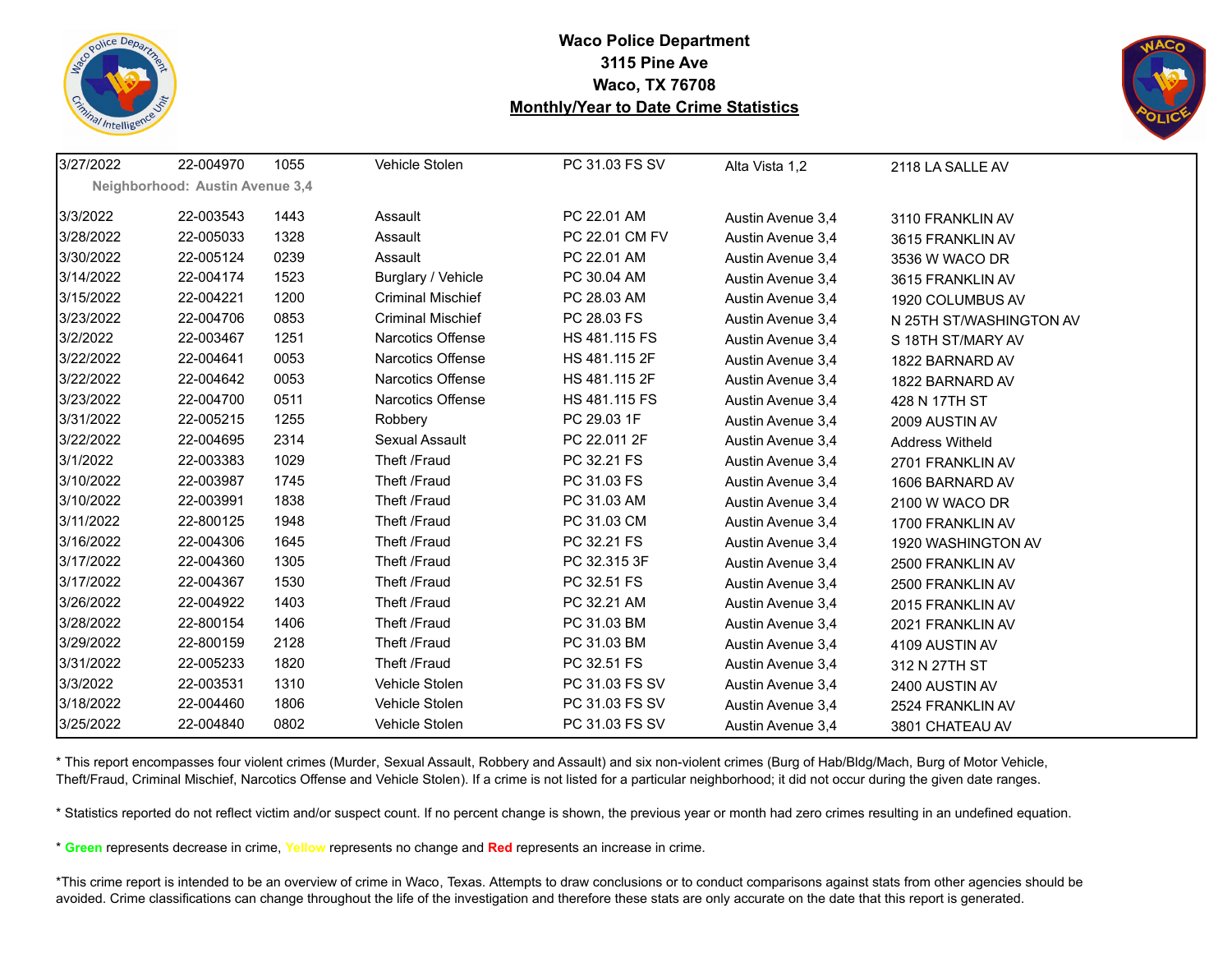



|           | Neighborhood: Baylor 2 |      |                          |                |          |                                   |
|-----------|------------------------|------|--------------------------|----------------|----------|-----------------------------------|
| 3/2/2022  | 22-003468              | 1120 | Assault                  | PC 22.01 CM    | Baylor 2 | 1905 S 14TH ST #B                 |
| 3/2/2022  | 22-003491              | 1806 | Assault                  | PC 22.01 AM FV | Baylor 2 | 1905 S 14TH ST #B                 |
| 3/5/2022  | 22-003702              | 2209 | Assault                  | PC 22.01 AM FV | Baylor 2 | 1300 S 10TH ST #7205              |
| 3/19/2022 | 22-004513              | 1951 | Assault                  | PC 22.01 AM FV | Baylor 2 | 915 SPEIGHT AV #201               |
| 3/23/2022 | 22-004719              | 1206 | Assault                  | PC 22.01 3F FV | Baylor 2 | 1430 S JACK KULTGEN EX #220       |
| 3/24/2022 | 22-004771              | 0615 | Assault                  | PC 22.02 2F    | Baylor 2 | 1430 S JACK KULTGEN EX            |
| 3/26/2022 | 22-004925              | 1402 | Assault                  | PC 22.01 AM FV | Baylor 2 | 400 IVY AV #148                   |
| 3/2/2022  | 22-003495              | 2059 | Burglary / Vehicle       | PC 30.04 AM    | Baylor 2 | 2107 S 11TH ST #B                 |
| 3/3/2022  | 22-003513              | 1410 | Burglary / Vehicle       | PC 30.04 AM    | Baylor 2 | 1725 LA SALLE AV                  |
| 3/14/2022 | 22-004149              | 0626 | Burglary / Vehicle       | PC 30.04 AM    | Baylor 2 | 2000-BL S 11TH ST                 |
| 3/14/2022 | 22-004156              | 1003 | Burglary / Vehicle       | PC 30.04 AM    | Baylor 2 | 1900 S 12TH ST                    |
| 3/20/2022 | 22-004583              | 1835 | Burglary / Vehicle       | PC 30.04 AM    | Baylor 2 | 1120 JAMES AV #202                |
| 3/29/2022 | 22-005075              | 0923 | Burglary / Vehicle       | PC 30.04 AM    | Baylor 2 | 1911 S 8TH ST #218                |
| 3/2/2022  | 22-003469              | 1120 | <b>Criminal Mischief</b> | PC 28.03 BM FV | Baylor 2 | 1905 S 14TH ST #B                 |
| 3/12/2022 | 22-800127              | 1557 | <b>Criminal Mischief</b> | PC 28.03 BM    | Baylor 2 | 915 SPEIGHT AV                    |
| 3/13/2022 | 22-004100              | 1149 | <b>Criminal Mischief</b> | PC 28.04 CM    | Baylor 2 | 1621 BAGBY AV                     |
| 3/4/2022  | 22-003643              | 2315 | Robbery                  | PC 29.03 1F    | Baylor 2 | S UNIVERSITY PARKS DR/LA SALLE AV |
| 3/8/2022  | 22-003842              | 0945 | Theft /Fraud             | PC 31.03 CM    | Baylor 2 | 1624 S 5TH ST                     |
| 3/11/2022 | 22-800126              | 1948 | Theft /Fraud             | PC 31.03 BM    | Baylor 2 | 1624 S 5TH ST                     |
| 3/15/2022 | 22-004225              | 1311 | Theft /Fraud             | PC 31.03 BM    | Baylor 2 | 1102 SPEIGHT AV                   |
| 3/15/2022 | 22-800129              | 1439 | Theft /Fraud             | PC 31.03 CM    | Baylor 2 | 1102 SPEIGHT AV                   |
| 3/15/2022 | 22-004239              | 1510 | Theft /Fraud             | PC 31.03 CM    | Baylor 2 | 500 BAGBY AV #B                   |
| 3/16/2022 | 22-004313              | 1719 | Theft /Fraud             | PC 31.03 CM    | Baylor 2 | 500 BAGBY AV                      |
| 3/20/2022 | 22-004551              | 0933 | Theft /Fraud             | PC 31.03 BM    | Baylor 2 | 1226 SPEIGHT AV                   |
| 3/23/2022 | 22-004755              | 2044 | Theft /Fraud             | PC 31.03 BM    | Baylor 2 | 1307 1/2 S 11TH ST                |
| 3/23/2022 | 22-800145              | 1928 | Theft /Fraud             | PC 31.03 BM    | Baylor 2 | 66 DAUGHTREY AV                   |
| 3/24/2022 | 22-004788              | 1229 | Theft /Fraud             | PC 31.03 FS    | Baylor 2 | 1521 BAGBY AV                     |

\* This report encompasses four violent crimes (Murder, Sexual Assault, Robbery and Assault) and six non-violent crimes (Burg of Hab/Bldg/Mach, Burg of Motor Vehicle, Theft/Fraud, Criminal Mischief, Narcotics Offense and Vehicle Stolen). If a crime is not listed for a particular neighborhood; it did not occur during the given date ranges.

\* Statistics reported do not reflect victim and/or suspect count. If no percent change is shown, the previous year or month had zero crimes resulting in an undefined equation.

\* **Green** represents decrease in crime, **Yellow** represents no change and **Red** represents an increase in crime.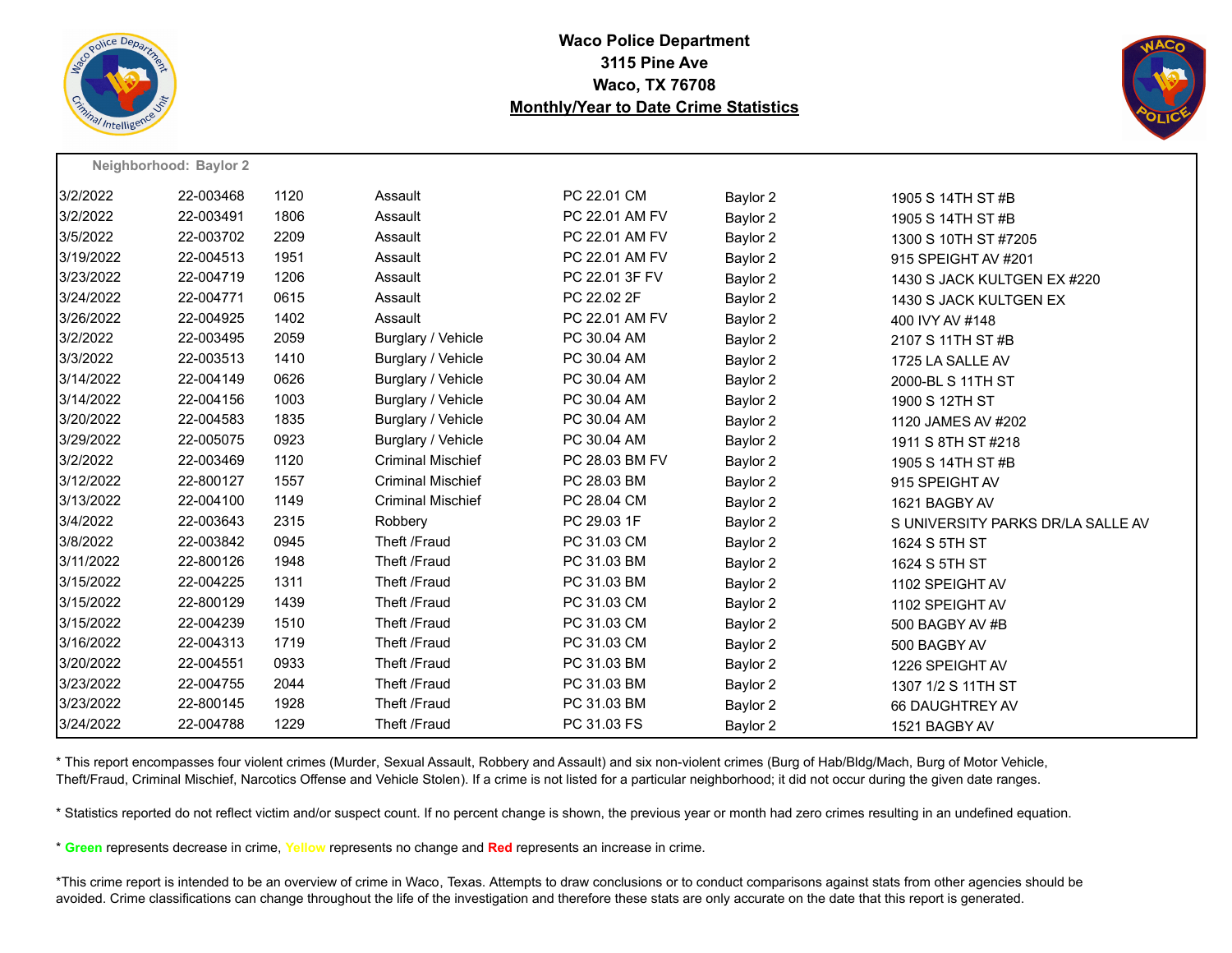



| 3/25/2022 | 22-004844                  | 0904 | Theft /Fraud              | PC 31.03 BM    | Baylor 2            | 1111 S 8TH ST       |  |
|-----------|----------------------------|------|---------------------------|----------------|---------------------|---------------------|--|
| 3/29/2022 | 22-005089                  | 1239 | Theft /Fraud              | PC 31.03 BM    | Baylor 2            | 1415 S 9TH ST       |  |
| 3/29/2022 | 22-800158                  | 2042 | Theft /Fraud              | PC 31.03 BM    | Baylor 2            | 1205 S 8TH ST       |  |
| 3/30/2022 | 22-005149                  | 1323 | Theft /Fraud              | PC 31.03 BM    | Baylor 2            | 1600 S 17TH ST      |  |
| 3/30/2022 | 22-005175                  | 1847 | Theft /Fraud              | PC 31.03 AM    | Baylor 2            | 200 LOWELL AV       |  |
| 3/30/2022 | 22-800164                  | 1748 | Theft /Fraud              | PC 31.03 AM    | Baylor 2            | 1226 SPEIGHT AV     |  |
| 3/23/2022 | 22-004751                  | 1926 | Vehicle Stolen            | PC 31.03 FS SV | Baylor 2            | 66 DAUGHTREY AV     |  |
| 3/29/2022 | 22-005104                  | 1733 | Vehicle Stolen            | PC 31.03 FS SV | Baylor 2            | 1905 S 14TH ST      |  |
|           | Neighborhood: Brook Oaks 4 |      |                           |                |                     |                     |  |
| 3/2/2022  | 22-003483                  | 1637 | Assault                   | PC 22.02 2F    | Brook Oaks 4        | 1100 N 6TH ST #L8   |  |
| 3/5/2022  | 22-003711                  | 2334 | Assault                   | PC 22.02 2F FV | Brook Oaks 4        | 1100 N 6TH ST #A2   |  |
| 3/7/2022  | 22-003801                  | 1536 | Assault                   | PC 22.02 2F FV | Brook Oaks 4        | 1817 N 13TH ST      |  |
| 3/7/2022  | 22-003812                  | 1817 | Assault                   | PC 22.01 AM    | Brook Oaks 4        | N 7TH ST/COLCORD AV |  |
| 3/13/2022 | 22-004094                  | 0509 | Assault                   | PC 22.01 AM FV | Brook Oaks 4        | 1501 N 9TH ST #C303 |  |
| 3/13/2022 | 22-004098                  | 1049 | Assault                   | PC 22.01 AM FV | Brook Oaks 4        | 1100 N 6TH ST #C5   |  |
| 3/18/2022 | 22-004424                  | 0902 | Assault                   | PC 22.01 AM FV | Brook Oaks 4        | 718 GARLAND AV #B   |  |
| 3/23/2022 | 22-004746                  | 1709 | Assault                   | PC 22.01 CM FV | Brook Oaks 4        | 1100 N 6TH ST #AA4  |  |
| 3/28/2022 | 22-005002                  | 0307 | Assault                   | PC 22.041 FS   | Brook Oaks 4        | 1308 N 11TH ST      |  |
| 3/30/2022 | 22-005130                  | 0706 | Burglary / Vehicle        | PC 30.04 AM    | Brook Oaks 4        | 1645 N 17TH ST      |  |
| 3/9/2022  | 22-003938                  | 2044 | Burglary of Hab/Bldg/Mach | PC 30.02 1F    | Brook Oaks 4        | 922 REYNOLDS ST     |  |
| 3/12/2022 | 22-004075                  | 2016 | Burglary of Hab/Bldg/Mach | PC 30.02 2F    | Brook Oaks 4        | 1100 N 6TH ST #FF3  |  |
| 3/14/2022 | 22-004173                  | 1530 | Burglary of Hab/Bldg/Mach | PC 30.02 2F    | Brook Oaks 4        | 1612 N 11TH ST      |  |
| 3/25/2022 | 22-004837                  | 0639 | Burglary of Hab/Bldg/Mach | PC 30.02 2F    | Brook Oaks 4        | 1325 N 10TH ST      |  |
| 3/25/2022 | 22-004851                  | 1119 | Burglary of Hab/Bldg/Mach | PC 30.02 2F    | Brook Oaks 4        | 1719 LIVE OAK AV    |  |
| 3/27/2022 | 22-004972                  | 1215 | Burglary of Hab/Bldg/Mach | PC 30.02 2F    | Brook Oaks 4        | 611 BROOK AV        |  |
| 3/20/2022 | 22-004568                  | 1501 | <b>Criminal Mischief</b>  | PC 28.03 AM    | Brook Oaks 4        | 2025 N 6TH ST       |  |
| 3/23/2022 | 22-004754                  | 2006 | <b>Criminal Mischief</b>  | PC 28.03 BM    | Brook Oaks 4        | 1616 LIVE OAK AV    |  |
| 3/24/2022 | 22-004810                  | 1830 | <b>Criminal Mischief</b>  | PC 28.03 CM    | <b>Brook Oaks 4</b> | N 17TH ST/MAPLE AV  |  |

\* This report encompasses four violent crimes (Murder, Sexual Assault, Robbery and Assault) and six non-violent crimes (Burg of Hab/Bldg/Mach, Burg of Motor Vehicle, Theft/Fraud, Criminal Mischief, Narcotics Offense and Vehicle Stolen). If a crime is not listed for a particular neighborhood; it did not occur during the given date ranges.

\* Statistics reported do not reflect victim and/or suspect count. If no percent change is shown, the previous year or month had zero crimes resulting in an undefined equation.

\* **Green** represents decrease in crime, **Yellow** represents no change and **Red** represents an increase in crime.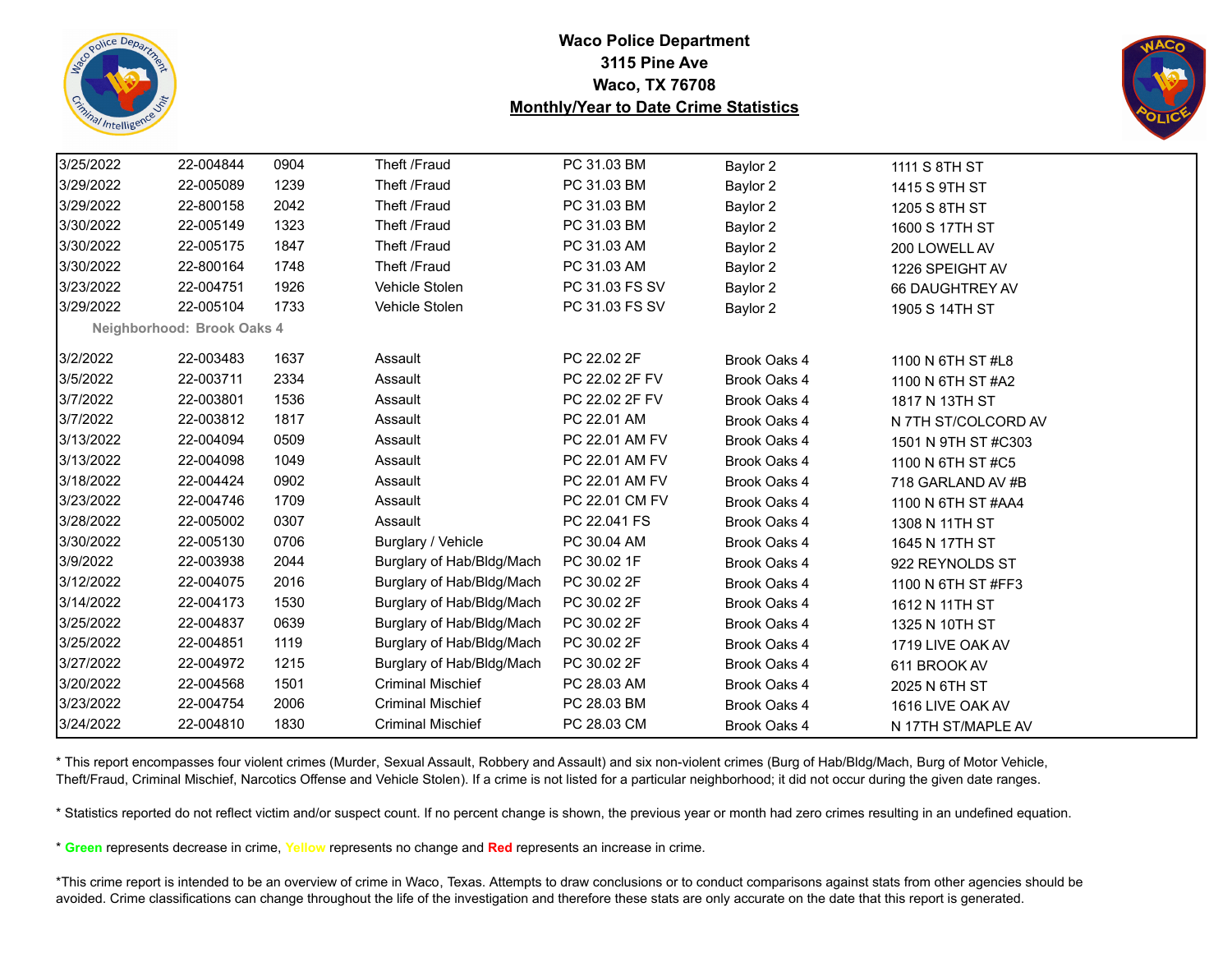



| 3/25/2022 | 22-004906                 | 2237 | <b>Criminal Mischief</b>  | PC 28.03 BM    | Brook Oaks 4       | 612 MARYLAND ST             |
|-----------|---------------------------|------|---------------------------|----------------|--------------------|-----------------------------|
| 3/30/2022 | 22-005185                 | 2307 | <b>Criminal Mischief</b>  | PC 28.03 AM    | Brook Oaks 4       | 1700 LIVE OAK AV            |
| 3/3/2022  | 22-003581                 | 2247 | <b>Narcotics Offense</b>  | HS 481.134 3F  | Brook Oaks 4       | N 15TH ST/COLCORD AV        |
| 3/10/2022 | 22-003984                 | 1442 | Narcotics Offense         | HS 481.115 2F  | Brook Oaks 4       | <b>HERRING AV/N 17TH ST</b> |
| 3/23/2022 | 22-004758                 | 2209 | Narcotics Offense         | HS 481.115 FS  | Brook Oaks 4       | 1700-BL SCHOOL ST           |
| 3/28/2022 | 22-005001                 | 0307 | <b>Narcotics Offense</b>  | HS 481.115 3F  | Brook Oaks 4       | 1308 N 11TH ST              |
| 3/1/2022  | 22-003402                 | 1228 | Theft /Fraud              | PC 31.03 BM    | Brook Oaks 4       | 727 N 12TH ST               |
| 3/18/2022 | 22-004441                 | 1507 | Theft /Fraud              | PC 32.21 FS    | Brook Oaks 4       | 1121 W WACO DR              |
| 3/28/2022 | 22-005027                 | 1158 | Theft /Fraud              | PC 32.51 FS    | Brook Oaks 4       | 723 N 11TH ST               |
|           | Neighborhood: Brookview 4 |      |                           |                |                    |                             |
| 3/7/2022  | 22-003810                 | 1821 | Assault                   | PC 22.01 CM    | Brookview 4        | 4012 BOSQUE BL              |
| 3/9/2022  | 22-003862                 | 0910 | Assault                   | MC 99100       | Brookview 4        | 1423 SUNSET BL              |
| 3/9/2022  | 22-003921                 | 1606 | Assault                   | PC 22.01 CM    | Brookview 4        | 1404 N 34TH ST              |
| 3/10/2022 | 22-003945                 | 0126 | Assault                   | PC 22.01 CM    | Brookview 4        | 575 N VALLEY MILLS DR       |
| 3/19/2022 | 22-004521                 | 2126 | Assault                   | PC 22.01 AM FV | Brookview 4        | 2919 GRIM AV                |
| 3/22/2022 | 22-004696                 | 2327 | Assault                   | PC 22.02 2F FV | Brookview 4        | 3412 W BROOKVIEW DR #644    |
| 3/26/2022 | 22-004933                 | 1532 | Assault                   | PC 22.01 AM FV | Brookview 4        | 1213 N NEW RD               |
| 3/29/2022 | 22-005117                 | 2238 | Assault                   | PC 22.02 2F    | Brookview 4        | N 34TH ST/GORMAN AV         |
| 3/1/2022  | 22-003378                 | 0743 | Burglary of Hab/Bldg/Mach | PC 30.02 2F    | Brookview 4        | 2801 COLE AV                |
| 3/27/2022 | 22-004969                 | 1037 | Burglary of Hab/Bldg/Mach | PC 30.02 FS    | Brookview 4        | 4105 ERATH AV               |
| 3/25/2022 | 22-004872                 | 1626 | <b>Criminal Mischief</b>  | PC 28.04 CM    | Brookview 4        | 2700-BLK MORROW AV          |
| 3/8/2022  | 22-003831                 | 0224 | <b>Narcotics Offense</b>  | HS 481.104 AM  | Brookview 4        | 2625 W WACO DR              |
| 3/15/2022 | 22-004206                 | 0247 | Narcotics Offense         | HS 481.115 FS  | <b>Brookview 4</b> | 2625 W WACO DR              |
| 3/2/2022  | 22-003490                 | 1700 | Theft /Fraud              | PC 31.03 AM    | Brookview 4        | 3902 BOSQUE BL              |
| 3/3/2022  | 22-003562                 | 1911 | Theft /Fraud              | PC 31.03 AM    | Brookview 4        | 501 N 34TH ST               |
| 3/7/2022  | 22-800117                 | 1310 | Theft /Fraud              | PC 31.03 AM    | Brookview 4        | 575 N VALLEY MILLS DR       |
| 3/7/2022  | 22-800118                 | 1448 | Theft /Fraud              | PC 32.51 FS    | Brookview 4        | 1016 N 30TH ST              |
| 3/20/2022 | 22-800140                 | 1439 | Theft /Fraud              | PC 32.51 FS    | Brookview 4        | 2716 BOSQUE BL              |

\* This report encompasses four violent crimes (Murder, Sexual Assault, Robbery and Assault) and six non-violent crimes (Burg of Hab/Bldg/Mach, Burg of Motor Vehicle, Theft/Fraud, Criminal Mischief, Narcotics Offense and Vehicle Stolen). If a crime is not listed for a particular neighborhood; it did not occur during the given date ranges.

\* Statistics reported do not reflect victim and/or suspect count. If no percent change is shown, the previous year or month had zero crimes resulting in an undefined equation.

\* **Green** represents decrease in crime, **Yellow** represents no change and **Red** represents an increase in crime.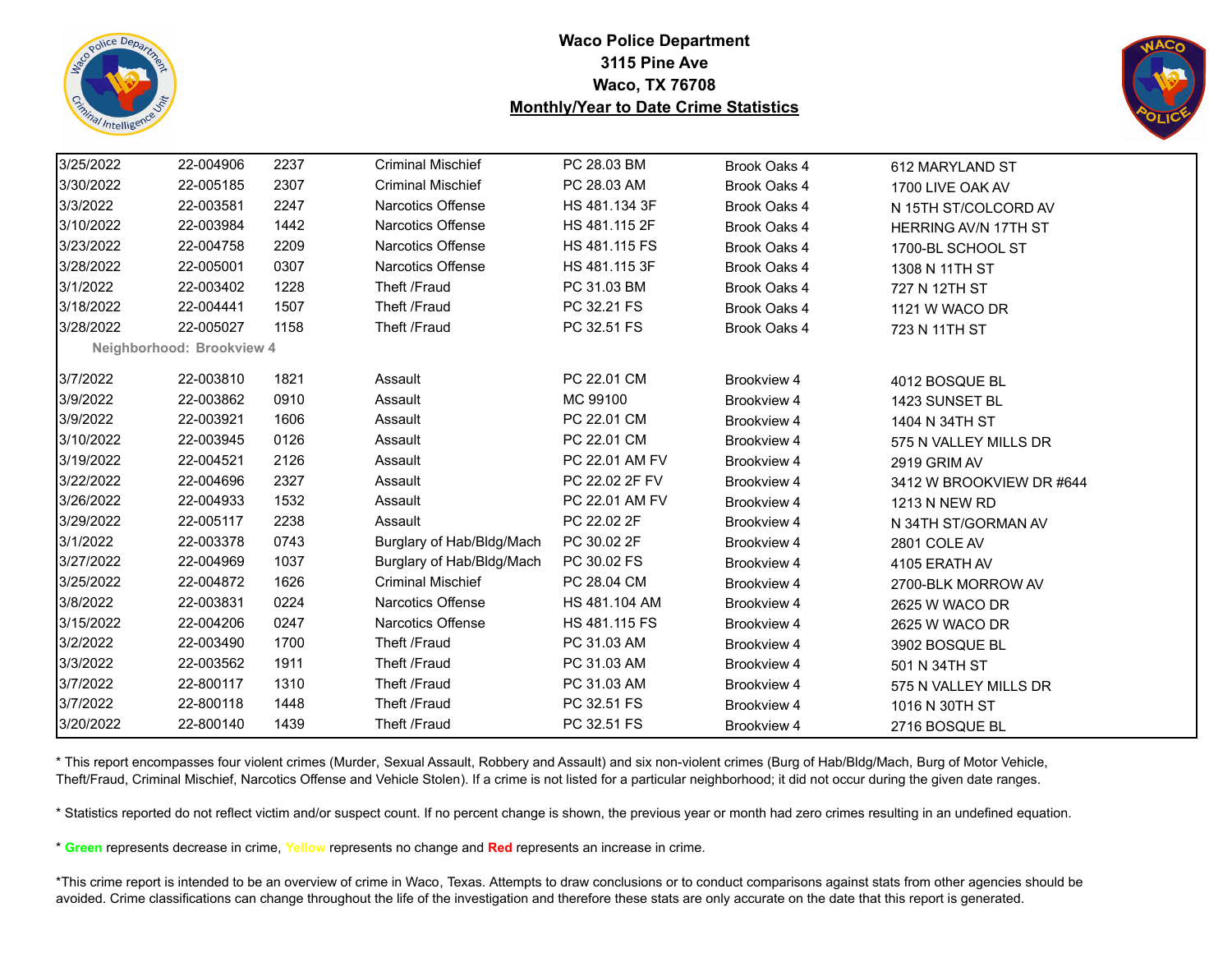



| 3/25/2022 | 22-004870                    | 1622 | Theft /Fraud              | PC 32.31 FS    | Brookview 4           | 2725 MORROW AV                       |
|-----------|------------------------------|------|---------------------------|----------------|-----------------------|--------------------------------------|
| 3/25/2022 | 22-004902                    | 2339 | Theft /Fraud              | PC 31.03 AM    | Brookview 4           | 2617 COLE AV #27                     |
| 3/31/2022 | 22-005210                    | 1112 | Theft /Fraud              | PC 31.03 BM    | Brookview 4           | 2600 GRIM AV                         |
| 3/10/2022 | 22-003950                    | 0653 | Vehicle Stolen            | PC 31.07 FS    | Brookview 4           | 1333 SUNSET BL                       |
| 3/20/2022 | 22-004554                    | 0757 | Vehicle Stolen            | PC 31.07 FS    | Brookview 4           | N 34TH ST/BOSQUE BL                  |
| 3/20/2022 | 22-004560                    | 1058 | Vehicle Stolen            | PC 31.07 FS    | Brookview 4           | 3900-BL BOSQUE BL                    |
| 3/20/2022 | 22-004579                    | 1928 | Vehicle Stolen            | PC 31.03 FS SV | Brookview 4           | 2600 COLE AV                         |
|           | Neighborhood: Cameron Park 1 |      |                           |                |                       |                                      |
| 3/6/2022  | 22-003771                    | 2309 | Assault                   | PC 22.01 AM FV | Cameron Park 1        | 1725 MCFERRIN AV                     |
| 3/19/2022 | 22-004484                    | 0518 | Assault                   | PC 22.01 AM FV | Cameron Park 1        | 3208 N 18TH ST                       |
| 3/21/2022 | 22-004618                    | 1256 | Assault                   | PC 22.01 3F    | Cameron Park 1        | 3501 N 19TH ST                       |
| 3/14/2022 | 22-004153                    | 0840 | Burglary of Hab/Bldg/Mach | PC 30.02 FS    | Cameron Park 1        | 3601 N 19TH ST                       |
| 3/2/2022  | 22-003465                    | 1135 | <b>Criminal Mischief</b>  | PC 28.03 BM    | Cameron Park 1        | 1711 HERRING AV                      |
| 3/25/2022 | 22-800147                    | 0227 | <b>Criminal Mischief</b>  | PC 28.03 CM    | <b>Cameron Park 1</b> | 1701 REUTER AV                       |
| 3/16/2022 | 22-004298                    | 1317 | Theft /Fraud              | PC 31.03 BM    | Cameron Park 1        | 3208 N 18TH ST                       |
| 3/16/2022 | 22-004299                    | 1317 | Theft /Fraud              | PC 31.03 BM    | Cameron Park 1        | 3201 N 18TH ST                       |
| 3/28/2022 | 22-005017                    | 0946 | Theft /Fraud              | PC 31.03 CM    | Cameron Park 1        | 3401 N 19TH ST                       |
|           | Neighborhood: Carver 1       |      |                           |                |                       |                                      |
| 3/2/2022  | 22-003437                    | 0104 | Assault                   | PC 22.02 2F    | Carver 1              | 1204 CALUMET AV                      |
| 3/2/2022  | 22-003494                    | 2146 | Assault                   | PC 22.041 FS   | Carver 1              | 1725 N MARTIN LUTHER KING JR BL #910 |
| 3/2/2022  | 22-003496                    | 2212 | Assault                   | PC 22.01 AM FV | Carver 1              | 1103 DALLAS ST                       |
| 3/3/2022  | 22-003559                    | 1716 | Assault                   | PC 22.01 AM FV | Carver 1              | 1742 DALLAS CI#C                     |
| 3/4/2022  | 22-003625                    | 1710 | Assault                   | PC 22.01 AM FV | Carver 1              | 933 HOUSTON ST                       |
| 3/7/2022  | 22-003813                    | 1912 | Assault                   | PC 22.01 AM FV | Carver 1              | 2525 E LAKE SHORE DR #1204           |
| 3/11/2022 | 22-004028                    | 1745 | Assault                   | PC 22.01 AM FV | Carver 1              | 2008 EASY ST                         |
| 3/12/2022 | 22-004059                    | 1156 | Assault                   | PC 22.01 AM FV | Carver 1              | 2509 E LAKE SHORE DR #1306           |
| 3/12/2022 | 22-004074                    | 2033 | Assault                   | PC 22.01 AM FV | Carver 1              | 1111 DALLAS ST                       |
| 3/13/2022 | 22-004084                    | 0002 | Assault                   | PC 22.01 AM FV | Carver 1              | 1007 DELANO AV                       |

\* This report encompasses four violent crimes (Murder, Sexual Assault, Robbery and Assault) and six non-violent crimes (Burg of Hab/Bldg/Mach, Burg of Motor Vehicle, Theft/Fraud, Criminal Mischief, Narcotics Offense and Vehicle Stolen). If a crime is not listed for a particular neighborhood; it did not occur during the given date ranges.

\* Statistics reported do not reflect victim and/or suspect count. If no percent change is shown, the previous year or month had zero crimes resulting in an undefined equation.

\* **Green** represents decrease in crime, **Yellow** represents no change and **Red** represents an increase in crime.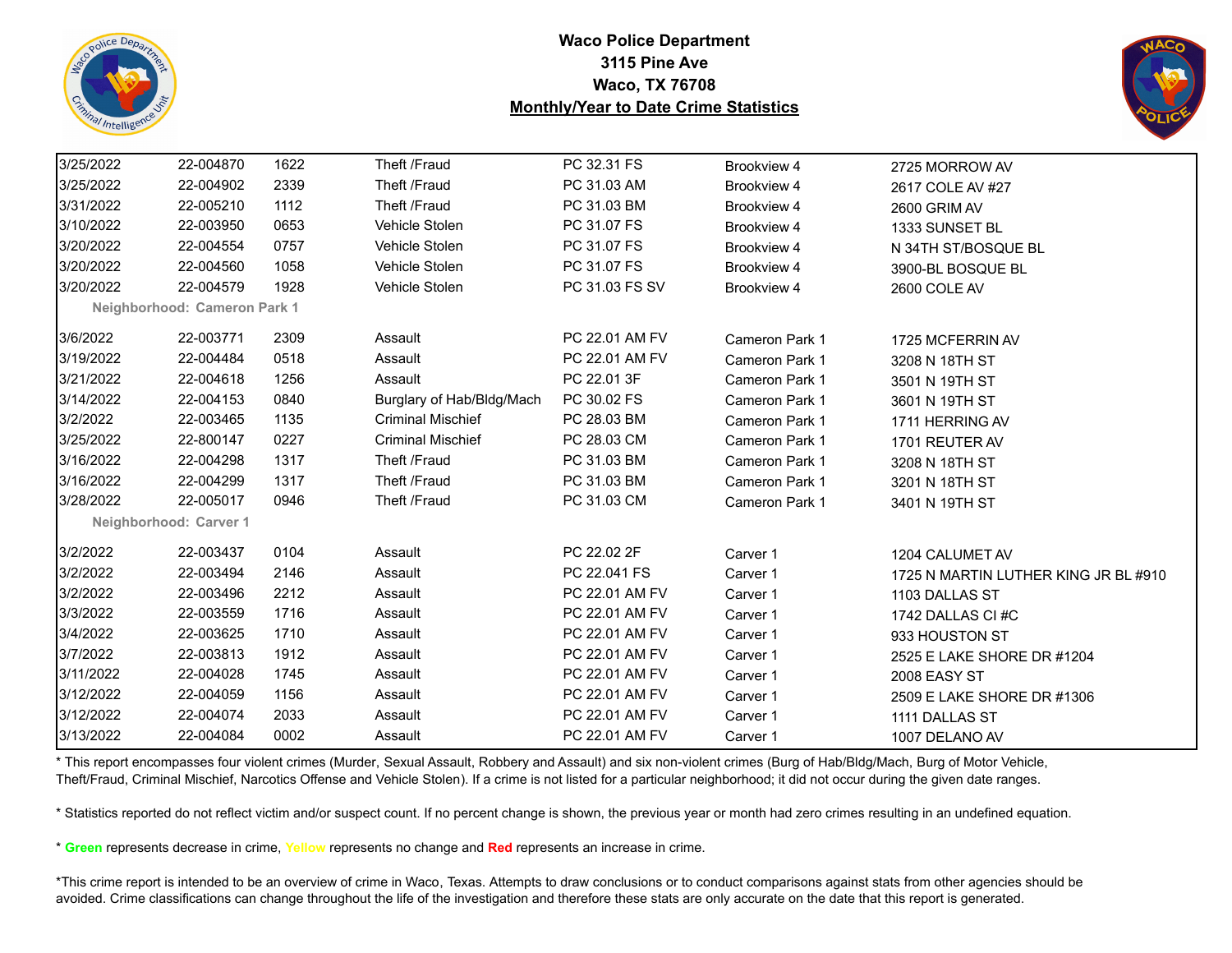



| 3/13/2022 | 22-004103 | 1318 | Assault                   | PC 22.04 3F FV | Carver 1 | 401 CARVER AV                   |
|-----------|-----------|------|---------------------------|----------------|----------|---------------------------------|
| 3/15/2022 | 22-004200 | 0002 | Assault                   | PC 22.01 AM FV | Carver 1 | 813 CARVER AV                   |
| 3/16/2022 | 22-004328 | 2147 | Assault                   | PC 22.01 AM FV | Carver 1 | 800 DUNBAR AV                   |
| 3/16/2022 | 22-004330 | 2310 | Assault                   | PC 22.01 AM FV | Carver 1 | 1216 DELANO AV                  |
| 3/17/2022 | 22-004378 | 1728 | Assault                   | PC 22.04 3F    | Carver 1 | 1108 FAULKNER LN                |
| 3/18/2022 | 22-004408 | 0303 | Assault                   | PC 22.01 AM    | Carver 1 | 1700 DALLAS CI                  |
| 3/20/2022 | 22-004558 | 1105 | Assault                   | PC 22.01 AM FV | Carver 1 | 1720 ABBOTT ST                  |
| 3/21/2022 | 22-004599 | 0725 | Assault                   | PC 22.01 AM    | Carver 1 | 1046 ADAMS ST                   |
| 3/22/2022 | 22-004658 | 1208 | Assault                   | PC 22.01 AM FV | Carver 1 | 2509 E LAKE SHORE DR #1603      |
| 3/27/2022 | 22-004992 | 2317 | Assault                   | PC 22.01 CM    | Carver 1 | 1042 DELANO AV                  |
| 3/28/2022 | 22-004999 | 0204 | Assault                   | PC 22.01 CM FV | Carver 1 | 2525 E LAKE SHORE DR #1102      |
| 3/1/2022  | 22-003423 | 1857 | Burglary / Vehicle        | PC 30.04 AM    | Carver 1 | 2498 N MARTIN LUTHER KING JR BL |
| 3/23/2022 | 22-004723 | 1252 | Burglary / Vehicle        | PC 30.04 AM    | Carver 1 | 900 W LAKE SHORE DR             |
| 3/25/2022 | 22-004886 | 1946 | Burglary / Vehicle        | PC 30.04 AM    | Carver 1 | 2498 N MARTIN LUTHER KING JR BL |
| 3/27/2022 | 22-004980 | 1715 | Burglary / Vehicle        | PC 30.04 AM    | Carver 1 | 2498 N MARTIN LUTHER KING JR BL |
| 3/27/2022 | 22-004981 | 1715 | Burglary / Vehicle        | PC 30.04 AM    | Carver 1 | 2498 N MARTIN LUTHER KING JR BL |
| 3/27/2022 | 22-004982 | 1715 | Burglary / Vehicle        | PC 30.04 AM    | Carver 1 | 2498 N MARTIN LUTHER KING JR BL |
| 3/3/2022  | 22-003525 | 1139 | Burglary of Hab/Bldg/Mach | PC 30.02 FS    | Carver 1 | 2200 GHOLSON RD                 |
| 3/4/2022  | 22-003609 | 1400 | Burglary of Hab/Bldg/Mach | PC 30.02 2F    | Carver 1 | 520 E WACO DR                   |
| 3/20/2022 | 22-004585 | 2052 | Burglary of Hab/Bldg/Mach | PC 30.02 2F FV | Carver 1 | 813 CARVER AV                   |
| 3/8/2022  | 22-003889 | 2313 | <b>Criminal Mischief</b>  | PC 28.03 AM    | Carver 1 | 2509 E LAKE SHORE DR            |
| 3/8/2022  | 22-003891 | 2313 | <b>Criminal Mischief</b>  | PC 28.03 AM    | Carver 1 | 2509 E LAKE SHORE DR #1601      |
| 3/8/2022  | 22-003892 | 2313 | <b>Criminal Mischief</b>  | PC 28.03 AM    | Carver 1 | 2509 E LAKE SHORE DR #1304      |
| 3/8/2022  | 22-003893 | 2313 | <b>Criminal Mischief</b>  | PC 28.03 AM    | Carver 1 | 2509 E LAKE SHORE DR #1301      |
| 3/10/2022 | 22-003974 | 1340 | <b>Criminal Mischief</b>  | PC 28.03 BM    | Carver 1 | 1043 CALUMET AV                 |
| 3/17/2022 | 22-004349 | 0749 | <b>Criminal Mischief</b>  | PC 28.03 BM    | Carver 1 | 1201 CALUMET AV                 |
| 3/20/2022 | 22-004595 | 2344 | <b>Criminal Mischief</b>  | PC 28.03 BM    | Carver 1 | 900-BLK OLIVE ST                |
| 3/22/2022 | 22-004644 | 0147 | <b>Criminal Mischief</b>  | PC 28.03 AM    | Carver 1 | 1800 N MARTIN LUTHER KING JR BL |
| 3/24/2022 | 22-004784 | 1103 | <b>Criminal Mischief</b>  | PC 28.03 CM    | Carver 1 | 1030 ADAMS ST                   |

\* This report encompasses four violent crimes (Murder, Sexual Assault, Robbery and Assault) and six non-violent crimes (Burg of Hab/Bldg/Mach, Burg of Motor Vehicle, Theft/Fraud, Criminal Mischief, Narcotics Offense and Vehicle Stolen). If a crime is not listed for a particular neighborhood; it did not occur during the given date ranges.

\* Statistics reported do not reflect victim and/or suspect count. If no percent change is shown, the previous year or month had zero crimes resulting in an undefined equation.

\* **Green** represents decrease in crime, **Yellow** represents no change and **Red** represents an increase in crime.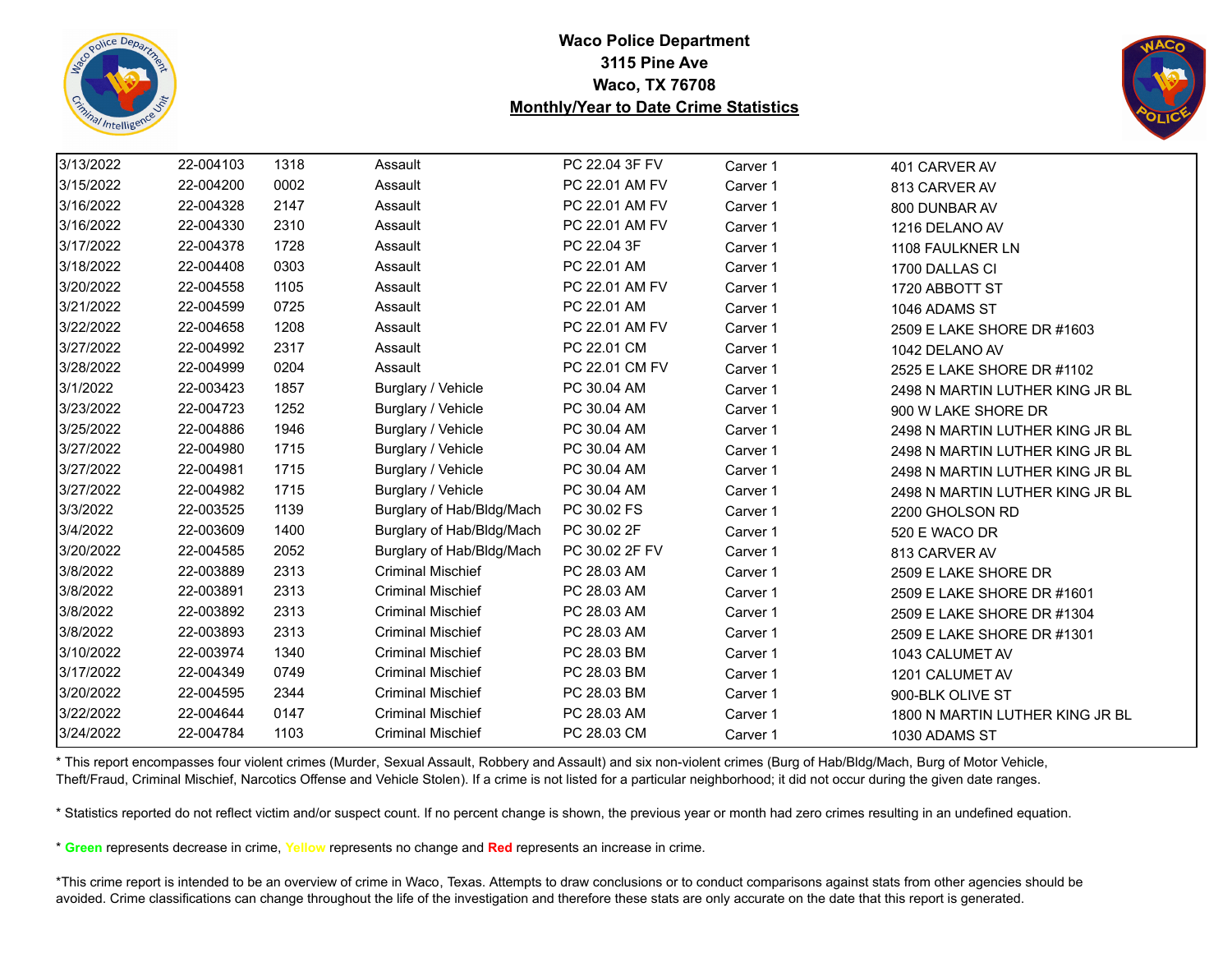



| 3/27/2022 | 22-004991                     | 2240 | <b>Criminal Mischief</b> | PC 28.04 CM    | Carver 1        | 804 SHERMAN ST                         |
|-----------|-------------------------------|------|--------------------------|----------------|-----------------|----------------------------------------|
| 3/2/2022  | 22-003442                     | 0405 | Narcotics Offense        | HS 481.115 3F  | Carver 1        | PRESTON ST/E WACO DR                   |
| 3/3/2022  | 22-003576                     | 2207 | <b>Narcotics Offense</b> | HS 481.121 BM  | Carver 1        | JJ FLEWELLEN RD/LENOX AV               |
| 3/5/2022  | 22-003692                     | 1903 | <b>Narcotics Offense</b> | HS 481.121 FS  | Carver 1        | N MARTIN LUTHER KING JR BL/E LAKE SHOF |
| 3/8/2022  | 22-003849                     | 1303 | <b>Narcotics Offense</b> | HS 481.129 AM  | Carver 1        | 1819 ARMSTRONG DR                      |
| 3/17/2022 | 22-004381                     | 1804 | Narcotics Offense        | HS 481.121 BM  | Carver 1        | 700 DALLAS ST                          |
| 3/23/2022 | 22-004748                     | 1749 | <b>Narcotics Offense</b> | HS 481.134 AM  | Carver 1        | 1707 JJ FLEWELLEN RD                   |
| 3/24/2022 | 22-004792                     | 1256 | Narcotics Offense        | HS 481.115 3F  | Carver 1        | ROOSEVELT ST/CARVER AV                 |
| 3/18/2022 | 22-004403                     | 0154 | Robbery                  | PC 29.03 1F    | Carver 1        | 624 E WACO DR                          |
| 3/1/2022  | 22-003389                     | 1127 | Theft /Fraud             | PC 31.03 AM    | Carver 1        | <b>1100 ROSE ST</b>                    |
| 3/2/2022  | 22-003466                     | 1243 | Theft /Fraud             | PC 32.51 FS    | Carver 1        | 620 DUNBAR AV                          |
| 3/5/2022  | 22-003700                     | 2034 | Theft /Fraud             | PC 31.03 BM    | Carver 1        | 2525 E LAKE SHORE DR #1406             |
| 3/6/2022  | 22-003738                     | 1316 | Theft /Fraud             | PC 31.03 AM    | Carver 1        | 1017 MILLER ST                         |
| 3/8/2022  | 22-003859                     | 1357 | Theft /Fraud             | PC 31.03 FS    | Carver 1        | 1712 MAIN ST                           |
| 3/8/2022  | 22-800142                     | 1524 | Theft /Fraud             | PC 32.31 FS    | Carver 1        | 1217 PRESTON ST                        |
| 3/14/2022 | 22-004162                     | 1307 | Theft /Fraud             | PC 31.03 FS    | Carver 1        | 2498 N MARTIN LUTHER KING JR BL        |
| 3/15/2022 | 22-004222                     | 1132 | Theft /Fraud             | PC 31.03 BM    | Carver 1        | 1613 BENNETT ST                        |
| 3/20/2022 | 22-004548                     | 0453 | Theft /Fraud             | PC 31.03 FS    | Carver 1        | 2801 GHOLSON RD                        |
| 3/22/2022 | 22-004697                     | 2345 | Theft /Fraud             | PC 31.03 BM    | Carver 1        | 1900 JJ FLEWELLEN RD                   |
| 3/23/2022 | 22-004750                     | 1749 | Theft /Fraud             | PC 31.03 FS    | Carver 1        | 1700-BL JJ FLEWELLEN RD                |
| 3/24/2022 | 22-004782                     | 1057 | Theft /Fraud             | PC 31.03 CM    | Carver 1        | 1225 E LAKE SHORE DR #1801             |
| 3/29/2022 | 22-005097                     | 1505 | Theft /Fraud             | PC 31.03 CM    | Carver 1        | 1812 ARMSTRONG DR                      |
| 3/31/2022 | 22-005212                     | 1221 | Theft /Fraud             | PC 31.03 AM    | Carver 1        | 1024 TURNER ST                         |
| 3/23/2022 | 22-004707                     | 0946 | Vehicle Stolen           | PC 31.03 FS SV | Carver 1        | 1221 SELMAN ST                         |
|           | Neighborhood: Cedar Ridge 1,5 |      |                          |                |                 |                                        |
| 3/26/2022 | 22-004911                     | 0257 | Assault                  | PC 22.01 3F FV | Cedar Ridge 1,5 | 4400 N 19TH ST #239                    |
| 3/12/2022 | 22-004077                     | 2112 | Narcotics Offense        | HS 481.121 BM  | Cedar Ridge 1,5 | 3824 N 30TH ST                         |
| 3/26/2022 | 22-004912                     | 0257 | Narcotics Offense        | HS 481.116 2F  | Cedar Ridge 1,5 | 4400 N 19TH ST #239                    |

\* This report encompasses four violent crimes (Murder, Sexual Assault, Robbery and Assault) and six non-violent crimes (Burg of Hab/Bldg/Mach, Burg of Motor Vehicle, Theft/Fraud, Criminal Mischief, Narcotics Offense and Vehicle Stolen). If a crime is not listed for a particular neighborhood; it did not occur during the given date ranges.

\* Statistics reported do not reflect victim and/or suspect count. If no percent change is shown, the previous year or month had zero crimes resulting in an undefined equation.

\* **Green** represents decrease in crime, **Yellow** represents no change and **Red** represents an increase in crime.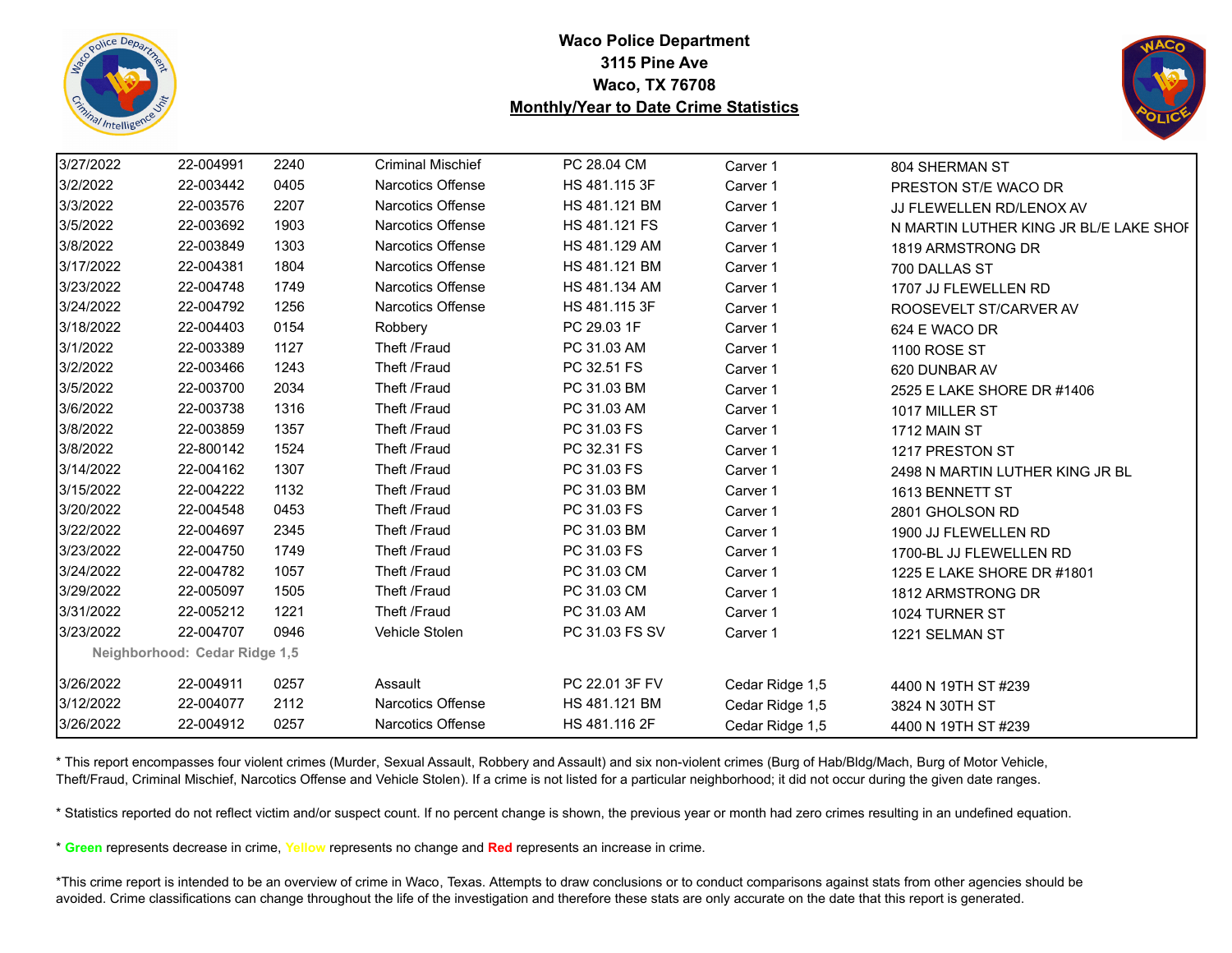



| 3/30/2022 | 22-005190                       | 2249 | <b>Narcotics Offense</b>  | HS 481.121 BM  | Cedar Ridge 1,5   | 5028 N 19TH ST                  |
|-----------|---------------------------------|------|---------------------------|----------------|-------------------|---------------------------------|
| 3/10/2022 | 22-003967                       | 1131 | Theft /Fraud              | PC 31.03 FS    | Cedar Ridge 1,5   | 2320 W LAKE SHORE DR #607B      |
| 3/14/2022 | 22-004168                       | 1400 | Theft /Fraud              | PC 32.21 AM    | Cedar Ridge 1,5   | 3801 N 19TH ST                  |
| 3/15/2022 | 22-004218                       | 1045 | Theft /Fraud              | PC 32.51 FS    | Cedar Ridge 1,5   | 1400 COLLEGE DR                 |
| 3/16/2022 | 22-004312                       | 1724 | Theft /Fraud              | PC 31.03 BM    | Cedar Ridge 1,5   | 2320 W LAKE SHORE DR #207A      |
| 3/25/2022 | 22-004863                       | 1354 | Theft /Fraud              | PC 31.03 FS    | Cedar Ridge 1,5   | 4700 SCOTTWOOD DR               |
|           | Neighborhood: China Spring 5    |      |                           |                |                   |                                 |
| 3/15/2022 | 22-004261                       | 2053 | Assault                   | PC 22.01 AM FV | China Spring 5    | 10013 IRONHORSE                 |
| 3/20/2022 | 22-004546                       | 0435 | Assault                   | PC 22.01 CM FV | China Spring 5    | 10508 WHITNEY TRACE DR          |
| 3/22/2022 | 22-004693                       | 2229 | Assault                   | PC 22.01 AM FV | China Spring 5    | <b>10108 SALEM WY</b>           |
| 3/25/2022 | 22-004887                       | 1955 | Assault                   | PC 22.02 2F    | China Spring 5    | COUGAR RIDGE PK/CHINA SPRING RD |
| 3/27/2022 | 22-004960                       | 0327 | Assault                   | PC 22.01 AM    | China Spring 5    | CHINA SPRING RD/SANDY LN        |
| 3/16/2022 | 22-004300                       | 1434 | Burglary of Hab/Bldg/Mach | PC 30.02 2F    | China Spring 5    | 10604 MADRID CT                 |
| 3/6/2022  | 22-800114                       | 1210 | Theft /Fraud              | PC 32.31 FS    | China Spring 5    | <b>39 INDEPENDENCE</b>          |
| 3/18/2022 | 22-004436                       | 1350 | Theft /Fraud              | PC 32.51 FS    | China Spring 5    | 10624 AQUILLA                   |
|           | Neighborhood: Dean Highland 1,4 |      |                           |                |                   |                                 |
| 3/3/2022  | 22-003544                       | 1551 | Assault                   | PC 22.01 CM FV | Dean Highland 1,4 | 2808 LIVE OAK AV                |
| 3/9/2022  | 22-003939                       | 2147 | Assault                   | PC 22.041 FS   | Dean Highland 1,4 | 2814 REUTER AV                  |
| 3/10/2022 | 22-003980                       | 1541 | Assault                   | PC 22.01 AM    | Dean Highland 1,4 | 3000 HOMAN AV                   |
| 3/18/2022 | 22-004476                       | 2257 | Assault                   | PC 22.01 AM FV | Dean Highland 1,4 | 2626 CUMBERLAND AV              |
| 3/22/2022 | 22-004689                       | 2140 | Assault                   | PC 22.01 AM FV | Dean Highland 1,4 | 2721 REUTER AV                  |
| 3/27/2022 | 22-004962                       | 0710 | Assault                   | PC 22.01 3F    | Dean Highland 1,4 | 3204 SUMMER AV                  |
| 3/30/2022 | 22-005170                       | 1709 | Assault                   | PC 22.01 3F    | Dean Highland 1,4 | 2705 WINDSOR AV                 |
| 3/10/2022 | 22-003975                       | 1422 | Burglary / Vehicle        | PC 30.04 AM    | Dean Highland 1,4 | 2709 LASKER AV                  |
| 3/17/2022 | 22-004384                       | 1939 | Burglary / Vehicle        | PC 30.04 AM    | Dean Highland 1,4 | 3116 PINE AV                    |
| 3/16/2022 | 22-004286                       | 1030 | Burglary of Hab/Bldg/Mach | PC 30.02 2F    | Dean Highland 1,4 | 2613 LIVE OAK AV                |
| 3/24/2022 | 22-004774                       | 0831 | <b>Criminal Mischief</b>  | PC 28.03 CM    | Dean Highland 1,4 | 3101 HOMAN AV                   |
| 3/31/2022 | 22-005238                       | 1903 | <b>Criminal Mischief</b>  | PC 28.03 CM    | Dean Highland 1,4 | 2716 MITCHELL AV                |
|           |                                 |      |                           |                |                   |                                 |

\* This report encompasses four violent crimes (Murder, Sexual Assault, Robbery and Assault) and six non-violent crimes (Burg of Hab/Bldg/Mach, Burg of Motor Vehicle, Theft/Fraud, Criminal Mischief, Narcotics Offense and Vehicle Stolen). If a crime is not listed for a particular neighborhood; it did not occur during the given date ranges.

\* Statistics reported do not reflect victim and/or suspect count. If no percent change is shown, the previous year or month had zero crimes resulting in an undefined equation.

\* **Green** represents decrease in crime, **Yellow** represents no change and **Red** represents an increase in crime.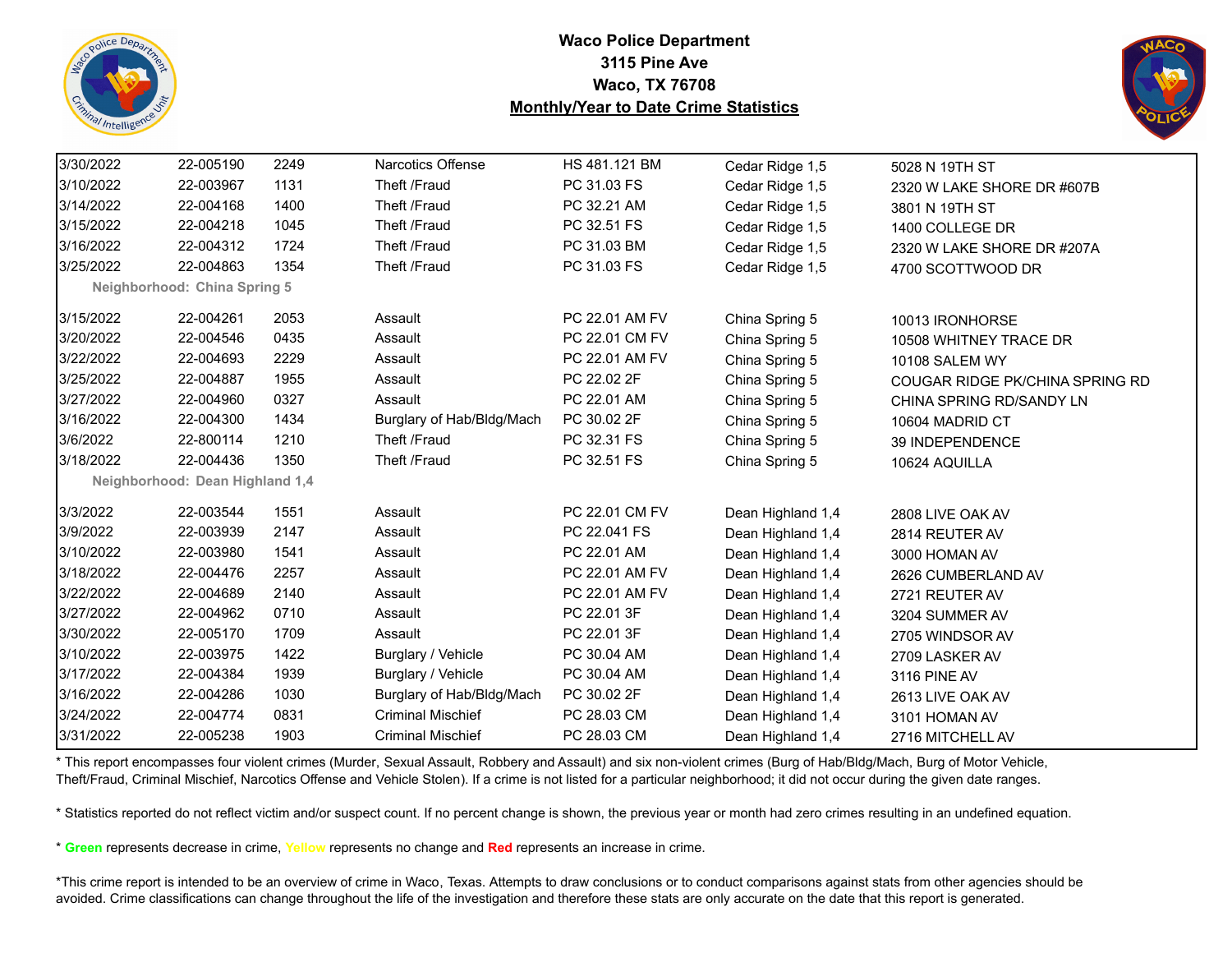



| 3/2/2022  | 22-800107                           | 1434 | Theft /Fraud       | PC 31.03 BM    | Dean Highland 1,4     | 2525 SUMMER AV            |
|-----------|-------------------------------------|------|--------------------|----------------|-----------------------|---------------------------|
| 3/2/2022  | 22-003489                           | 1851 | Theft /Fraud       | PC 32.31 FS    | Dean Highland 1,4     | 3201 HOMAN AV             |
| 3/17/2022 | 22-004385                           | 1926 | Theft /Fraud       | PC 31.03 BM    | Dean Highland 1,4     | 3100 REUTER AV            |
| 3/19/2022 | 22-004510                           | 1828 | Theft /Fraud       | PC 31.03 BM    | Dean Highland 1,4     | 1705 MCKENZIE AV          |
| 3/28/2022 | 22-005046                           | 1755 | Theft /Fraud       | PC 31.03 CM    | Dean Highland 1,4     | 2809 MCKENZIE AV          |
|           | Neighborhood: Downtown (Brazos) 2,5 |      |                    |                |                       |                           |
| 3/1/2022  | 22-003413                           | 1719 | Assault            | PC 22.01 CM FV | Downtown (Brazos) 2,5 | 215 WASHINGTON AV #217    |
| 3/5/2022  | 22-003656                           | 0146 | Assault            | PC 22.01 AM    | Downtown (Brazos) 2,5 | 727 AUSTIN AV             |
| 3/6/2022  | 22-003731                           | 0546 | Assault            | PC 22.01 AM FV | Downtown (Brazos) 2,5 | 1002 S 16TH ST            |
| 3/6/2022  | 22-003767                           | 2156 | Assault            | PC 22.01 AM    | Downtown (Brazos) 2,5 | 928 S 7TH ST              |
| 3/8/2022  | 22-003833                           | 0609 | Assault            | PC 22.01 CM    | Downtown (Brazos) 2,5 | 1226 WASHINGTON AV        |
| 3/8/2022  | 22-003870                           | 1549 | Assault            | PC 22.01 CM    | Downtown (Brazos) 2,5 | 1401 AUSTIN AV            |
| 3/11/2022 | 22-004031                           | 1923 | Assault            | PC 22.02 2F FV | Downtown (Brazos) 2,5 | 215 WASHINGTON AV #312    |
| 3/12/2022 | 22-004081                           | 2157 | Assault            | PC 22.01 CM FV | Downtown (Brazos) 2,5 | 1221 CLEVELAND AV         |
| 3/18/2022 | 22-004464                           | 1947 | Assault            | PC 22.04 1F    | Downtown (Brazos) 2,5 | 700 S 4TH ST              |
| 3/19/2022 | 22-004520                           | 2118 | Assault            | PC 22.02 2F FV | Downtown (Brazos) 2,5 | 501 N 12TH ST             |
| 3/19/2022 | 22-004525                           | 2205 | Assault            | PC 22.01 3F    | Downtown (Brazos) 2,5 | S 9TH ST/CLAY AV          |
| 3/19/2022 | 22-004533                           | 2334 | Assault            | PC 22.01 CM    | Downtown (Brazos) 2,5 | 221 MARY AV               |
| 3/21/2022 | 22-004614                           | 1241 | Assault            | PC 22.01 CM FV | Downtown (Brazos) 2,5 | N 5TH ST/W WACO DR        |
| 3/23/2022 | 22-004724                           | 1320 | Assault            | PC 22.01 3F FV | Downtown (Brazos) 2,5 | 1120 ROSS AV              |
| 3/24/2022 | 22-004781                           | 1048 | Assault            | PC 22.01 CM FV | Downtown (Brazos) 2,5 | 1109 ROSS AV              |
| 3/31/2022 | 22-005231                           | 1708 | Assault            | PC 22.01 CM    | Downtown (Brazos) 2,5 | 500 N UNIVERSITY PARKS DR |
| 3/6/2022  | 22-003728                           | 0757 | Burglary / Vehicle | PC 30.04 AM    | Downtown (Brazos) 2,5 | 101 WASHINGTON AV         |
| 3/9/2022  | 22-800120                           | 1234 | Burglary / Vehicle | PC 30.04 AM    | Downtown (Brazos) 2,5 | 420 FRANKLIN AV           |
| 3/11/2022 | 22-004035                           | 2157 | Burglary / Vehicle | PC 30.04 AM    | Downtown (Brazos) 2,5 | 700 JACKSON AV            |
| 3/11/2022 | 22-004038                           | 2209 | Burglary / Vehicle | PC 30.04 AM    | Downtown (Brazos) 2,5 | S 11TH ST/JACKSON AV      |
| 3/12/2022 | 22-004055                           | 0834 | Burglary / Vehicle | PC 30.04 AM    | Downtown (Brazos) 2,5 | 911 S 10TH ST             |
| 3/13/2022 | 22-004106                           | 1431 | Burglary / Vehicle | PC 30.04 AM    | Downtown (Brazos) 2,5 | 300 S 11TH ST             |

\* This report encompasses four violent crimes (Murder, Sexual Assault, Robbery and Assault) and six non-violent crimes (Burg of Hab/Bldg/Mach, Burg of Motor Vehicle, Theft/Fraud, Criminal Mischief, Narcotics Offense and Vehicle Stolen). If a crime is not listed for a particular neighborhood; it did not occur during the given date ranges.

\* Statistics reported do not reflect victim and/or suspect count. If no percent change is shown, the previous year or month had zero crimes resulting in an undefined equation.

\* **Green** represents decrease in crime, **Yellow** represents no change and **Red** represents an increase in crime.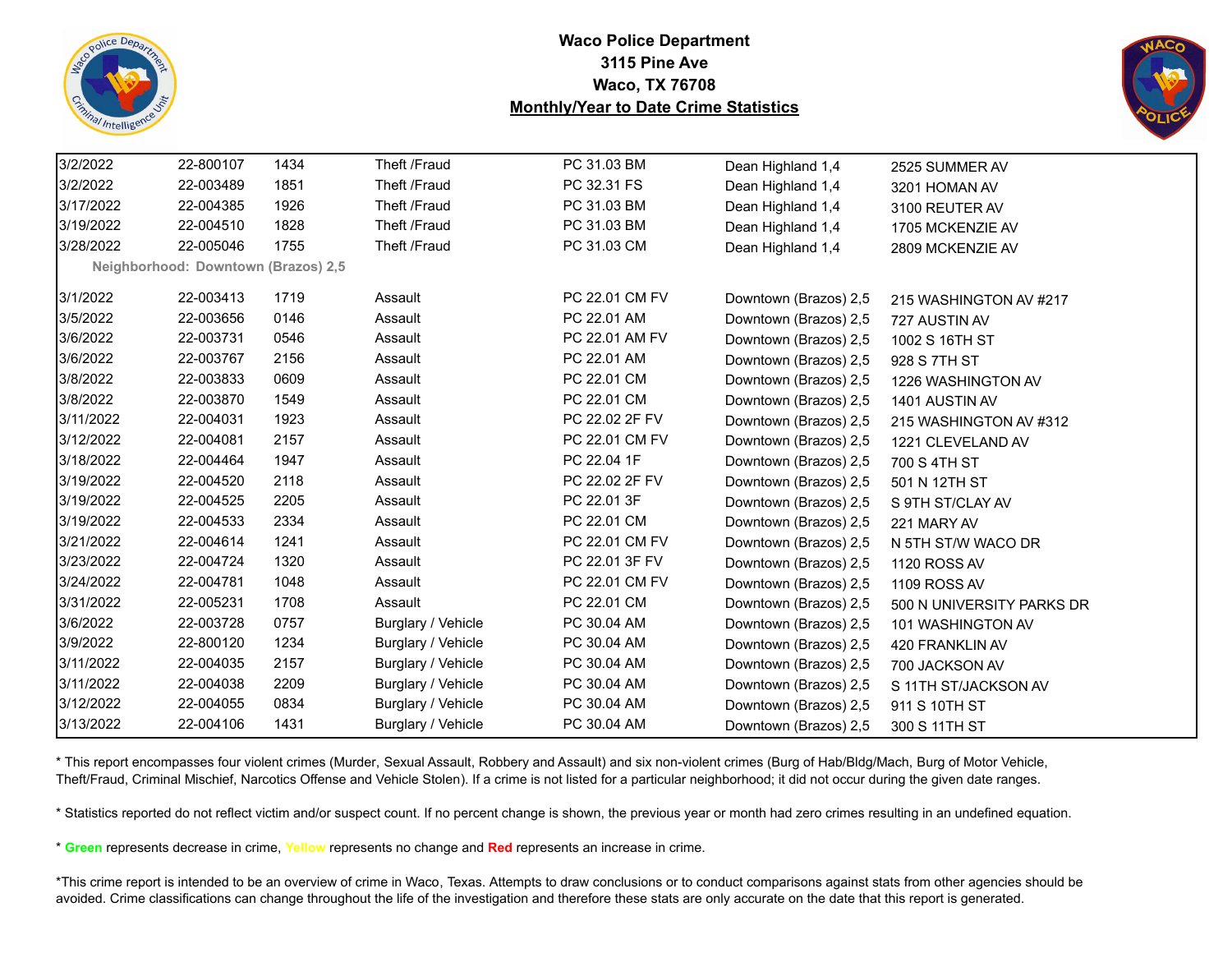



| 3/28/2022 | 22-005006 | 0441 | Burglary / Vehicle        | PC 30.04 AM   | Downtown (Brazos) 2,5 | 211 CLAY AV               |
|-----------|-----------|------|---------------------------|---------------|-----------------------|---------------------------|
| 3/30/2022 | 22-005150 | 1305 | Burglary / Vehicle        | PC 30.04 AM   | Downtown (Brazos) 2,5 | 600-BL MARY AV            |
| 3/10/2022 | 22-003973 | 1337 | Burglary of Hab/Bldg/Mach | PC 30.02 FS   | Downtown (Brazos) 2,5 | 825 S 6TH ST              |
| 3/13/2022 | 22-004131 | 1931 | Burglary of Hab/Bldg/Mach | PC 30.02 2F   | Downtown (Brazos) 2,5 | 1103 DUTTON AV            |
| 3/3/2022  | 22-003582 | 2302 | <b>Criminal Mischief</b>  | PC 28.03 CM   | Downtown (Brazos) 2,5 | 1213 CLEVELAND AV         |
| 3/6/2022  | 22-003726 | 0733 | <b>Criminal Mischief</b>  | PC 28.08 BM   | Downtown (Brazos) 2,5 | 200 WEBSTER AV            |
| 3/9/2022  | 22-003931 | 1736 | <b>Criminal Mischief</b>  | PC 28.04 CM   | Downtown (Brazos) 2,5 | 220 S 3RD ST              |
| 3/12/2022 | 22-004049 | 0211 | <b>Criminal Mischief</b>  | PC 28.03 BM   | Downtown (Brazos) 2,5 | 815 COLUMBUS AV           |
| 3/15/2022 | 22-004230 | 1355 | <b>Criminal Mischief</b>  | PC 28.03 AM   | Downtown (Brazos) 2,5 | 1022 S 12TH ST            |
| 3/24/2022 | 22-004813 | 1923 | <b>Criminal Mischief</b>  | PC 28.03 AM   | Downtown (Brazos) 2,5 | 420 S 16TH ST             |
| 3/28/2022 | 22-800156 | 2002 | <b>Criminal Mischief</b>  | PC 28.03 CM   | Downtown (Brazos) 2,5 | 721 S 4TH ST #100         |
| 3/5/2022  | 22-003653 | 0146 | Murder                    | PC 19.02 1F   | Downtown (Brazos) 2,5 | 700-BL AUSTIN AV          |
| 3/4/2022  | 22-003639 | 2117 | <b>Narcotics Offense</b>  | HS 481.118 BM | Downtown (Brazos) 2,5 | 1526 WASHINGTON AV        |
| 3/4/2022  | 22-003640 | 2117 | <b>Narcotics Offense</b>  | HS 481.118 BM | Downtown (Brazos) 2,5 | 1526 WASHINGTON AV        |
| 3/6/2022  | 22-003770 | 2210 | <b>Narcotics Offense</b>  | HS 481.115 FS | Downtown (Brazos) 2,5 | S 12TH ST/FRANKLIN AV     |
| 3/23/2022 | 22-004761 | 2358 | Narcotics Offense         | HS 481.116 3F | Downtown (Brazos) 2,5 | S 11TH ST/ROSS AV         |
| 3/20/2022 | 22-004545 | 0357 | Robbery                   | PC 29.02 2F   | Downtown (Brazos) 2,5 | 400-BLK S 17TH ST         |
| 3/1/2022  | 22-003367 | 0122 | Theft /Fraud              | PC 31.03 FS   | Downtown (Brazos) 2,5 | 1100-BL CLEVELAND AV      |
| 3/1/2022  | 22-003399 | 1404 | Theft /Fraud              | PC 31.03 FS   | Downtown (Brazos) 2,5 | 1016 WASHINGTON AV        |
| 3/3/2022  | 22-003505 | 0314 | Theft /Fraud              | PC 31.03 CM   | Downtown (Brazos) 2,5 | 606 S 8TH ST              |
| 3/8/2022  | 22-003880 | 1900 | Theft /Fraud              | PC 31.03 CM   | Downtown (Brazos) 2,5 | 1116 W WACO DR            |
| 3/13/2022 | 22-004130 | 1931 | Theft /Fraud              | PC 31.03 FS   | Downtown (Brazos) 2,5 | 1147 DUTTON AV            |
| 3/18/2022 | 22-004445 | 1603 | Theft /Fraud              | PC 31.03 BM   | Downtown (Brazos) 2,5 | 701 S UNIVERSITY PARKS DR |
| 3/21/2022 | 22-004612 | 1149 | Theft /Fraud              | PC 31.03 BM   | Downtown (Brazos) 2,5 | S 6TH ST/JACKSON AV       |
| 3/21/2022 | 22-004615 | 1242 | Theft /Fraud              | PC 31.04 CM   | Downtown (Brazos) 2,5 | 220 S 3RD ST              |
| 3/24/2022 | 22-004776 | 0828 | Theft /Fraud              | PC 31.03 AM   | Downtown (Brazos) 2,5 | 1300 AUSTIN AV            |
| 3/26/2022 | 22-004924 | 1359 | Theft /Fraud              | PC 31.03 BM   | Downtown (Brazos) 2,5 | 1301 BARNARD AV           |
| 3/27/2022 | 22-004979 | 1550 | Theft /Fraud              | PC 32.21 3F   | Downtown (Brazos) 2,5 | 600 S 11TH ST             |
| 3/28/2022 | 22-004998 | 0023 | Theft /Fraud              | PC 31.03 BM   | Downtown (Brazos) 2,5 | 929 S 11TH ST             |

\* This report encompasses four violent crimes (Murder, Sexual Assault, Robbery and Assault) and six non-violent crimes (Burg of Hab/Bldg/Mach, Burg of Motor Vehicle, Theft/Fraud, Criminal Mischief, Narcotics Offense and Vehicle Stolen). If a crime is not listed for a particular neighborhood; it did not occur during the given date ranges.

\* Statistics reported do not reflect victim and/or suspect count. If no percent change is shown, the previous year or month had zero crimes resulting in an undefined equation.

\* **Green** represents decrease in crime, **Yellow** represents no change and **Red** represents an increase in crime.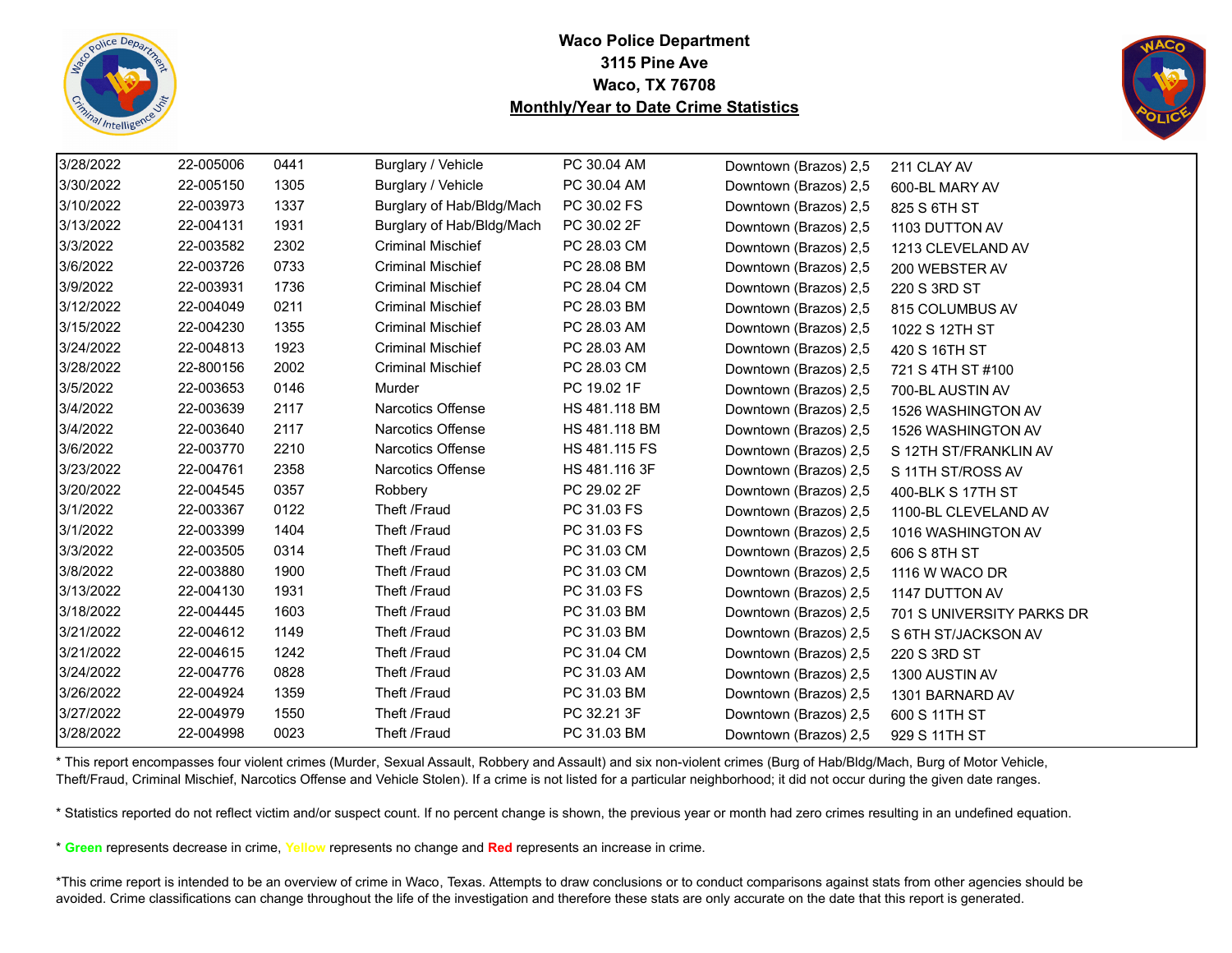



| 3/31/2022 | 22-005200                        | 0748 | Theft /Fraud              | PC 31.03 AM    | Downtown (Brazos) 2,5 | 1601 S JACK KULTGEN EX SB     |
|-----------|----------------------------------|------|---------------------------|----------------|-----------------------|-------------------------------|
|           | Neighborhood: Heart of Texas 3,4 |      |                           |                |                       |                               |
| 3/3/2022  | 22-003520                        | 1108 | Assault                   | PC 22.01 CM FV | Heart of Texas 3,4    | 3925 MAPLE AV                 |
| 3/5/2022  | 22-003681                        | 1603 | Assault                   | PC 22.01 CM FV | Heart of Texas 3.4    | 4601 BOSQUE BL                |
| 3/6/2022  | 22-003716                        | 0108 | Assault                   | PC 22.01 AM FV | Heart of Texas 3,4    | 3509 LIVE OAK AV              |
| 3/8/2022  | 22-003884                        | 2041 | Assault                   | PC 22.02 1F FV | Heart of Texas 3,4    | 3621 LASKER AV                |
| 3/11/2022 | 22-004033                        | 1941 | Assault                   | PC 22.01 CM FV | Heart of Texas 3,4    | 4028 RICHFIELD                |
| 3/11/2022 | 22-004043                        | 2314 | Assault                   | PC 22.01 AM FV | Heart of Texas 3,4    | 712 GREER DR                  |
| 3/15/2022 | 22-004246                        | 1645 | Assault                   | PC 22.01 AM FV | Heart of Texas 3,4    | 3821 ETHEL AV                 |
| 3/26/2022 | 22-004945                        | 2235 | Assault                   | PC 22.02 2F    | Heart of Texas 3,4    | 1716 N 42ND ST                |
| 3/27/2022 | 22-004956                        | 0215 | Assault                   | PC 22.01 AM    | Heart of Texas 3,4    | 4612 SANGER AV #106           |
| 3/28/2022 | 22-004997                        | 0113 | Assault                   | PC 22.01 AM    | Heart of Texas 3,4    | 3709 LELAND AV                |
| 3/28/2022 | 22-005000                        | 0225 | Assault                   | PC 22.01 CM FV | Heart of Texas 3,4    | 4007 RICHFIELD AV             |
| 3/29/2022 | 22-005063                        | 0027 | Assault                   | PC 22.01 3F FV | Heart of Texas 3.4    | 4009 SLEEPER AV               |
| 3/31/2022 | 22-005198                        | 0720 | Assault                   | PC 22.02 2F    | Heart of Texas 3,4    | 3724 FREDERICK AV             |
| 3/31/2022 | 22-005216                        | 1303 | Assault                   | PC 22.01 AM FV | Heart of Texas 3,4    | 3541 WINDSOR AV               |
| 3/28/2022 | 22-005059                        | 2054 | Burglary / Vehicle        | PC 30.04 AM    | Heart of Texas 3,4    | 1001 N VALLEY MILLS DR #212   |
| 3/3/2022  | 22-003516                        | 1012 | Burglary of Hab/Bldg/Mach | PC 30.02 2F    | Heart of Texas 3,4    | 1001 N VALLEY MILLS DR #1013B |
| 3/7/2022  | 22-003785                        | 0909 | <b>Criminal Mischief</b>  | PC 28.03 BM    | Heart of Texas 3,4    | 3825 BOSQUE BL                |
| 3/11/2022 | 22-004007                        | 0248 | <b>Criminal Mischief</b>  | PC 28.03 BM    | Heart of Texas 3,4    | 4025 BOSQUE BL                |
| 3/16/2022 | 22-004324                        | 2025 | <b>Criminal Mischief</b>  | PC 28.03 AM    | Heart of Texas 3,4    | 3544 PINE AV                  |
| 3/2/2022  | 22-003440                        | 0315 | Narcotics Offense         | HS 481.115 3F  | Heart of Texas 3,4    | 4700 EDMOND AV                |
| 3/11/2022 | 22-004004                        | 0024 | Narcotics Offense         | HS 481.121 BM  | Heart of Texas 3,4    | 1100 LAKE AIR DR              |
| 3/14/2022 | 22-004186                        | 1743 | <b>Narcotics Offense</b>  | HS 481.116 3F  | Heart of Texas 3,4    | 3623 HOMAN AV                 |
| 3/26/2022 | 22-004951                        | 2235 | Narcotics Offense         | HS 481.116 FS  | Heart of Texas 3,4    | 1716 N 42ND ST                |
| 3/3/2022  | 22-003514                        | 1045 | Theft /Fraud              | PC 31.03 3F    | Heart of Texas 3,4    | 3845 KIMBERLY DR              |
| 3/3/2022  | 22-003528                        | 1210 | Theft /Fraud              | PC 31.03 BM    | Heart of Texas 3,4    | 1015 N VALLEY MILLS DR        |
| 3/8/2022  | 22-003868                        | 1614 | Theft /Fraud              | PC 31.03 FS    | Heart of Texas 3.4    | 903 N VALLEY MILLS DR         |

\* This report encompasses four violent crimes (Murder, Sexual Assault, Robbery and Assault) and six non-violent crimes (Burg of Hab/Bldg/Mach, Burg of Motor Vehicle, Theft/Fraud, Criminal Mischief, Narcotics Offense and Vehicle Stolen). If a crime is not listed for a particular neighborhood; it did not occur during the given date ranges.

\* Statistics reported do not reflect victim and/or suspect count. If no percent change is shown, the previous year or month had zero crimes resulting in an undefined equation.

\* **Green** represents decrease in crime, **Yellow** represents no change and **Red** represents an increase in crime.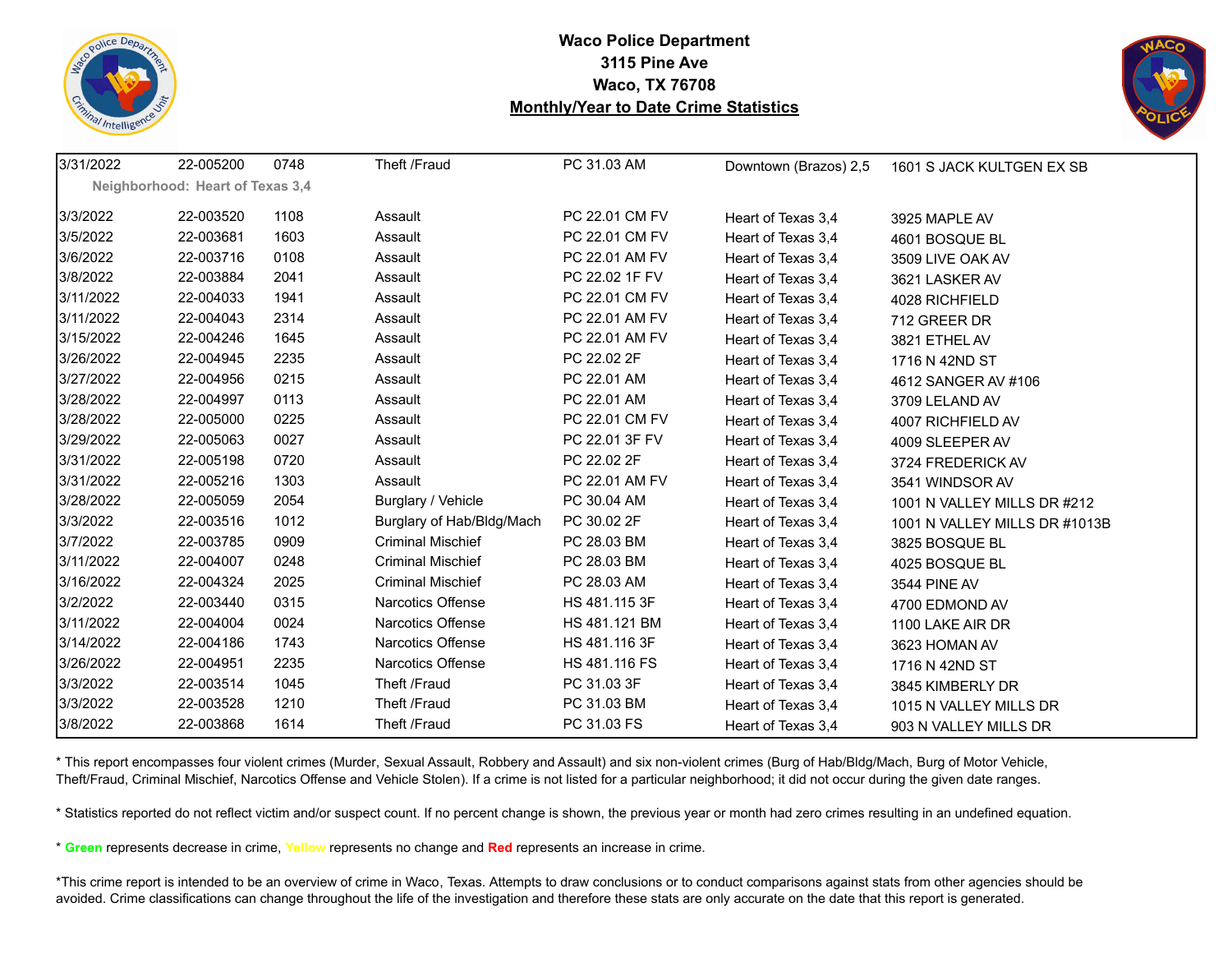



| 3/15/2022 | 22-004216                       | 0948 | Theft /Fraud             | PC 31.03 FS    | Heart of Texas 3,4 | 601 N VALLEY MILLS DR       |
|-----------|---------------------------------|------|--------------------------|----------------|--------------------|-----------------------------|
| 3/20/2022 | 22-004562                       | 1054 | Theft /Fraud             | PC 31.03 BM    | Heart of Texas 3,4 | 601 N VALLEY MILLS DR       |
| 3/21/2022 | 22-004617                       | 1325 | Theft /Fraud             | PC 31.03 FS    | Heart of Texas 3,4 | 1420 LAKE AIR DR            |
| 3/22/2022 | 22-004687                       | 2029 | Theft /Fraud             | PC 31.03 CM    | Heart of Texas 3.4 | 4000 HOMAN AV               |
| 3/9/2022  | 22-003937                       | 2137 | Vehicle Stolen           | PC 31.03 FS SV | Heart of Texas 3,4 | 1301 WOODED ACRES DR        |
| 3/14/2022 | 22-004148                       | 0649 | Vehicle Stolen           | PC 31.03 FS SV | Heart of Texas 3,4 | 4025 BOSQUE BL              |
| 3/29/2022 | 22-005116                       | 2314 | Vehicle Stolen           | PC 31.03 FS SV | Heart of Texas 3,4 | 3617 PARROTT AV             |
|           | Neighborhood: Hwy 84 Corridor 5 |      |                          |                |                    |                             |
| 3/31/2022 | 22-005209                       | 1057 | <b>Criminal Mischief</b> | PC 28.03 AM    | Hwy 84 Corridor 5  | 273 LEAFY HOLLOW LN         |
| 3/1/2022  | 22-800104                       | 1203 | Theft /Fraud             | PC 32.51 FS    | Hwy 84 Corridor 5  | 1112 ABERDEEN RD            |
|           | Neighborhood: Kendrick 2,3      |      |                          |                |                    |                             |
| 3/3/2022  | 22-003561                       | 1816 | Assault                  | PC 22.02 2F    | Kendrick 2,3       | 4012 SHELBY AV              |
| 3/6/2022  | 22-003722                       | 0252 | Assault                  | PC 22.02 1F    | Kendrick 2,3       | 100 HILLCREST MEDICAL BL    |
| 3/8/2022  | 22-003861                       | 1412 | Assault                  | PC 22.01 AM FV | Kendrick 2,3       | 2107 KENDRICK LN            |
| 3/8/2022  | 22-003895                       | 2346 | Assault                  | PC 22.01 AM    | Kendrick 2,3       | 2410 S NEW RD #222          |
| 3/20/2022 | 22-004543                       | 0332 | Assault                  | PC 22.01 CM FV | Kendrick 2,3       | 2216 SUNNYDELL DR           |
| 3/20/2022 | 22-004547                       | 0332 | Assault                  | PC 22.01 AM    | Kendrick 2,3       | 2216 SUNNYDELL DR           |
| 3/21/2022 | 22-004633                       | 1956 | Assault                  | PC 22.01 CM FV | Kendrick 2,3       | 2013 TRAVIS ST              |
| 3/21/2022 | 22-004637                       | 2257 | Assault                  | PC 22.01 AM FV | Kendrick 2,3       | 2324 KENDRICK LN            |
| 3/3/2022  | 22-003571                       | 2113 | Burglary / Vehicle       | PC 30.04 AM    | Kendrick 2,3       | 1821 S VALLEY MILLS DR      |
| 3/11/2022 | 22-004042                       | 2348 | Burglary / Vehicle       | PC 30.04 AM    | Kendrick 2,3       | 2400 CREEKVIEW DR           |
| 3/14/2022 | 22-004154                       | 0850 | Burglary / Vehicle       | PC 30.04 AM    | Kendrick 2,3       | 5210 BAGBY AV               |
| 3/14/2022 | 22-004163                       | 1326 | Burglary / Vehicle       | PC 30.04 AM    | Kendrick 2,3       | 1821 S VALLEY MILLS DR      |
| 3/27/2022 | 22-004977                       | 1511 | Burglary / Vehicle       | PC 30.04 AM    | Kendrick 2,3       | 2400 CREEKVIEW DR           |
| 3/29/2022 | 22-005120                       | 2331 | Burglary / Vehicle       | PC 30.04 AM    | Kendrick 2,3       | 2400 CREEKVIEW DR           |
| 3/6/2022  | 22-003747                       | 1630 | <b>Criminal Mischief</b> | PC 28.04 CM    | Kendrick 2,3       | 3913 JAMES AV               |
| 3/13/2022 | 22-004090                       | 0403 | <b>Criminal Mischief</b> | PC 28.03 BM    | Kendrick 2,3       | 4019 S JACK KULTGEN EX, WAC |
| 3/13/2022 | 22-004102                       | 1309 | <b>Criminal Mischief</b> | PC 28.03 AM    | Kendrick 2,3       | 2107 KENDRICK LN            |

\* This report encompasses four violent crimes (Murder, Sexual Assault, Robbery and Assault) and six non-violent crimes (Burg of Hab/Bldg/Mach, Burg of Motor Vehicle, Theft/Fraud, Criminal Mischief, Narcotics Offense and Vehicle Stolen). If a crime is not listed for a particular neighborhood; it did not occur during the given date ranges.

\* Statistics reported do not reflect victim and/or suspect count. If no percent change is shown, the previous year or month had zero crimes resulting in an undefined equation.

\* **Green** represents decrease in crime, **Yellow** represents no change and **Red** represents an increase in crime.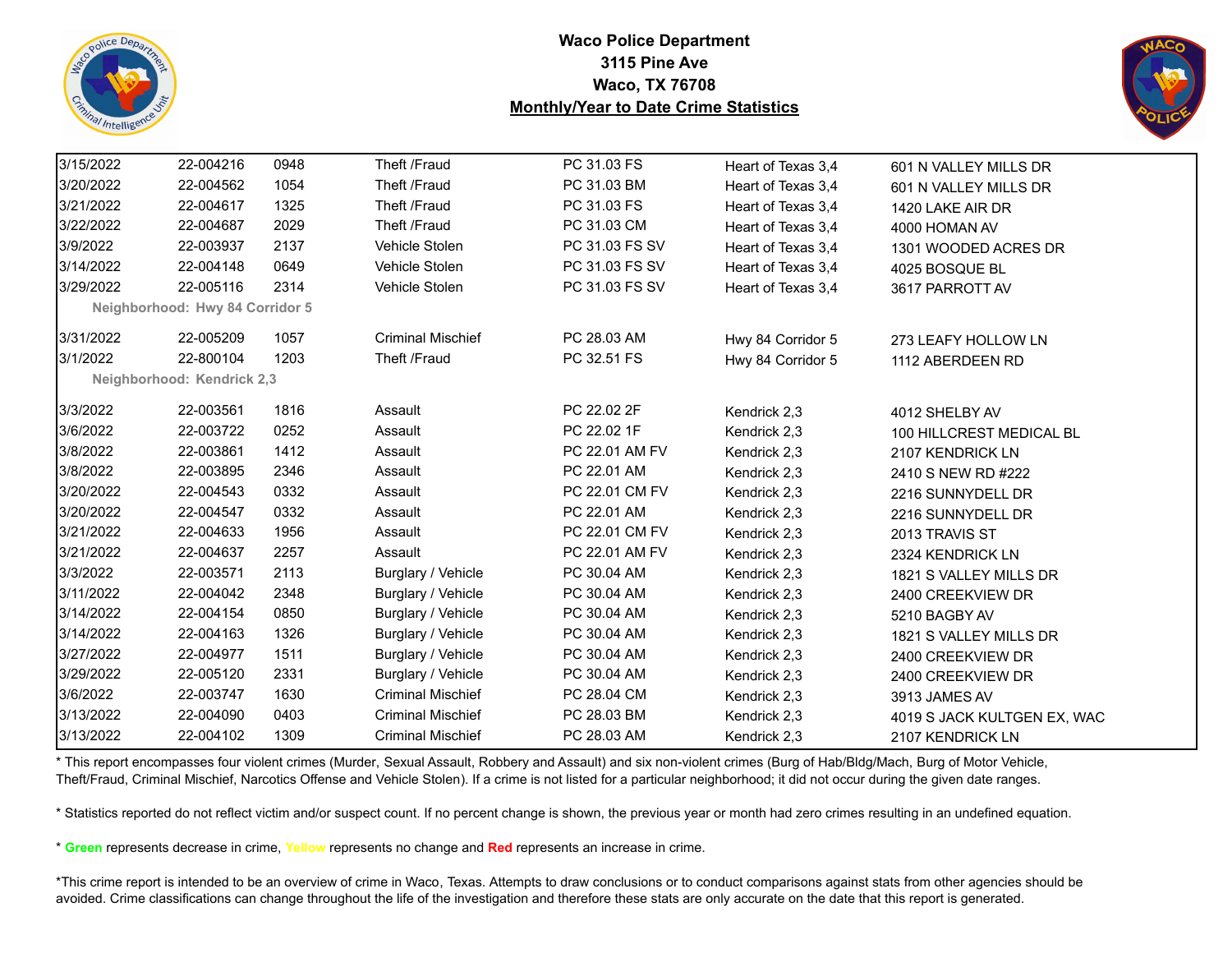



| 3/22/2022 | 22-004652                       | 0831 | <b>Criminal Mischief</b> | PC 28.03 CM FV | Kendrick 2,3      | 2013 TRAVIS ST                     |
|-----------|---------------------------------|------|--------------------------|----------------|-------------------|------------------------------------|
| 3/22/2022 | 22-004684                       | 2004 | <b>Criminal Mischief</b> | PC 28.03 BM    | Kendrick 2,3      | SPEIGHT AV/COLUMBIA ST             |
| 3/26/2022 | 22-004915                       | 0544 | <b>Criminal Mischief</b> | PC 28.03 AM    | Kendrick 2,3      | 4900 BAGBY AV #923                 |
| 3/31/2022 | 22-005244                       | 2023 | <b>Criminal Mischief</b> | PC 28.03 BM    | Kendrick 2,3      | 3709 SPEIGHT AV                    |
| 3/1/2022  | 22-003411                       | 1646 | Theft /Fraud             | PC 31.03 BM    | Kendrick 2,3      | 2432 W LOOP 340 #A                 |
| 3/2/2022  | 22-003478                       | 1605 | Theft /Fraud             | PC 31.03 FS    | Kendrick 2,3      | 3509 SPEIGHT AV                    |
| 3/3/2022  | 22-003551                       | 1628 | Theft /Fraud             | PC 31.03 BM    | Kendrick 2,3      | 2508 W LOOP 340 FRONTAGE RD WB     |
| 3/9/2022  | 22-003908                       | 1001 | Theft /Fraud             | PC 31.03 AM    | Kendrick 2,3      | 2409 S NEW RD                      |
| 3/9/2022  | 22-003916                       | 1317 | Theft /Fraud             | PC 31.03 BM    | Kendrick 2,3      | 2701 S JACK KULTGEN EX SB          |
| 3/9/2022  | 22-003917                       | 1317 | Theft /Fraud             | PC 31.03 BM    | Kendrick 2,3      | 2701 S JACK KULTGEN EX SB          |
| 3/13/2022 | 22-004109                       | 1450 | Theft /Fraud             | PC 31.03 BM    | Kendrick 2,3      | 2430 MARKETPLACE DR                |
| 3/15/2022 | 22-004217                       | 1005 | Theft /Fraud             | PC 31.03 BM    | Kendrick 2,3      | 1721 COLUMBIA ST                   |
| 3/19/2022 | 22-004487                       | 0943 | Theft /Fraud             | PC 32.31 FS    | Kendrick 2,3      | 1821 S VALLEY MILLS DR EB          |
| 3/23/2022 | 22-004722                       | 1314 | Theft /Fraud             | PC 31.03 BM    | Kendrick 2,3      | 2508 W LOOP 340                    |
| 3/25/2022 | 22-800149                       | 1237 | Theft /Fraud             | PC 32.51 FS    | Kendrick 2,3      | 2301 W LOOP 340 FRONTAGE RD E #340 |
| 3/26/2022 | 22-004949                       | 2329 | Theft /Fraud             | PC 32.21 3F    | Kendrick 2,3      | <b>1801 S NEW RD</b>               |
| 3/28/2022 | 22-005036                       | 1555 | Theft /Fraud             | PC 32.51 FS    | Kendrick 2,3      | 3112 BELMONT DR                    |
| 3/29/2022 | 22-005095                       | 1444 | Theft /Fraud             | PC 31.03 BM    | Kendrick 2,3      | 100 HILLCREST MEDICAL BL           |
| 3/13/2022 | 22-004119                       | 1845 | Vehicle Stolen           | PC 31.03 FS SV | Kendrick 2,3      | 2410 S NEW RD                      |
| 3/22/2022 | 22-004672                       | 1638 | Vehicle Stolen           | PC 31.03 FS SV | Kendrick 2,3      | 100 HILLCREST MEDICAL BL           |
| 3/25/2022 | 22-004839                       | 0806 | Vehicle Stolen           | PC 31.03 FS SV | Kendrick 2,3      | 2009 COLUMBIA ST                   |
| 3/28/2022 | 22-005018                       | 0940 | Vehicle Stolen           | PC 31.03 FS SV | Kendrick 2,3      | 2350 S NEW RD                      |
| 3/31/2022 | 22-005199                       | 0753 | Vehicle Stolen           | PC 31.03 FS SV | Kendrick 2,3      | 1604 SHEPPARD ST                   |
|           | Neighborhood: Landon Branch 1,5 |      |                          |                |                   |                                    |
| 3/5/2022  | 22-003655                       | 0410 | Assault                  | PC 22.01 AM FV | Landon Branch 1,5 | 4502 W LAKE SHORE DR #719          |
| 3/6/2022  | 22-003734                       | 1153 | Assault                  | PC 22.01 AM FV | Landon Branch 1,5 | 3101 MACARTHUR DR                  |
| 3/7/2022  | 22-003781                       | 0812 | Assault                  | PC 22.01 3F FV | Landon Branch 1,5 | 4394 W LAKE SHORE DR #B            |
| 3/25/2022 | 22-004845                       | 0854 | Burglary / Vehicle       | PC 30.04 AM    | Landon Branch 1,5 | 4215 LAKE SHORE VILLA DR           |

\* This report encompasses four violent crimes (Murder, Sexual Assault, Robbery and Assault) and six non-violent crimes (Burg of Hab/Bldg/Mach, Burg of Motor Vehicle, Theft/Fraud, Criminal Mischief, Narcotics Offense and Vehicle Stolen). If a crime is not listed for a particular neighborhood; it did not occur during the given date ranges.

\* Statistics reported do not reflect victim and/or suspect count. If no percent change is shown, the previous year or month had zero crimes resulting in an undefined equation.

\* **Green** represents decrease in crime, **Yellow** represents no change and **Red** represents an increase in crime.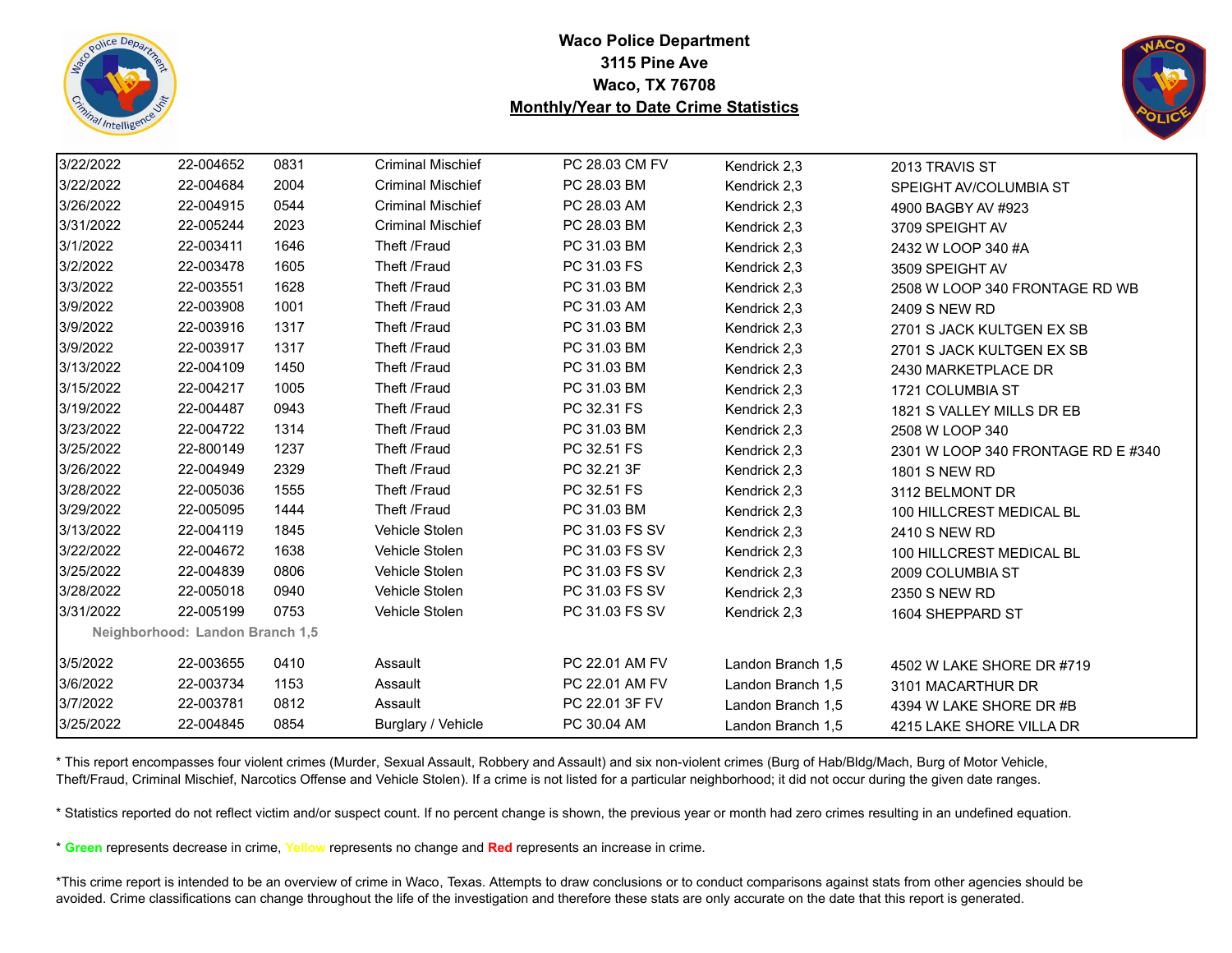



| 3/14/2022 | 22-004161                            | 1258 | <b>Criminal Mischief</b> | PC 28.03 BM    | Landon Branch 1,5      | N 25TH ST/EDNA AV                   |
|-----------|--------------------------------------|------|--------------------------|----------------|------------------------|-------------------------------------|
| 3/30/2022 | 22-800162                            | 1327 | <b>Criminal Mischief</b> | PC 28.03 CM    | Landon Branch 1,5      | 3204 N 25TH ST                      |
| 3/5/2022  | 22-003657                            | 0410 | Narcotics Offense        | HS 481.121 BM  | Landon Branch 1,5      | 4502 W LAKE SHORE DR #719           |
| 3/5/2022  | 22-003674                            | 1250 | Theft /Fraud             | PC 31.03 CM    | Landon Branch 1,5      | 4315 W LAKE SHORE DR                |
| 3/10/2022 | 22-003947                            | 0331 | Vehicle Stolen           | PC 31.03 FS SV | Landon Branch 1,5      | 3120 N 28TH ST                      |
|           | Neighborhood: Mountainview 5         |      |                          |                |                        |                                     |
| 3/18/2022 | 22-004457                            | 1732 | Assault                  | PC 22.02 2F FV | Mountainview 5         | 2225 CHARBONEAU DR                  |
| 3/22/2022 | 22-004670                            | 1600 | Assault                  | PC 22.01 AM FV | Mountainview 5         | 2424 OAK CLIFF DR                   |
| 3/4/2022  | 22-003602                            | 1023 | <b>Criminal Mischief</b> | PC 28.03 AM    | Mountainview 5         | 5001 LAKE HIGHLANDS DR              |
| 3/2/2022  | 22-800105                            | 1105 | Theft /Fraud             | PC 32.21 FS    | Mountainview 5         | 5401 BOSQUE BL                      |
| 3/14/2022 | 22-004192                            | 1915 | Theft /Fraud             | PC 31.03 CM    | Mountainview 5         | 5201 BOSQUE BL #380                 |
| 3/17/2022 | 22-800133                            | 0832 | Theft /Fraud             | PC 32.51 FS    | Mountainview 5         | 2201 N 51ST ST                      |
| 3/17/2022 | 22-800135                            | 1753 | Theft /Fraud             | PC 31.03 CM    | Mountainview 5         | 2118 LA PORTE DR                    |
| 3/25/2022 | 22-004852                            | 1140 | Theft /Fraud             | PC 31.03 AM    | Mountainview 5         | 5324 LAKE LINDENWOOD DR             |
| 3/25/2022 | 22-004856                            | 1244 | Theft /Fraud             | PC 31.03 CM    | Mountainview 5         | 5401 BOSQUE BL                      |
| 3/28/2022 | 22-005020                            | 1043 | Theft /Fraud             | PC 31.03 BM    | Mountainview 5         | 5401 BOSQUE BL                      |
| 3/28/2022 | 22-005021                            | 1044 | Theft /Fraud             | PC 31.03 CM    | Mountainview 5         | 5401 BOSQUE BL                      |
| 3/28/2022 | 22-005022                            | 1044 | Theft /Fraud             | PC 31.03 BM    | Mountainview 5         | 5401 BOSQUE BL                      |
| 3/28/2022 | 22-005024                            | 1019 | Vehicle Stolen           | PC 31.03 FS SV | Mountainview 5         | 2700 N VALLEY MILLS DR              |
|           | Neighborhood: North East Riverside 1 |      |                          |                |                        |                                     |
| 3/2/2022  | 22-003438                            | 0154 | Assault                  | PC 22.01 AM FV | North East Riverside 1 | 1700 ARRA AV                        |
| 3/2/2022  | 22-003460                            | 1045 | Assault                  | PC 22.04 FS FV | North East Riverside 1 | 429 PRESTON ST                      |
| 3/4/2022  | 22-003618                            | 1529 | Assault                  | PC 22.01 CM FV | North East Riverside 1 | 1510 LEAGUE AV                      |
| 3/5/2022  | 22-003696                            | 1927 | Assault                  | PC 22.01 3F FV | North East Riverside 1 | 720 S MARTIN LUTHER KING JR BL #207 |
| 3/13/2022 | 22-004124                            | 1955 | Assault                  | PC 22.01 CM    | North East Riverside 1 | 1325 E WACO DR                      |
| 3/19/2022 | 22-004503                            | 1559 | Assault                  | PC 22.02 2F    | North East Riverside 1 | 1100-BLK N I-35 SB                  |
| 3/29/2022 | 22-005066                            | 0239 | Assault                  | PC 22.01 AM    | North East Riverside 1 | 416 SPRING ST                       |
| 3/30/2022 | 22-005122                            | 0112 | Assault                  | PC 22.01 AM    | North East Riverside 1 | 525 TURNER ST                       |

\* This report encompasses four violent crimes (Murder, Sexual Assault, Robbery and Assault) and six non-violent crimes (Burg of Hab/Bldg/Mach, Burg of Motor Vehicle, Theft/Fraud, Criminal Mischief, Narcotics Offense and Vehicle Stolen). If a crime is not listed for a particular neighborhood; it did not occur during the given date ranges.

\* Statistics reported do not reflect victim and/or suspect count. If no percent change is shown, the previous year or month had zero crimes resulting in an undefined equation.

\* **Green** represents decrease in crime, **Yellow** represents no change and **Red** represents an increase in crime.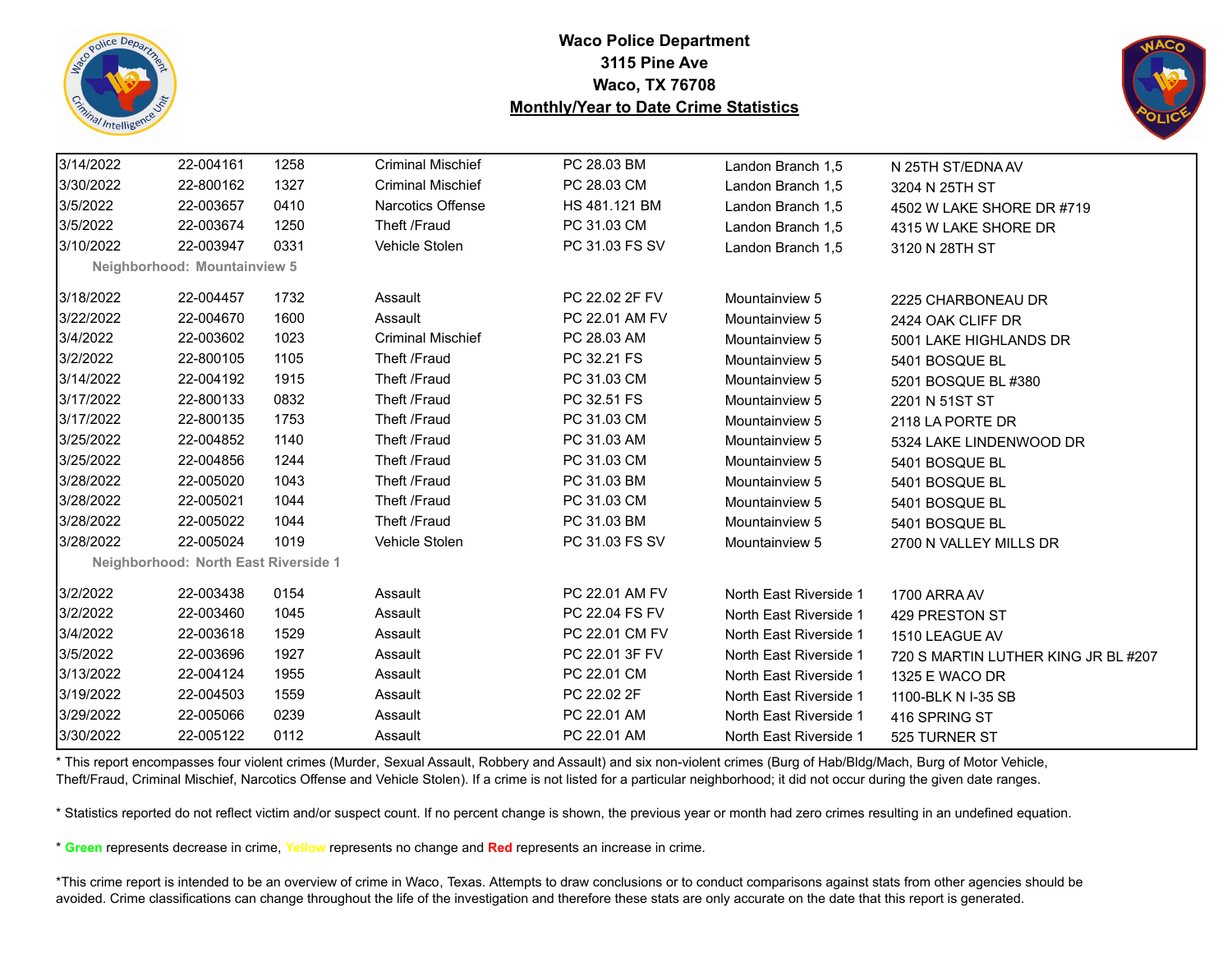



| 3/31/2022 | 22-005197                       | 0434 | Assault                   | PC 22.01 AM    | North East Riverside 1 | 1601 S MARTIN LUTHER KING JR BL #123 |
|-----------|---------------------------------|------|---------------------------|----------------|------------------------|--------------------------------------|
| 3/12/2022 | 22-004085                       | 2349 | Burglary / Vehicle        | PC 30.04 AM    | North East Riverside 1 | 100-BL DOUGLAS C BROWN ST            |
| 3/18/2022 | 22-004458                       | 1650 | Burglary / Vehicle        | PC 30.04 AM    | North East Riverside 1 | 1607 SPRING ST #83                   |
| 3/9/2022  | 22-003897                       | 0026 | Burglary of Hab/Bldg/Mach | PC 30.02 FS    | North East Riverside 1 | 1400 LEAGUE AV                       |
| 3/14/2022 | 22-004164                       | 1305 | Burglary of Hab/Bldg/Mach | PC 30.02 2F    | North East Riverside 1 | 525 ROSE AV                          |
| 3/7/2022  | 22-003823                       | 2214 | <b>Criminal Mischief</b>  | PC 28.03 BM    | North East Riverside 1 | 605 HOOD ST                          |
| 3/20/2022 | 22-004566                       | 1412 | <b>Criminal Mischief</b>  | PC 28.03 BM    | North East Riverside 1 | 1025 EARLE ST                        |
| 3/15/2022 | 22-004271                       | 2357 | Narcotics Offense         | HS 481.118 1F  | North East Riverside 1 | 211 MAJOR ST                         |
| 3/29/2022 | 22-005067                       | 0239 | <b>Narcotics Offense</b>  | HS 481.115 FS  | North East Riverside 1 | 416 SPRING ST                        |
| 3/4/2022  | 22-003603                       | 1058 | Theft /Fraud              | PC 31.03 FS    | North East Riverside 1 | 1308 TABOR AV                        |
| 3/7/2022  | 22-003784                       | 0933 | Theft /Fraud              | PC 31.03 FS    | North East Riverside 1 | 825 CLIFTON ST                       |
| 3/8/2022  | 22-003856                       | 1333 | Theft /Fraud              | PC 31.03 BM    | North East Riverside 1 | 1316 S LOOP DR #45                   |
| 3/22/2022 | 22-004668                       | 1522 | Theft /Fraud              | PC 31.03 CM    | North East Riverside 1 | 301 E WACO DR                        |
|           | Neighborhood: North Lake Waco 5 |      |                           |                |                        |                                      |
| 3/9/2022  | 22-003912                       | 1152 | Burglary / Vehicle        | PC 30.04 AM    | North Lake Waco 5      | 6694 AIRPORT DR                      |
| 3/31/2022 | 22-005227                       | 1655 | Burglary / Vehicle        | PC 30.04 AM    | North Lake Waco 5      | 4900 STEINBECK BEND DR               |
| 3/7/2022  | 22-003780                       | 0857 | Theft /Fraud              | PC 31.03 CM    | North Lake Waco 5      | 1001 W LAKE SHORE DR                 |
| 3/30/2022 | 22-005138                       | 0937 | Theft /Fraud              | PC 31.03 AM    | North Lake Waco 5      | 1001 W LAKE SHORE DR                 |
|           | Neighborhood: North Waco 1,4    |      |                           |                |                        |                                      |
| 3/5/2022  | 22-003686                       | 1641 | Assault                   | PC 22.01 AM FV | North Waco 1,4         | 3313 N 23RD ST                       |
| 3/17/2022 | 22-004335                       | 0003 | Assault                   | PC 22.01 AM FV | North Waco 1,4         | 1822 ALEXANDER AV                    |
| 3/17/2022 | 22-004340                       | 0112 | Assault                   | PC 22.01 AM FV | North Waco 1,4         | 2226 ALEXANDER AV                    |
| 3/18/2022 | 22-004466                       | 2037 | Assault                   | PC 22.01 AM FV | North Waco 1,4         | 2000 SUMMER AV                       |
| 3/20/2022 | 22-004550                       | 0823 | Assault                   | PC 22.01 AM FV | North Waco 1,4         | N 25TH ST/LYLE AV                    |
| 3/24/2022 | 22-004768                       | 0247 | Assault                   | PC 22.01 AM FV | North Waco 1,4         | 2427 LYLE AV                         |
| 3/25/2022 | 22-004877                       | 1741 | Assault                   | PC 22.01 AM    | North Waco 1,4         | N 21ST ST/REUTER AV                  |
| 3/27/2022 | 22-004978                       | 1549 | Assault                   | PC 22.01 AM FV | North Waco 1,4         | 2106 CUMBERLAND AV                   |
| 3/12/2022 | 22-004076                       | 2053 | Burglary / Vehicle        | PC 30.04 AM    | North Waco 1,4         | 2116 EDNA AV                         |

\* This report encompasses four violent crimes (Murder, Sexual Assault, Robbery and Assault) and six non-violent crimes (Burg of Hab/Bldg/Mach, Burg of Motor Vehicle, Theft/Fraud, Criminal Mischief, Narcotics Offense and Vehicle Stolen). If a crime is not listed for a particular neighborhood; it did not occur during the given date ranges.

\* Statistics reported do not reflect victim and/or suspect count. If no percent change is shown, the previous year or month had zero crimes resulting in an undefined equation.

\* **Green** represents decrease in crime, **Yellow** represents no change and **Red** represents an increase in crime.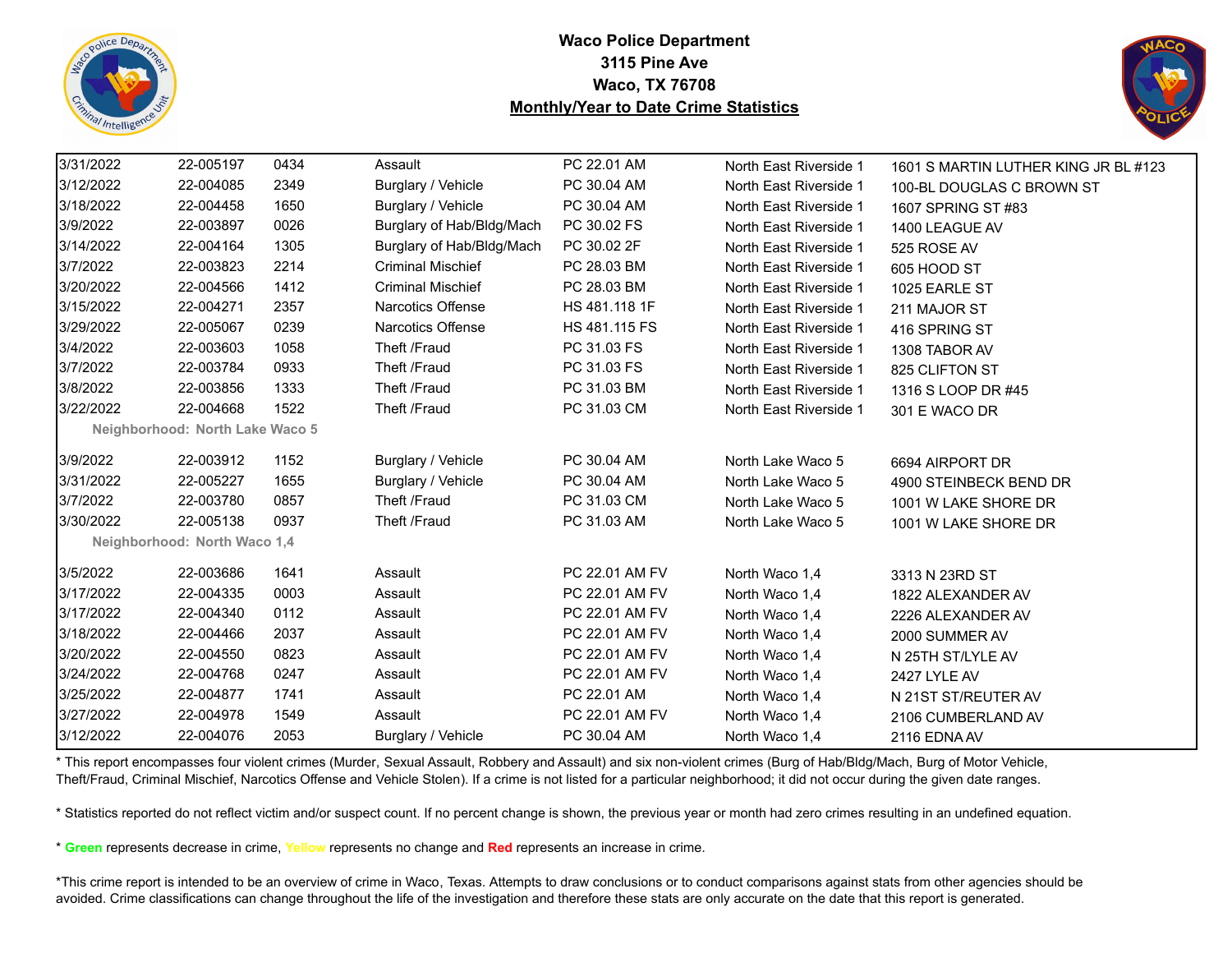



| 3/3/2022  | 22-003519               | 1047 | Burglary of Hab/Bldg/Mach | PC 30.02 2F     | North Waco 1,4 | 2319 REUTER AV                   |
|-----------|-------------------------|------|---------------------------|-----------------|----------------|----------------------------------|
| 3/9/2022  | 22-003925               | 1650 | Burglary of Hab/Bldg/Mach | PC 30.02 FS     | North Waco 1,4 | 3701 N 20TH ST #37               |
| 3/9/2022  | 22-003934               | 1731 | Burglary of Hab/Bldg/Mach | PC 30.02 FS     | North Waco 1.4 | 3701 N 20TH ST #16               |
| 3/22/2022 | 22-004651               | 0737 | Burglary of Hab/Bldg/Mach | PC 30.02 FS     | North Waco 1,4 | 2128 EDNA AV                     |
| 3/31/2022 | 22-005193               | 0300 | Burglary of Hab/Bldg/Mach | PC 30.02 2F     | North Waco 1,4 | 3709 N 22ND ST                   |
| 3/6/2022  | 22-003749               | 1707 | <b>Criminal Mischief</b>  | PC 28.03 CM     | North Waco 1,4 | 2300 N 21ST ST                   |
| 3/11/2022 | 22-004014               | 1131 | <b>Criminal Mischief</b>  | PC 28.03 BM     | North Waco 1,4 | 3712 N 19TH ST                   |
| 3/24/2022 | 22-004798               | 1419 | <b>Criminal Mischief</b>  | PC 28.03 AM     | North Waco 1,4 | 3700 N 22ND ST                   |
| 3/27/2022 | 22-004993               | 2310 | <b>Criminal Mischief</b>  | PC 28.03 FS     | North Waco 1,4 | 3716 N 22ND ST                   |
| 3/29/2022 | 22-005072               | 0804 | <b>Criminal Mischief</b>  | PC 28.03 BM     | North Waco 1,4 | 2312 REUTER AV                   |
| 3/4/2022  | 22-003630               | 1933 | Narcotics Offense         | HS 481.115 2F   | North Waco 1,4 | 1817 LYLE AV                     |
| 3/5/2022  | 22-003689               | 1755 | Narcotics Offense         | HS 481.115 2F   | North Waco 1,4 | 1800-BL LYLE AV                  |
| 3/16/2022 | 22-004288               | 0932 | <b>Narcotics Offense</b>  | HS 481.115 2F   | North Waco 1,4 | S 18TH ST/MARY AV                |
| 3/25/2022 | 22-004833               | 0111 | <b>Narcotics Offense</b>  | HS 481.115 FS   | North Waco 1,4 | 2213 MCFERRIN AV                 |
| 3/11/2022 | 22-004020               | 1445 | Sexual Assault            | PC 22.021 1F FV | North Waco 1,4 | <b>Address Witheld</b>           |
| 3/23/2022 | 22-004709               | 0953 | Sexual Assault            | PC 22.011 1F    | North Waco 1,4 | <b>Address Witheld</b>           |
| 3/4/2022  | 22-003631               | 1933 | Theft /Fraud              | PC 32.21 FS     | North Waco 1,4 | 1817 LYLE AV                     |
| 3/7/2022  | 22-800115               | 1104 | Theft /Fraud              | PC 32.51 FS     | North Waco 1,4 | 2325 PROCTOR AV                  |
| 3/8/2022  | 22-003839               | 0857 | Theft /Fraud              | PC 31.03 CM     | North Waco 1,4 | 2107 N 21ST ST                   |
| 3/14/2022 | 22-004202               | 2357 | Theft /Fraud              | PC 31.03 BM     | North Waco 1,4 | 2910 N 21ST ST                   |
| 3/24/2022 | 22-004803               | 1604 | Theft /Fraud              | PC 31.03 BM     | North Waco 1,4 | 1800 N 18TH ST                   |
|           | Neighborhood: Oakwood 1 |      |                           |                 |                |                                  |
| 3/12/2022 | 22-004053               | 0536 | Assault                   | PC 22.02 2F     | Oakwood 1      | S 16TH ST/GURLEY LN              |
| 3/16/2022 | 22-004331               | 2319 | Assault                   | PC 22.01 AM FV  | Oakwood 1      | 4510 S 3RD ST RD #16C            |
| 3/15/2022 | 22-004215               | 0924 | Burglary of Hab/Bldg/Mach | PC 30.02 2F     | Oakwood 1      | 1012 HOLT AV                     |
| 3/21/2022 | 22-004611               | 1057 | Burglary of Hab/Bldg/Mach | PC 30.02 2F     | Oakwood 1      | 933 MARTIN AV                    |
| 3/21/2022 | 22-004630               | 1509 | Burglary of Hab/Bldg/Mach | PC 30.02 2F     | Oakwood 1      | 2826 S UNIVERSITY PARKS DR #1135 |
| 3/14/2022 | 22-004150               | 0644 | <b>Criminal Mischief</b>  | PC 28.03 AM     | Oakwood 1      | 2703 S 14TH ST                   |

\* This report encompasses four violent crimes (Murder, Sexual Assault, Robbery and Assault) and six non-violent crimes (Burg of Hab/Bldg/Mach, Burg of Motor Vehicle, Theft/Fraud, Criminal Mischief, Narcotics Offense and Vehicle Stolen). If a crime is not listed for a particular neighborhood; it did not occur during the given date ranges.

\* Statistics reported do not reflect victim and/or suspect count. If no percent change is shown, the previous year or month had zero crimes resulting in an undefined equation.

\* **Green** represents decrease in crime, **Yellow** represents no change and **Red** represents an increase in crime.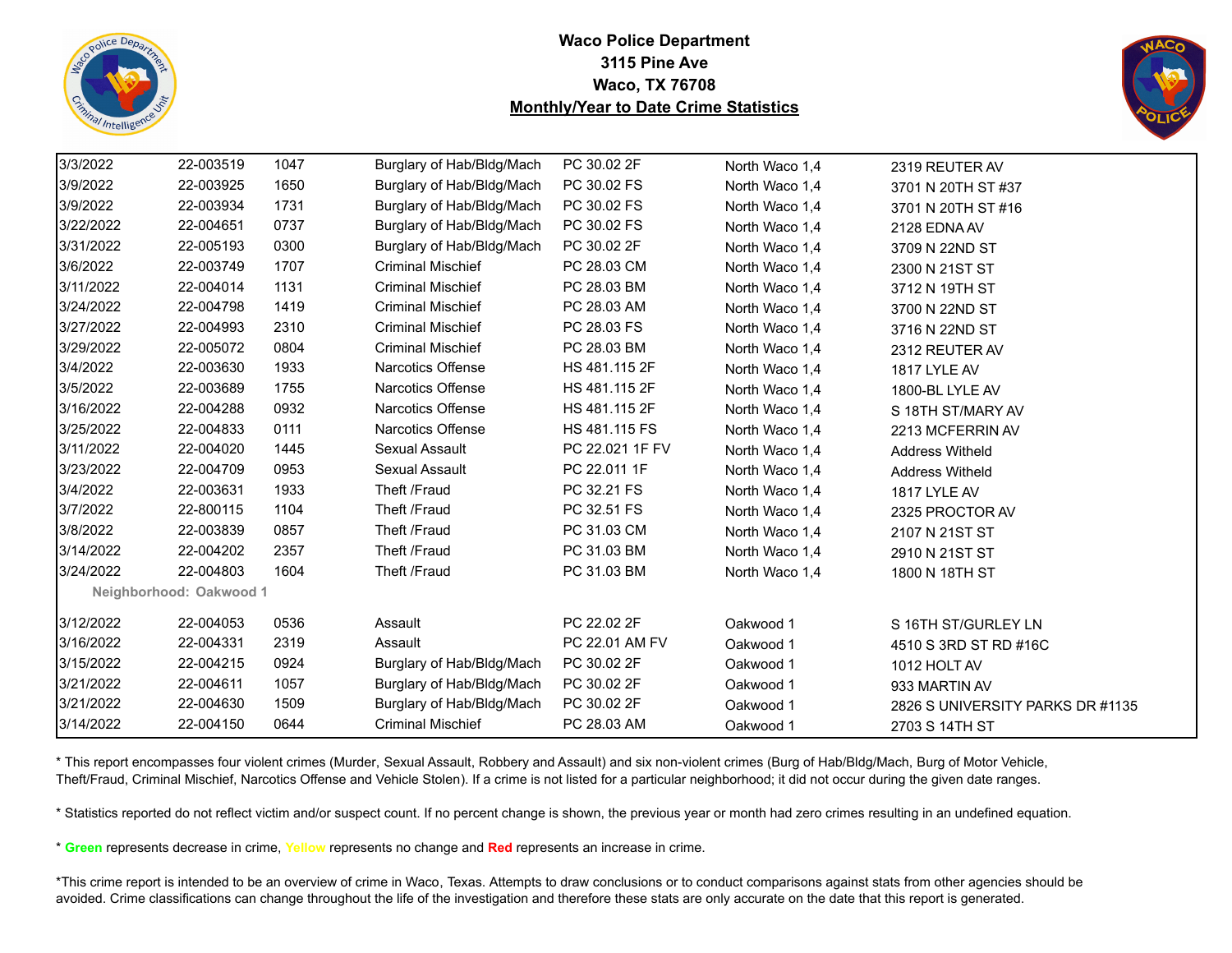



| 3/15/2022 | 22-004253 | 1929                                      | <b>Criminal Mischief</b> | PC 28.04 CM          | Oakwood 1                                       | 2415 S UNIVERSITY PARKS DR #4202                    |
|-----------|-----------|-------------------------------------------|--------------------------|----------------------|-------------------------------------------------|-----------------------------------------------------|
| 3/22/2022 | 22-004662 | 1202                                      | <b>Criminal Mischief</b> | PC 28.03 BM          | Oakwood 1                                       | 2610 S 14TH ST                                      |
| 3/3/2022  | 22-003579 | 2213                                      | Narcotics Offense        | <b>HS 481.115 FS</b> | Oakwood 1                                       | 200-BL KENNEDY CI                                   |
| 3/9/2022  | 22-003927 | 1621                                      | Narcotics Offense        | HS 481.115 FS        | Oakwood 1                                       | 925 MARTIN AV                                       |
| 3/2/2022  | 22-003488 | 1653                                      | Sexual Assault           | PC 22.011 2F         | Oakwood 1                                       | <b>Address Witheld</b>                              |
| 3/27/2022 | 22-004990 | 2125                                      | Sexual Assault           | PC 22.011 2F         | Oakwood 1                                       | <b>Address Witheld</b>                              |
| 3/7/2022  | 22-800116 | 1104                                      | Theft /Fraud             | PC 32.51 FS          | Oakwood 1                                       | 2520 PASCAL CT#B                                    |
| 3/10/2022 | 22-003972 | 1335                                      | Theft /Fraud             | PC 31.03 FS          | Oakwood 1                                       | 1516 GURLEY LN                                      |
| 3/16/2022 | 22-800132 | 1843                                      | Theft /Fraud             | PC 31.03 BM          | Oakwood 1                                       | 2255 S UNIVERSITY PARKS DR                          |
| 3/18/2022 | 22-004421 | 0830                                      | Theft /Fraud             | PC 31.03 CM          | Oakwood 1                                       | 2414 S 2ND ST                                       |
| 3/18/2022 | 22-800138 | 1421                                      | Theft /Fraud             | PC 31.03 CM          | Oakwood 1                                       | 2413 S 2ND ST                                       |
| 3/29/2022 | 22-005108 | 1928                                      | Theft /Fraud             | PC 31.03 FS          | Oakwood 1                                       | 701 GARRETT AV                                      |
|           |           | Neighborhood: Parkdale / Viking Hills 3,5 |                          |                      |                                                 |                                                     |
| 3/1/2022  | 22-003427 | 2128                                      | Assault                  | PC 22.02 2F          |                                                 | Parkdale / Viking Hills 3,5 BOSQUE BL/COBBS DR      |
| 3/11/2022 | 22-004025 | 1648                                      | Assault                  | PC 22.01 3F          | Parkdale / Viking Hills 3,5 6901 MEDICAL PK     |                                                     |
| 3/13/2022 | 22-004096 | 0855                                      | Assault                  | PC 22.01 AM FV       | Parkdale / Viking Hills 3,5 814 RAMBLER DR #10  |                                                     |
| 3/14/2022 | 22-004151 | 0751                                      | Assault                  | PC 22.01 CM          |                                                 | Parkdale / Viking Hills 3,5 EDMOND AV/N 65TH ST     |
| 3/15/2022 | 22-004249 | 1724                                      | Assault                  | PC 22.01 AM FV       |                                                 | Parkdale / Viking Hills 3,5 5901 EDMOND AV #242     |
| 3/16/2022 | 22-004322 | 1938                                      | Assault                  | PC 22.01 AM FV       |                                                 | Parkdale / Viking Hills 3,5 1709 LIVE OAK VALLEY CI |
| 3/17/2022 | 22-004347 | 0443                                      | Assault                  | PC 22.01 3F          |                                                 | Parkdale / Viking Hills 3,5 301 LONDONDERRY DR      |
| 3/20/2022 | 22-004590 | 2302                                      | Assault                  | PC 22.01 AM          |                                                 | Parkdale / Viking Hills 3,5 6901 MEDICAL PK #340    |
| 3/21/2022 | 22-004629 | 1552                                      | Assault                  | PC 22.01 AM FV       | Parkdale / Viking Hills 3,5 406 OWEN LN #13     |                                                     |
| 3/23/2022 | 22-004733 | 1429                                      | Assault                  | PC 22.01 AM FV       | Parkdale / Viking Hills 3,5 1125 ROYAL OAKS DR  |                                                     |
| 3/24/2022 | 22-004762 | 0032                                      | Assault                  | PC 22.01 3F          | Parkdale / Viking Hills 3,5 6901 MEDICAL PK     |                                                     |
| 3/26/2022 | 22-004904 | 0028                                      | Assault                  | PC 22.01 AM FV       | Parkdale / Viking Hills 3,5 5817 EDMOND AV #134 |                                                     |
| 3/30/2022 | 22-005127 | 0504                                      | Assault                  | PC 22.01 AM FV       |                                                 | Parkdale / Viking Hills 3,5 1800 NORTHCREST DR      |
| 3/8/2022  | 22-003846 | 1030                                      | Burglary / Vehicle       | PC 30.04 AM          | Parkdale / Viking Hills 3,5 1003 MONTCLAIR DR   |                                                     |
| 3/17/2022 | 22-800137 | 2333                                      | Burglary / Vehicle       | PC 30.04 AM          | Parkdale / Viking Hills 3,5 6905 HARVEY DR      |                                                     |

\* This report encompasses four violent crimes (Murder, Sexual Assault, Robbery and Assault) and six non-violent crimes (Burg of Hab/Bldg/Mach, Burg of Motor Vehicle, Theft/Fraud, Criminal Mischief, Narcotics Offense and Vehicle Stolen). If a crime is not listed for a particular neighborhood; it did not occur during the given date ranges.

\* Statistics reported do not reflect victim and/or suspect count. If no percent change is shown, the previous year or month had zero crimes resulting in an undefined equation.

\* **Green** represents decrease in crime, **Yellow** represents no change and **Red** represents an increase in crime.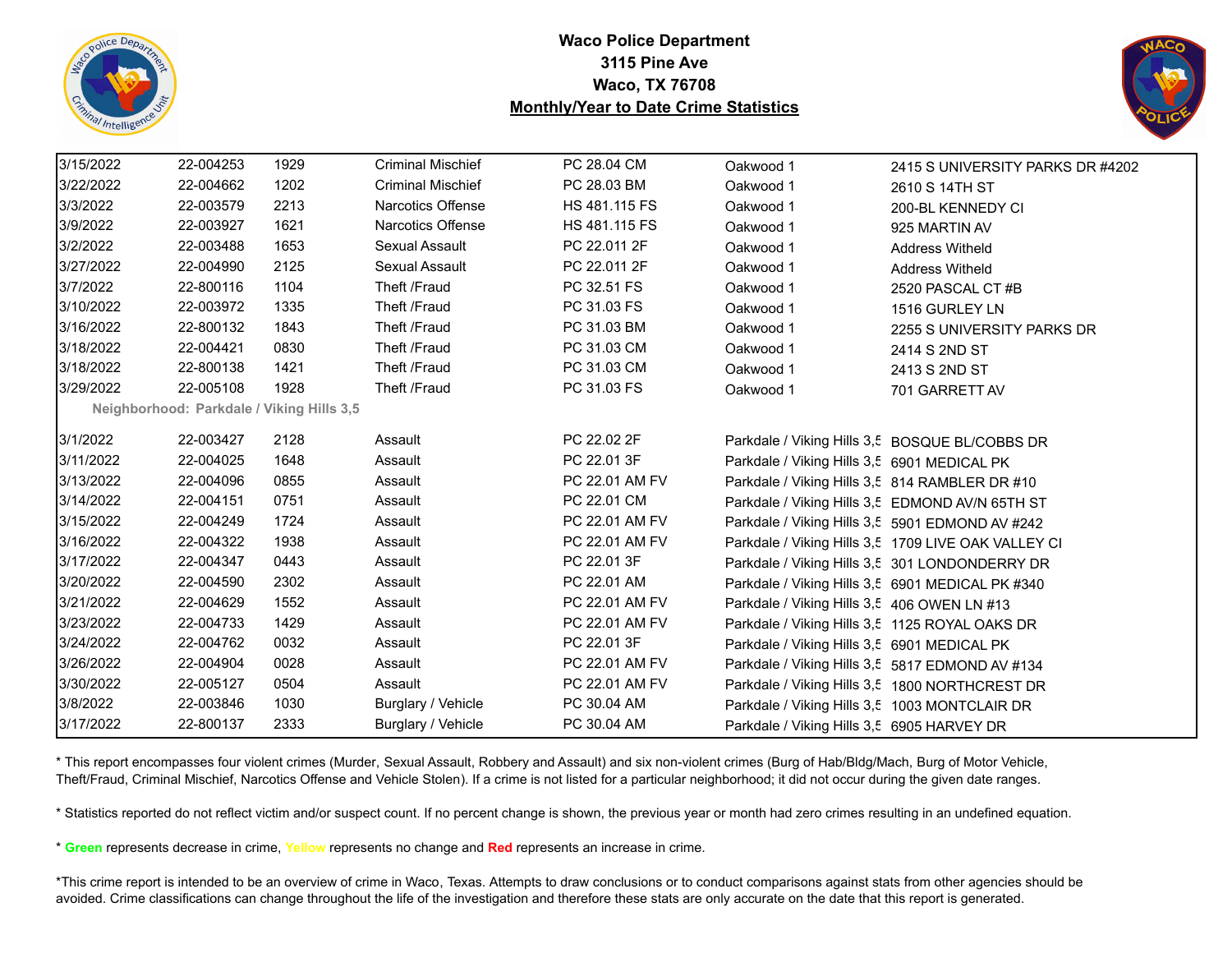



| 3/18/2022 | 22-004462                             | 1908 | Burglary / Vehicle        | PC 30.04 AM    | Parkdale / Viking Hills 3,5 1906 SOUTHERN DR   |                                                      |
|-----------|---------------------------------------|------|---------------------------|----------------|------------------------------------------------|------------------------------------------------------|
| 3/30/2022 | 22-005164                             | 1634 | Burglary / Vehicle        | PC 30.04 AM    |                                                | Parkdale / Viking Hills 3,5 225 LONDONDERRY DR       |
| 3/12/2022 | 22-004061                             | 1348 | Burglary of Hab/Bldg/Mach | PC 30.03 AM    |                                                | Parkdale / Viking Hills 3,5 225 LONDONDERRY DR       |
| 3/16/2022 | 22-004297                             | 1350 | Burglary of Hab/Bldg/Mach | PC 30.02 FS    | Parkdale / Viking Hills 3,5 500 MALL DR        |                                                      |
| 3/13/2022 | 22-004112                             | 1627 | <b>Criminal Mischief</b>  | PC 28.03 AM    | Parkdale / Viking Hills 3,5 1924 LA PORTE DR   |                                                      |
| 3/27/2022 | 22-004987                             | 2028 | <b>Criminal Mischief</b>  | PC 28.03 FS    |                                                | Parkdale / Viking Hills 3,5 301 LONDONDERRY DR       |
| 3/18/2022 | 22-004443                             | 1543 | <b>Narcotics Offense</b>  | HS 483.045 BM  | Parkdale / Viking Hills 3,5 6614 SANGER AV     |                                                      |
| 3/3/2022  | 22-003568                             | 2031 | Sexual Assault            | PC 22.011 2F   | Parkdale / Viking Hills 3,5 Address Witheld    |                                                      |
| 3/19/2022 | 22-004512                             | 1857 | Sexual Assault            | PC 22.011 2F   | Parkdale / Viking Hills 3,5 Address Witheld    |                                                      |
| 3/4/2022  | 22-003617                             | 1552 | Theft /Fraud              | PC 32.51 FS    | Parkdale / Viking Hills 3,5 706 N 58TH ST      |                                                      |
| 3/4/2022  | 22-003627                             | 1912 | Theft /Fraud              | PC 31.03 FS    | Parkdale / Viking Hills 3,5 7524 BOSQUE BL     |                                                      |
| 3/7/2022  | 22-003798                             | 1443 | Theft /Fraud              | PC 32.31 FS    | Parkdale / Viking Hills 3,5 6505 MAY DR #B     |                                                      |
| 3/9/2022  | 22-800122                             | 1353 | Theft /Fraud              | PC 32.51 FS    |                                                | Parkdale / Viking Hills 3,5 225 LONDONDERRY DR #102  |
| 3/17/2022 | 22-004362                             | 1321 | Theft /Fraud              | PC 32.31 FS    | Parkdale / Viking Hills 3,5 1012 N 58TH ST     |                                                      |
| 3/19/2022 | 22-004515                             | 2102 | Theft /Fraud              | PC 31.03 BM    | Parkdale / Viking Hills 3,5 7020 SANGER AV     |                                                      |
| 3/23/2022 | 22-004737                             | 1357 | Theft /Fraud              | PC 31.03 AM    | Parkdale / Viking Hills 3,5 7503 BOSQUE BL     |                                                      |
| 3/25/2022 | 22-004869                             | 1455 | Theft /Fraud              | PC 31.03 FS    |                                                | Parkdale / Viking Hills 3,5 1000 N HWY 6 FRONTAGE RD |
| 3/28/2022 | 22-005012                             | 0711 | Theft /Fraud              | PC 31.03 FS    | Parkdale / Viking Hills 3,5 620 OWEN LN        |                                                      |
| 3/31/2022 | 22-005243                             | 2003 | Theft /Fraud              | PC 31.03 AM    | Parkdale / Viking Hills 3,5 1001 BRIAR DR #179 |                                                      |
|           | <b>Neighborhood: Richland Hills 3</b> |      |                           |                |                                                |                                                      |
| 3/2/2022  | 22-003458                             | 0934 | Assault                   | PC 22.012 AM   | <b>Richland Hills 3</b>                        | 5124 W WACO DR                                       |
| 3/5/2022  | 22-003680                             | 1520 | Assault                   | PC 22.01 AM    | <b>Richland Hills 3</b>                        | 5100 HAWTHORNE DR #1007                              |
| 3/6/2022  | 22-003751                             | 1733 | Assault                   | PC 22.02 2F FV | <b>Richland Hills 3</b>                        | 816 KIPLING DR                                       |
| 3/7/2022  | 22-003787                             | 1007 | Assault                   | PC 22.04 3F FV | <b>Richland Hills 3</b>                        | 4724 STATON DR #222                                  |
| 3/10/2022 | 22-003992                             | 1918 | Assault                   | PC 22.01 AM FV | <b>Richland Hills 3</b>                        | 5101 W WACO DR                                       |
| 3/12/2022 | 22-004062                             | 1533 | Assault                   | PC 22.01 AM FV | <b>Richland Hills 3</b>                        | 346 RICHLAND DR #A                                   |
| 3/13/2022 | 22-004141                             | 2340 | Assault                   | PC 22.041 FS   | <b>Richland Hills 3</b>                        | 100 W LOOP 340                                       |
| 3/17/2022 | 22-004377                             | 1750 | Assault                   | PC 22.01 AM FV | <b>Richland Hills 3</b>                        | 618 WESTVIEW DR                                      |

\* This report encompasses four violent crimes (Murder, Sexual Assault, Robbery and Assault) and six non-violent crimes (Burg of Hab/Bldg/Mach, Burg of Motor Vehicle, Theft/Fraud, Criminal Mischief, Narcotics Offense and Vehicle Stolen). If a crime is not listed for a particular neighborhood; it did not occur during the given date ranges.

\* Statistics reported do not reflect victim and/or suspect count. If no percent change is shown, the previous year or month had zero crimes resulting in an undefined equation.

\* **Green** represents decrease in crime, **Yellow** represents no change and **Red** represents an increase in crime.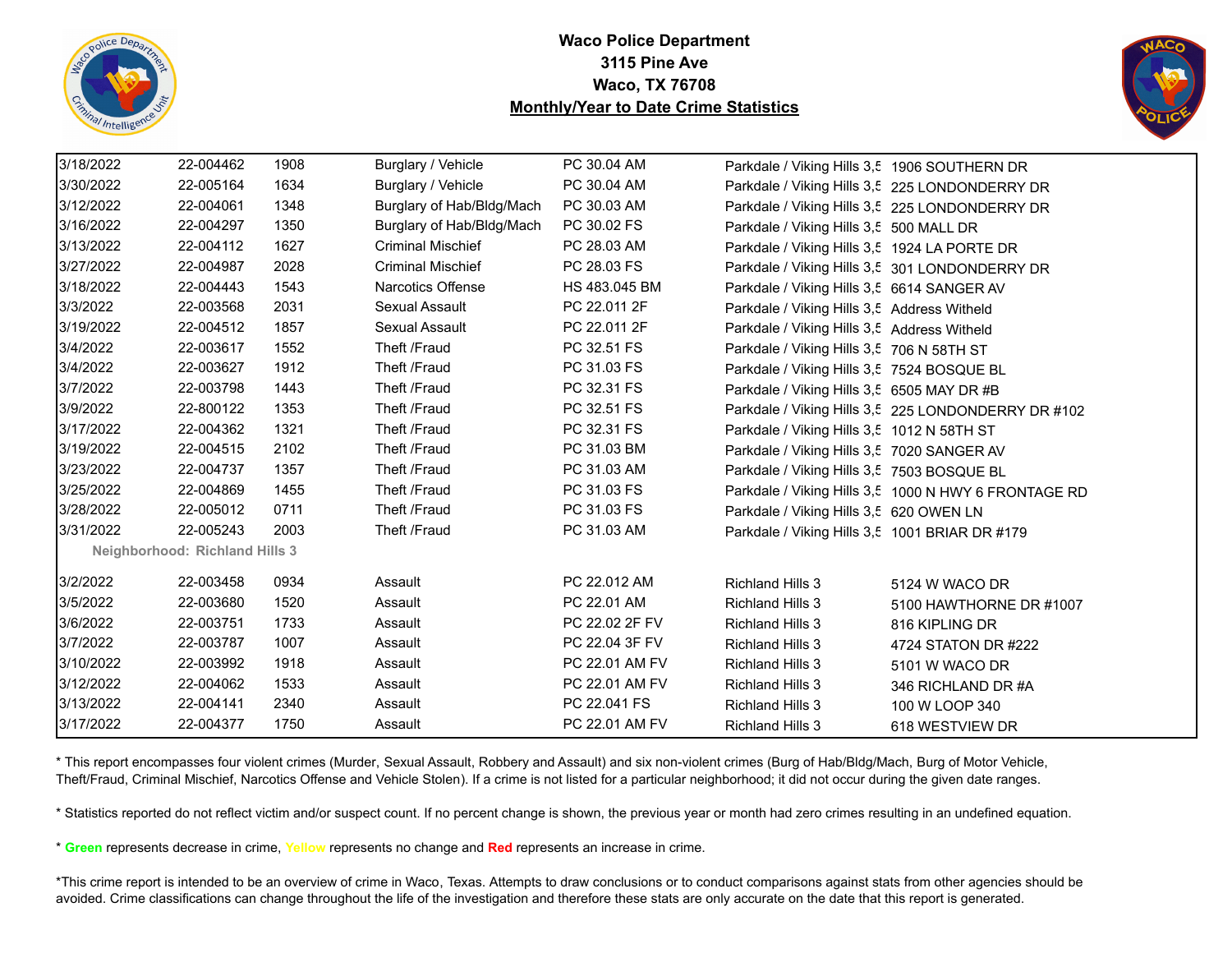



| 3/17/2022 | 22-004388 | 2049 | Assault                   | PC 22.01 CM FV | <b>Richland Hills 3</b> | 415 OWEN LN #1401            |
|-----------|-----------|------|---------------------------|----------------|-------------------------|------------------------------|
| 3/18/2022 | 22-004397 | 0057 | Assault                   | PC 22.02 2F    | <b>Richland Hills 3</b> | 816 N VALLEY MILLS DR        |
| 3/18/2022 | 22-004399 | 0057 | Assault                   | PC 22.01 AM    | <b>Richland Hills 3</b> | 816 N VALLEY MILLS DR        |
| 3/18/2022 | 22-004463 | 1846 | Assault                   | PC 22.01 CM    | <b>Richland Hills 3</b> | 618 N VALLEY MILLS DR        |
| 3/19/2022 | 22-004529 | 2212 | Assault                   | PC 22.01 CM FV | <b>Richland Hills 3</b> | 614 N VALLEY MILLS DR        |
| 3/20/2022 | 22-004539 | 0310 | Assault                   | PC 22.01 AM FV | <b>Richland Hills 3</b> | 408 N VALLEY MILLS DR        |
| 3/20/2022 | 22-004557 | 1048 | Assault                   | PC 22.02 2F FV | <b>Richland Hills 3</b> | 364 RICHLAND DR #C           |
| 3/20/2022 | 22-004575 | 1816 | Assault                   | PC 22.02 2F    | <b>Richland Hills 3</b> | <b>RICHLAND DR/SANGER AV</b> |
| 3/22/2022 | 22-004639 | 0016 | Assault                   | PC 22.01 AM FV | <b>Richland Hills 3</b> | 700 WESTVIEW DR #1           |
| 3/24/2022 | 22-004811 | 1852 | Assault                   | PC 22.01 CM    | <b>Richland Hills 3</b> | 5101 HAWTHORNE DR            |
| 3/24/2022 | 22-004817 | 2033 | Assault                   | PC 22.01 AM    | <b>Richland Hills 3</b> | 719 NEIL DR #132             |
| 3/25/2022 | 22-004881 | 1844 | Assault                   | PC 22.01 AM FV | <b>Richland Hills 3</b> | 334 RICHLAND DR #390C        |
| 3/25/2022 | 22-004885 | 1938 | Assault                   | PC 22.01 AM FV | <b>Richland Hills 3</b> | 6001 W WACO DR               |
| 3/26/2022 | 22-004910 | 0319 | Assault                   | PC 22.01 AM    | <b>Richland Hills 3</b> | 344 RICHLAND DR              |
| 3/27/2022 | 22-004957 | 0236 | Assault                   | PC 22.02 2F    | <b>Richland Hills 3</b> | 600-BL RUBY AV               |
| 3/27/2022 | 22-004959 | 0309 | Assault                   | PC 22.01 AM FV | <b>Richland Hills 3</b> | 5712 STRATFORD DR            |
| 3/27/2022 | 22-004968 | 1050 | Assault                   | PC 22.01 AM    | <b>Richland Hills 3</b> | N VALLEY MILLS DR/W WACO DR  |
| 3/27/2022 | 22-004971 | 1139 | Assault                   | PC 22.04 2F FV | <b>Richland Hills 3</b> | 362 RICHLAND DR #D           |
| 3/27/2022 | 22-004984 | 1812 | Assault                   | PC 22.01 AM    | <b>Richland Hills 3</b> | 707 RUBY AV #APT61           |
| 3/2/2022  | 22-003447 | 0640 | Burglary / Vehicle        | PC 30.04 AM    | <b>Richland Hills 3</b> | 4801 SANGER AV #7            |
| 3/4/2022  | 22-003598 | 0614 | Burglary / Vehicle        | PC 30.04 AM    | <b>Richland Hills 3</b> | 707 RUBY AV                  |
| 3/26/2022 | 22-004923 | 1323 | Burglary / Vehicle        | PC 30.04 AM    | <b>Richland Hills 3</b> | 5506 KINGMAN DR #17          |
| 3/19/2022 | 22-004494 | 1240 | Burglary of Hab/Bldg/Mach | PC 30.02 FS    | <b>Richland Hills 3</b> | 4727 SANGER AV #94           |
| 3/23/2022 | 22-004715 | 1051 | Burglary of Hab/Bldg/Mach | PC 30.02 FS    | <b>Richland Hills 3</b> | 308 N INDUSTRIAL DR #F36     |
| 3/24/2022 | 22-004790 | 1344 | Burglary of Hab/Bldg/Mach | PC 30.02 FS    | <b>Richland Hills 3</b> | 4727 SANGER AV #35           |
| 3/25/2022 | 22-004846 | 0945 | Burglary of Hab/Bldg/Mach | PC 30.02 FS    | <b>Richland Hills 3</b> | 4727 SANGER AV #106          |
| 3/29/2022 | 22-005070 | 0711 | Burglary of Hab/Bldg/Mach | PC 30.02 FS    | <b>Richland Hills 3</b> | 300 N VALLEY MILLS DR        |
| 3/5/2022  | 22-003682 | 1644 | <b>Criminal Mischief</b>  | PC 28.03 BM    | <b>Richland Hills 3</b> | 5100 HAWTHORNE DR #821       |
| 3/9/2022  | 22-003902 | 0339 | <b>Criminal Mischief</b>  | PC 28.03 FS    | <b>Richland Hills 3</b> | 5217 SANGER AV               |

\* This report encompasses four violent crimes (Murder, Sexual Assault, Robbery and Assault) and six non-violent crimes (Burg of Hab/Bldg/Mach, Burg of Motor Vehicle, Theft/Fraud, Criminal Mischief, Narcotics Offense and Vehicle Stolen). If a crime is not listed for a particular neighborhood; it did not occur during the given date ranges.

\* Statistics reported do not reflect victim and/or suspect count. If no percent change is shown, the previous year or month had zero crimes resulting in an undefined equation.

\* **Green** represents decrease in crime, **Yellow** represents no change and **Red** represents an increase in crime.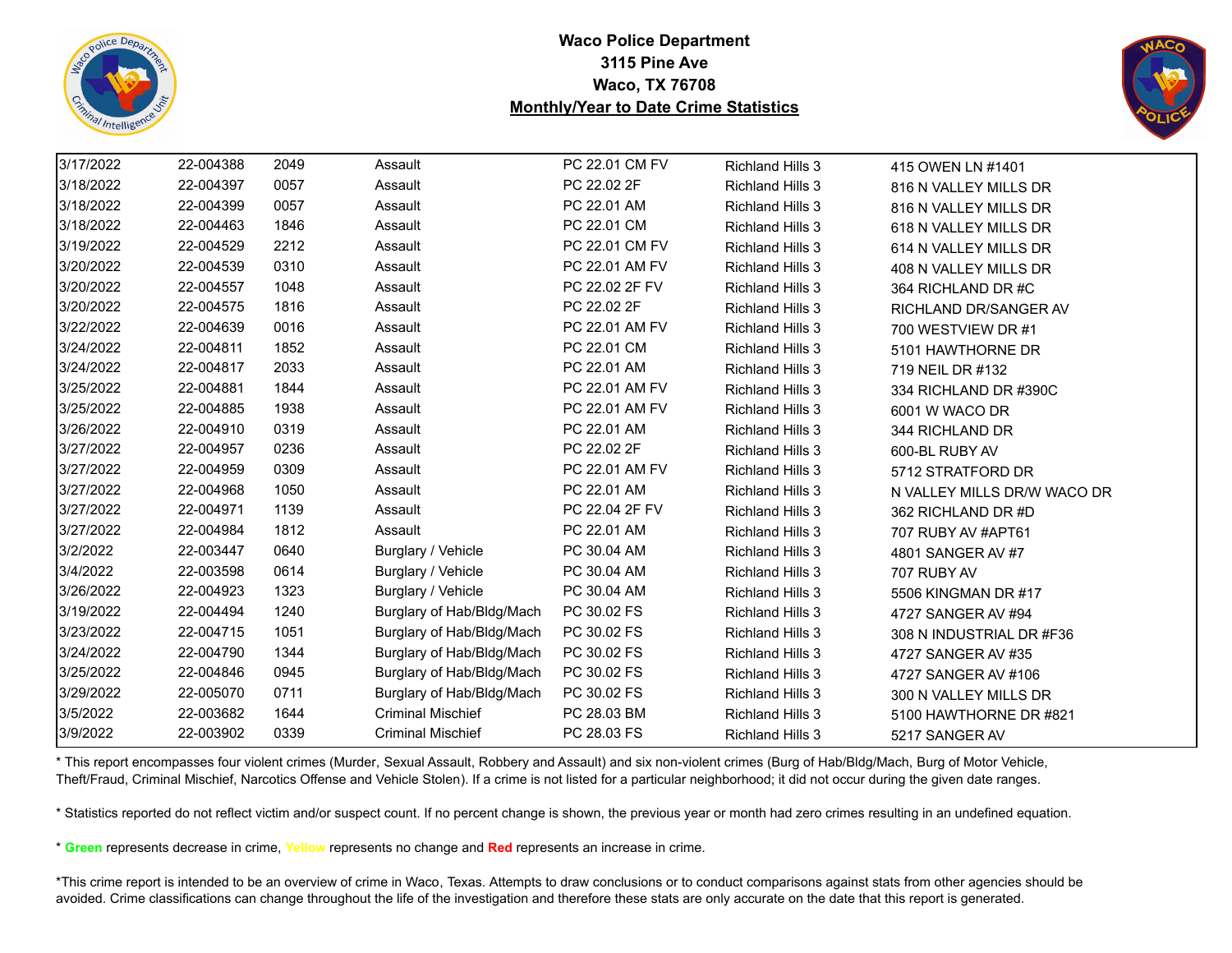



| 3/10/2022 | 22-003969 | 1246 | <b>Criminal Mischief</b> | PC 28.03 BM          | <b>Richland Hills 3</b> | 800 LAKE AIR DR             |
|-----------|-----------|------|--------------------------|----------------------|-------------------------|-----------------------------|
| 3/27/2022 | 22-004975 | 1423 | <b>Criminal Mischief</b> | PC 28.03 BM          | <b>Richland Hills 3</b> | <b>120 S NEW RD</b>         |
| 3/27/2022 | 22-004983 | 1733 | <b>Criminal Mischief</b> | PC 28.03 BM          | <b>Richland Hills 3</b> | 333 S VALLEY MILLS DR       |
| 3/31/2022 | 22-005205 | 0901 | <b>Criminal Mischief</b> | PC 28.03 CM          | <b>Richland Hills 3</b> | 901 WOODED ACRES DR         |
| 3/31/2022 | 22-005217 | 1319 | <b>Criminal Mischief</b> | PC 28.03 AM          | <b>Richland Hills 3</b> | 1006 N VALLEY MILLS DR #202 |
| 3/14/2022 | 22-004196 | 2224 | Murder                   | PC 19.03 CF          | <b>Richland Hills 3</b> | 901 WOODED ACRES DR #921B   |
| 3/3/2022  | 22-003507 | 0332 | <b>Narcotics Offense</b> | HS 481.115 FS        | <b>Richland Hills 3</b> | W WACO DR/LAKE AIR DR       |
| 3/3/2022  | 22-003564 | 2000 | Narcotics Offense        | HS 481.121 BM        | <b>Richland Hills 3</b> | SANGER AV/RICHLAND DR       |
| 3/3/2022  | 22-003565 | 2000 | Narcotics Offense        | HS 481.116 2F        | <b>Richland Hills 3</b> | SANGER AV/RICHLAND DR       |
| 3/9/2022  | 22-003901 | 0150 | Narcotics Offense        | HS 481.121 BM        | <b>Richland Hills 3</b> | 5806 KINGMAN DR             |
| 3/25/2022 | 22-004832 | 0140 | Narcotics Offense        | HS 481.121 AM        | <b>Richland Hills 3</b> | 618 N VALLEY MILLS DR       |
| 3/28/2022 | 22-005035 | 1430 | <b>Narcotics Offense</b> | <b>HS 481.115 FS</b> | Richland Hills 3        | 400-BLK N NEW RD            |
| 3/28/2022 | 22-005056 | 1957 | Robbery                  | PC 29.03 1F          | <b>Richland Hills 3</b> | 5605 W WACO DR              |
| 3/30/2022 | 22-005125 | 0333 | Robbery                  | PC 29.02 2F          | <b>Richland Hills 3</b> | 710 N VALLEY MILLS DR       |
| 3/21/2022 | 22-004616 | 1241 | Sexual Assault           | PC 22.011 2F         | <b>Richland Hills 3</b> | <b>Address Witheld</b>      |
| 3/3/2022  | 22-003512 | 0940 | Theft /Fraud             | PC 31.03 BM          | <b>Richland Hills 3</b> | 6001 W WACO DR              |
| 3/3/2022  | 22-003532 | 1331 | Theft /Fraud             | PC 31.03 FS          | <b>Richland Hills 3</b> | 6218 HADEN DR               |
| 3/3/2022  | 22-003537 | 1430 | Theft /Fraud             | PC 31.03 BM          | <b>Richland Hills 3</b> | 300 N VALLEY MILLS DR       |
| 3/4/2022  | 22-003633 | 2054 | Theft /Fraud             | PC 31.03 BM          | <b>Richland Hills 3</b> | 616 N NEW RD                |
| 3/5/2022  | 22-003690 | 1859 | Theft /Fraud             | PC 31.03 FS          | <b>Richland Hills 3</b> | 6001 W WACO DR              |
| 3/5/2022  | 22-003706 | 2347 | Theft /Fraud             | PC 31.03 AM          | <b>Richland Hills 3</b> | 4320 FRANKLIN AV            |
| 3/7/2022  | 22-003797 | 1323 | Theft /Fraud             | PC 31.03 BM          | <b>Richland Hills 3</b> | 4320 FRANKLIN AV            |
| 3/8/2022  | 22-003857 | 1400 | Theft /Fraud             | PC 32.51 FS          | <b>Richland Hills 3</b> | 513 CARLYLE DR              |
| 3/8/2022  | 22-003867 | 1546 | Theft /Fraud             | PC 31.03 CM          | <b>Richland Hills 3</b> | 4320 FRANKLIN AV            |
| 3/8/2022  | 22-003878 | 1844 | Theft /Fraud             | PC 31.03 CM          | <b>Richland Hills 3</b> | 4320 FRANKLIN AV            |
| 3/8/2022  | 22-003879 | 1844 | Theft /Fraud             | PC 31.03 CM          | <b>Richland Hills 3</b> | 4320 FRANKLIN AV            |
| 3/8/2022  | 22-003887 | 2232 | Theft /Fraud             | PC 31.03 CM          | <b>Richland Hills 3</b> | 4320 FRANKLIN AV            |
| 3/9/2022  | 22-003923 | 1639 | Theft /Fraud             | PC 32.21 FS          | <b>Richland Hills 3</b> | 600 N VALLEY MILLS DR       |
| 3/11/2022 | 22-004027 | 1743 | Theft /Fraud             | PC 31.03 BM          | <b>Richland Hills 3</b> | 4320 FRANKLIN AV            |

\* This report encompasses four violent crimes (Murder, Sexual Assault, Robbery and Assault) and six non-violent crimes (Burg of Hab/Bldg/Mach, Burg of Motor Vehicle, Theft/Fraud, Criminal Mischief, Narcotics Offense and Vehicle Stolen). If a crime is not listed for a particular neighborhood; it did not occur during the given date ranges.

\* Statistics reported do not reflect victim and/or suspect count. If no percent change is shown, the previous year or month had zero crimes resulting in an undefined equation.

\* **Green** represents decrease in crime, **Yellow** represents no change and **Red** represents an increase in crime.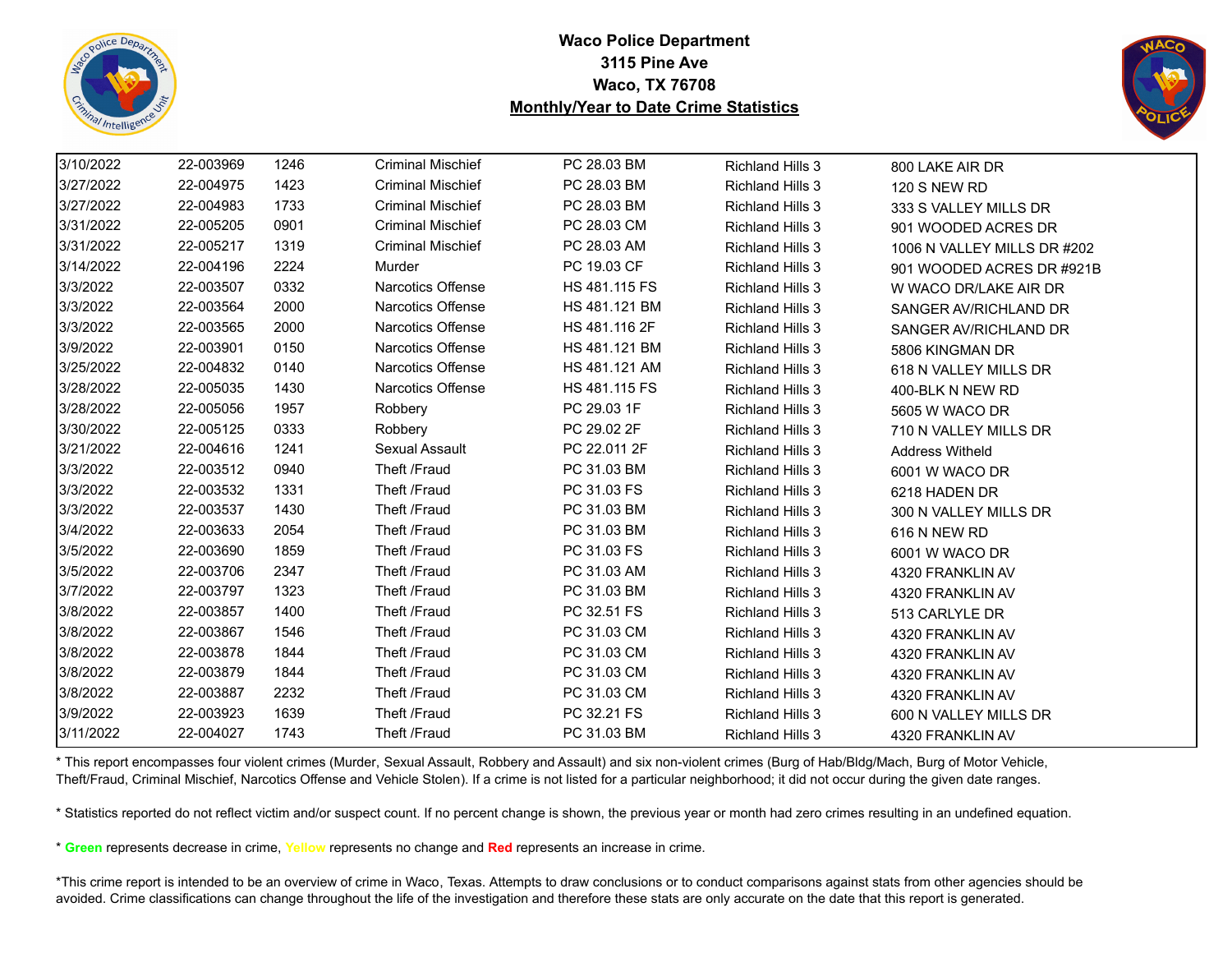



| 3/13/2022 | 22-004108 | 1625 | Theft /Fraud | PC 31.03 AM  | <b>Richland Hills 3</b> | 300 N VALLEY MILLS DR       |
|-----------|-----------|------|--------------|--------------|-------------------------|-----------------------------|
| 3/13/2022 | 22-004116 | 1720 | Theft /Fraud | PC 31.03 FS  | <b>Richland Hills 3</b> | 6001 W WACO DR #316         |
| 3/13/2022 | 22-004117 | 1707 | Theft /Fraud | PC 31.03 CM  | <b>Richland Hills 3</b> | 300 N VALLEY MILLS DR       |
| 3/14/2022 | 22-004191 | 1954 | Theft /Fraud | PC 31.03 BM  | <b>Richland Hills 3</b> | 4320 FRANKLIN AV            |
| 3/15/2022 | 22-004260 | 2052 | Theft /Fraud | PC 31.03 FS  | <b>Richland Hills 3</b> | 210 N NEW RD                |
| 3/15/2022 | 22-004266 | 2245 | Theft /Fraud | PC 31.03 FS  | <b>Richland Hills 3</b> | 606 N NEW RD                |
| 3/16/2022 | 22-800131 | 1336 | Theft /Fraud | PC 31.03 BM  | <b>Richland Hills 3</b> | 5100 HAWTHORNE DR           |
| 3/17/2022 | 22-004356 | 1059 | Theft /Fraud | PC 32.315 3F | <b>Richland Hills 3</b> | 4320 FRANKLIN AV            |
| 3/18/2022 | 22-004465 | 2007 | Theft /Fraud | PC 31.03 BM  | <b>Richland Hills 3</b> | 4320 FRANKLIN AV            |
| 3/18/2022 | 22-004470 | 2225 | Theft /Fraud | PC 31.03 CM  | <b>Richland Hills 3</b> | 4320 FRANKLIN AV            |
| 3/18/2022 | 22-800139 | 2020 | Theft /Fraud | PC 31.03 FS  | <b>Richland Hills 3</b> | LAKE AIR DR/W WACO DR       |
| 3/18/2022 | 22-800148 | 0454 | Theft /Fraud | PC 31.03 CM  | <b>Richland Hills 3</b> | 4600 FRANKLIN AV            |
| 3/19/2022 | 22-004511 | 1956 | Theft /Fraud | PC 31.03 CM  | <b>Richland Hills 3</b> | 4320 FRANKLIN AV            |
| 3/19/2022 | 22-004522 | 1909 | Theft /Fraud | PC 32.21 AM  | <b>Richland Hills 3</b> | 1412 N VALLEY MILLS DR #100 |
| 3/19/2022 | 22-004524 | 2207 | Theft /Fraud | PC 31.03 CM  | <b>Richland Hills 3</b> | 4320 FRANKLIN AV            |
| 3/19/2022 | 22-800143 | 1142 | Theft /Fraud | PC 31.03 BM  | <b>Richland Hills 3</b> | 6001 W WACO DR              |
| 3/21/2022 | 22-004602 | 0829 | Theft /Fraud | PC 31.03 CM  | <b>Richland Hills 3</b> | 4320 FRANKLIN AV            |
| 3/21/2022 | 22-004631 | 1726 | Theft /Fraud | PC 31.03 BM  | <b>Richland Hills 3</b> | 4320 FRANKLIN AV            |
| 3/22/2022 | 22-004663 | 1342 | Theft /Fraud | PC 31.03 CM  | <b>Richland Hills 3</b> | 719 NEIL DR #133            |
| 3/22/2022 | 22-004676 | 1701 | Theft /Fraud | PC 31.03 CM  | <b>Richland Hills 3</b> | 4320 FRANKLIN AV            |
| 3/22/2022 | 22-004683 | 1921 | Theft /Fraud | PC 31.03 CM  | <b>Richland Hills 3</b> | 4320 FRANKLIN AV            |
| 3/23/2022 | 22-004735 | 1553 | Theft /Fraud | PC 32.31 FS  | <b>Richland Hills 3</b> | 6001 W WACO DR              |
| 3/24/2022 | 22-800146 | 2050 | Theft /Fraud | PC 31.03 AM  | <b>Richland Hills 3</b> | 4320 FRANKLIN AV            |
| 3/28/2022 | 22-005029 | 1218 | Theft /Fraud | PC 31.03 BM  | <b>Richland Hills 3</b> | 4320 FRANKLIN AV            |
| 3/28/2022 | 22-005038 | 1534 | Theft /Fraud | PC 31.03 CM  | <b>Richland Hills 3</b> | 4320 FRANKLIN AV            |
| 3/29/2022 | 22-005114 | 2128 | Theft /Fraud | PC 31.03 BM  | <b>Richland Hills 3</b> | 4320 FRANKLIN AV            |
| 3/29/2022 | 22-800161 | 2111 | Theft /Fraud | PC 31.03 BM  | <b>Richland Hills 3</b> | 1120 N VALLEY MILLS DR      |
| 3/30/2022 | 22-005118 | 0004 | Theft /Fraud | PC 31.03 CM  | <b>Richland Hills 3</b> | 4320 FRANKLIN AV            |
| 3/30/2022 | 22-005160 | 1532 | Theft /Fraud | PC 31.03 BM  | <b>Richland Hills 3</b> | 4320 FRANKLIN AV            |

\* This report encompasses four violent crimes (Murder, Sexual Assault, Robbery and Assault) and six non-violent crimes (Burg of Hab/Bldg/Mach, Burg of Motor Vehicle, Theft/Fraud, Criminal Mischief, Narcotics Offense and Vehicle Stolen). If a crime is not listed for a particular neighborhood; it did not occur during the given date ranges.

\* Statistics reported do not reflect victim and/or suspect count. If no percent change is shown, the previous year or month had zero crimes resulting in an undefined equation.

\* **Green** represents decrease in crime, **Yellow** represents no change and **Red** represents an increase in crime.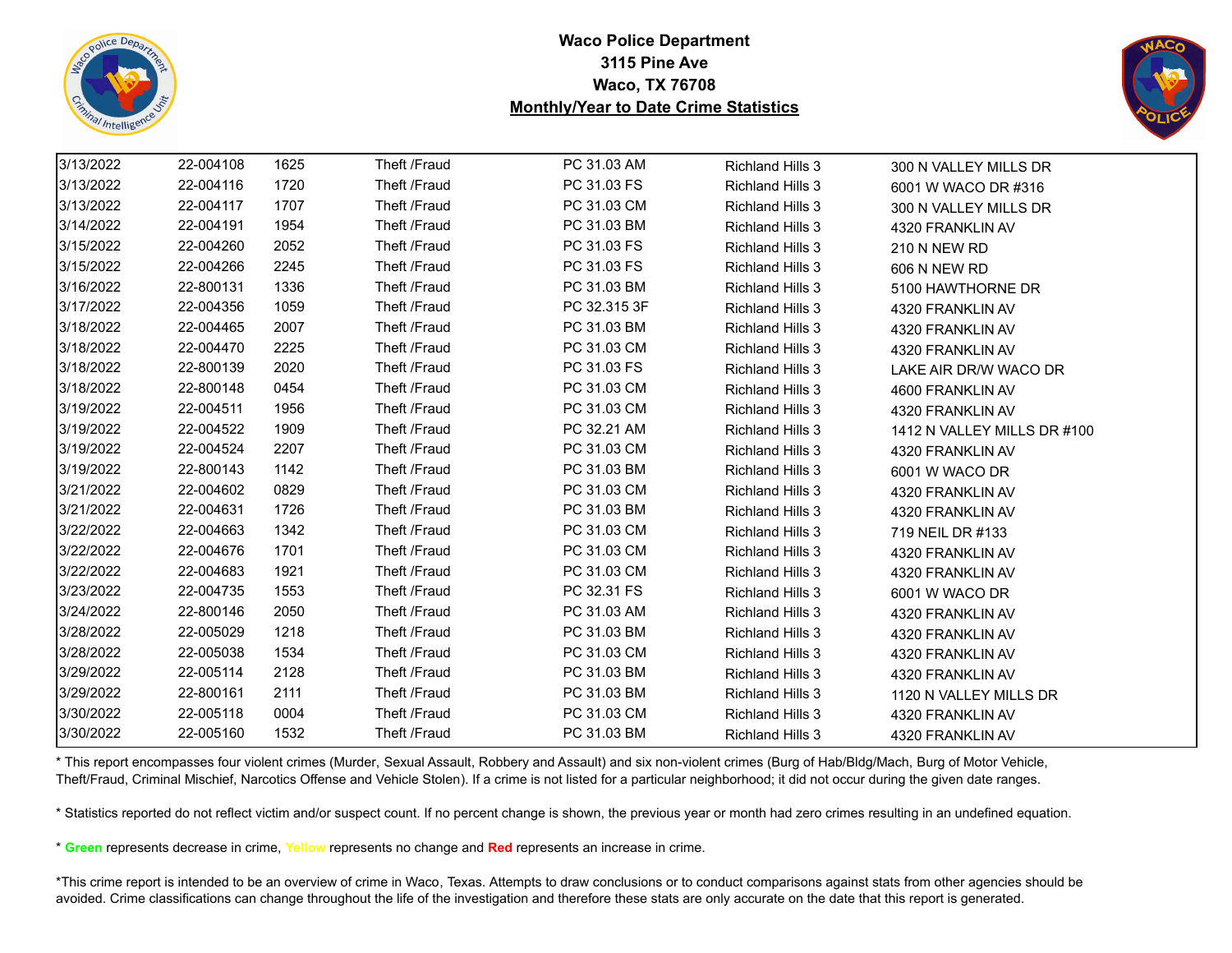



| 3/30/2022 | 22-005161                          | 1532 | Theft /Fraud              | PC 31.03 CM     | <b>Richland Hills 3</b> | 4320 FRANKLIN AV       |
|-----------|------------------------------------|------|---------------------------|-----------------|-------------------------|------------------------|
| 3/31/2022 | 22-800166                          | 2206 | Theft /Fraud              | PC 32.31 FS     | <b>Richland Hills 3</b> | <b>201 N NEW RD</b>    |
|           | Neighborhood: Sanger Heights 4     |      |                           |                 |                         |                        |
| 3/7/2022  | 22-003821                          | 2246 | Assault                   | PC 22.01 AM     | Sanger Heights 4        | 901 N 25TH ST          |
| 3/8/2022  | 22-003864                          | 1458 | Assault                   | PC 22.02 2F FV  | Sanger Heights 4        | 404 N 23RD ST          |
| 3/9/2022  | 22-003936                          | 1909 | Assault                   | PC 22.01 AM FV  | Sanger Heights 4        | 1514 BLAIR AV          |
| 3/15/2022 | 22-004263                          | 2220 | Assault                   | PC 22.01 AM FV  | Sanger Heights 4        | 602 N 16TH ST          |
| 3/24/2022 | 22-004766                          | 0200 | Assault                   | PC 22.01 AM FV  | Sanger Heights 4        | 2225 COLONIAL AV       |
| 3/29/2022 | 22-005111                          | 2003 | Assault                   | PC 22.02 2F     | Sanger Heights 4        | 2316 MORROW AV         |
| 3/1/2022  | 22-003391                          | 1228 | Burglary / Vehicle        | PC 30.04 AM     | Sanger Heights 4        | 1701 W WACO DR         |
| 3/1/2022  | 22-003415                          | 1724 | Burglary of Hab/Bldg/Mach | PC 30.02 2F     | Sanger Heights 4        | 2218 COLCORD AV        |
| 3/19/2022 | 22-004532                          | 2243 | <b>Narcotics Offense</b>  | HS 481.121 BM   | Sanger Heights 4        | 2204 LASKER AV         |
| 3/21/2022 | 22-004596                          | 0218 | Narcotics Offense         | HS 481.115 FS   | Sanger Heights 4        | HOMAN AV/N 25TH ST     |
| 3/28/2022 | 22-005061                          | 2356 | Narcotics Offense         | HS 481.115 2F   | Sanger Heights 4        | N 21ST ST/TRICE AV     |
| 3/31/2022 | 22-005248                          | 2123 | Narcotics Offense         | HS 481.115 2F   | Sanger Heights 4        | 1804 AVONDALE AV       |
| 3/14/2022 | 22-003963                          | 1200 | Sexual Assault            | PC 22.021 1F FV | Sanger Heights 4        | <b>Address Witheld</b> |
| 3/2/2022  | 22-003453                          | 0843 | Theft /Fraud              | PC 31.03 AM     | Sanger Heights 4        | 925 N 26TH ST #5       |
| 3/2/2022  | 22-003480                          | 1622 | Theft /Fraud              | PC 31.03 FS     | Sanger Heights 4        | 2211 PARROTT AV        |
| 3/7/2022  | 22-003806                          | 1703 | Theft /Fraud              | PC 31.03 FS     | Sanger Heights 4        | N 18TH ST/FORT AV      |
| 3/8/2022  | 22-003863                          | 1458 | Theft /Fraud              | PC 31.03 BM     | Sanger Heights 4        | 404 N 23RD ST          |
| 3/18/2022 | 22-004442                          | 1520 | Theft /Fraud              | PC 32.31 FS     | Sanger Heights 4        | 1520 WEST AV           |
| 3/19/2022 | 22-004491                          | 1144 | Theft /Fraud              | PC 31.03 FS     | Sanger Heights 4        | 2305 COLE AV           |
| 3/19/2022 | 22-004493                          | 1215 | Theft /Fraud              | PC 31.03 FS     | Sanger Heights 4        | 2005 AVONDALE AV       |
| 3/27/2022 | 22-004963                          | 0828 | Theft /Fraud              | PC 31.03 BM     | Sanger Heights 4        | 400 N 25TH ST          |
| 3/28/2022 | 22-005028                          | 1201 | Theft /Fraud              | PC 32.51 FS     | Sanger Heights 4        | 2410-1/2 ETHEL AV      |
| 3/29/2022 | 22-800157                          | 2019 | Theft /Fraud              | PC 31.03 CM     | Sanger Heights 4        | 1903 TRICE AV          |
| 3/30/2022 | 22-005152                          | 1404 | Theft /Fraud              | PC 32.31 FS     | Sanger Heights 4        | 2015 MORROW AV         |
|           | Neighborhood: Technology Village 1 |      |                           |                 |                         |                        |

\* This report encompasses four violent crimes (Murder, Sexual Assault, Robbery and Assault) and six non-violent crimes (Burg of Hab/Bldg/Mach, Burg of Motor Vehicle, Theft/Fraud, Criminal Mischief, Narcotics Offense and Vehicle Stolen). If a crime is not listed for a particular neighborhood; it did not occur during the given date ranges.

\* Statistics reported do not reflect victim and/or suspect count. If no percent change is shown, the previous year or month had zero crimes resulting in an undefined equation.

\* **Green** represents decrease in crime, **Yellow** represents no change and **Red** represents an increase in crime.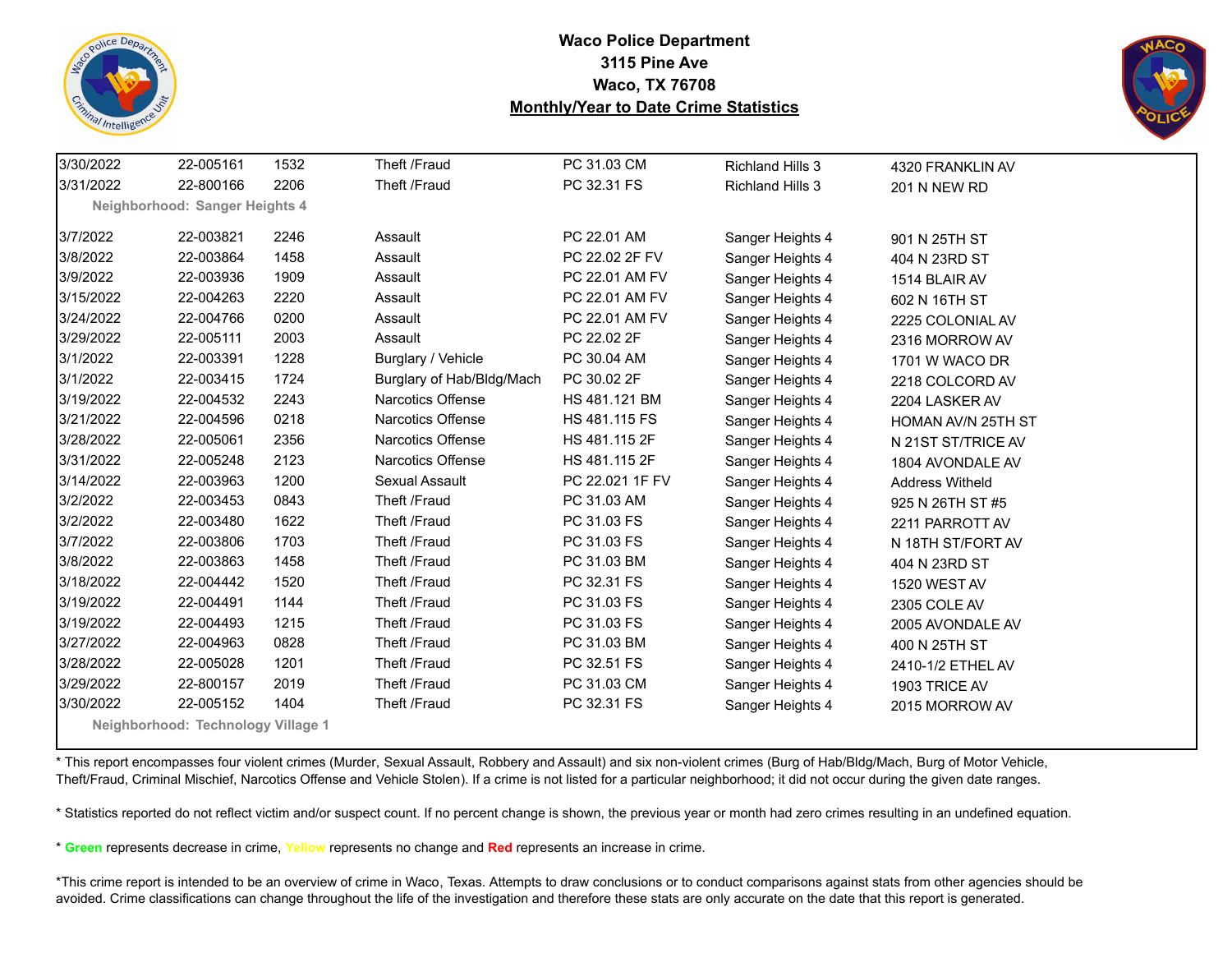



|           | Neighborhood: Timbercrest 1         |      |                           |                |                |                              |
|-----------|-------------------------------------|------|---------------------------|----------------|----------------|------------------------------|
| 3/28/2022 | 22-005014                           | 0743 | Burglary / Vehicle        | PC 30.04 AM    | Timbercrest 1  | 810 N JACK KULTGEN EX        |
| 3/30/2022 | 22-800163                           | 1730 | Burglary / Vehicle        | PC 30.04 AM    | Timbercrest 1  | 1500 N JACK KULTGEN EX       |
| 3/9/2022  | 22-003909                           | 1108 | <b>Criminal Mischief</b>  | PC 28.03 CM    | Timbercrest 1  | 500 N JACK KULTGEN EX        |
| 3/16/2022 | 22-004302                           | 1425 | <b>Criminal Mischief</b>  | PC 28.03 BM    | Timbercrest 1  | E LOOP 340/ELK RD            |
| 3/5/2022  | 22-003701                           | 2216 | Theft /Fraud              | PC 32.21 3F    | Timbercrest 1  | 300-BL N JACK KULTGEN EX     |
| 3/21/2022 | 22-004609                           | 1037 | Theft /Fraud              | PC 31.03 BM    | Timbercrest 1  | 1421 E LOOP 340              |
| 3/26/2022 | 22-004921                           | 1357 | Theft /Fraud              | PC 32.51 FS    | Timbercrest 1  | 1907 POST OAK DR             |
| 3/29/2022 | 22-005098                           | 1513 | Theft /Fraud              | PC 32.51 FS    | Timbercrest 1  | 4224 TIMBERCREST LN          |
| 3/21/2022 | 22-004610                           | 1035 | Vehicle Stolen            | PC 31.03 FS SV | Timbercrest 1  | 502 CONGRESS ST              |
|           | <b>Neighborhood: University 1,2</b> |      |                           |                |                |                              |
| 3/5/2022  | 22-003675                           | 1318 | Assault                   | PC 22.04 3F    | University 1,2 | 1822 CONNOR AV               |
| 3/7/2022  | 22-003820                           | 2200 | Assault                   | PC 22.02 2F    | University 1,2 | 2019 CLAY AV                 |
| 3/8/2022  | 22-003874                           | 1718 | Assault                   | PC 22.01 AM    | University 1,2 | 2032 CIRCLE RD               |
| 3/9/2022  | 22-003910                           | 1100 | Assault                   | PC 22.01 AM FV | University 1,2 | 2726 CLAY AV                 |
| 3/11/2022 | 22-004041                           | 2310 | Assault                   | PC 22.02 2F    | University 1,2 | 1800-BL S VALLEY MILLS DR WB |
| 3/12/2022 | 22-004054                           | 0655 | Assault                   | PC 22.02 1F FV | University 1,2 | 1800-BLK S 25TH ST           |
| 3/19/2022 | 22-004489                           | 1022 | Assault                   | PC 22.01 AM    | University 1,2 | 1700 S JACK KULTGEN EX #210  |
| 3/31/2022 | 22-005207                           | 0945 | Burglary / Vehicle        | PC 30.04 AM    | University 1,2 | 2413 CLEVELAND AV            |
| 3/5/2022  | 22-800111                           | 1011 | Burglary of Hab/Bldg/Mach | PC 30.02 2F    | University 1,2 | 2424 GURLEY AV               |
| 3/7/2022  | 22-003777                           | 0337 | Burglary of Hab/Bldg/Mach | PC 30.02 FS    | University 1,2 | 1025 S 18TH ST               |
| 3/18/2022 | 22-004413                           | 0633 | <b>Criminal Mischief</b>  | PC 28.03 BM    | University 1,2 | 2816 CLAY AV                 |
| 3/27/2022 | 22-004995                           | 2229 | <b>Criminal Mischief</b>  | PC 28.03 CM    | University 1,2 | 2216 GURLEY AV               |
| 3/7/2022  | 22-003803                           | 1548 | <b>Narcotics Offense</b>  | HS 481.115 2F  | University 1,2 | CLAY AV/S VALLEY MILLS DR    |
| 3/16/2022 | 22-004336                           | 1931 | <b>Narcotics Offense</b>  | HS 481.115 3F  | University 1,2 | 2720 CLAY AV                 |
| 3/16/2022 | 22-004337                           | 1931 | Narcotics Offense         | HS 481.115 2F  | University 1,2 | 2720 CLAY AV                 |
| 3/16/2022 | 22-004339                           | 1931 | <b>Narcotics Offense</b>  | HS 481.115 FS  | University 1,2 | 2720 CLAY AV                 |
| 3/23/2022 | 22-004727                           | 1353 | Narcotics Offense         | HS 481.115 FS  | University 1,2 | 2600-BL BURNETT AV           |

\* This report encompasses four violent crimes (Murder, Sexual Assault, Robbery and Assault) and six non-violent crimes (Burg of Hab/Bldg/Mach, Burg of Motor Vehicle, Theft/Fraud, Criminal Mischief, Narcotics Offense and Vehicle Stolen). If a crime is not listed for a particular neighborhood; it did not occur during the given date ranges.

\* Statistics reported do not reflect victim and/or suspect count. If no percent change is shown, the previous year or month had zero crimes resulting in an undefined equation.

\* **Green** represents decrease in crime, **Yellow** represents no change and **Red** represents an increase in crime.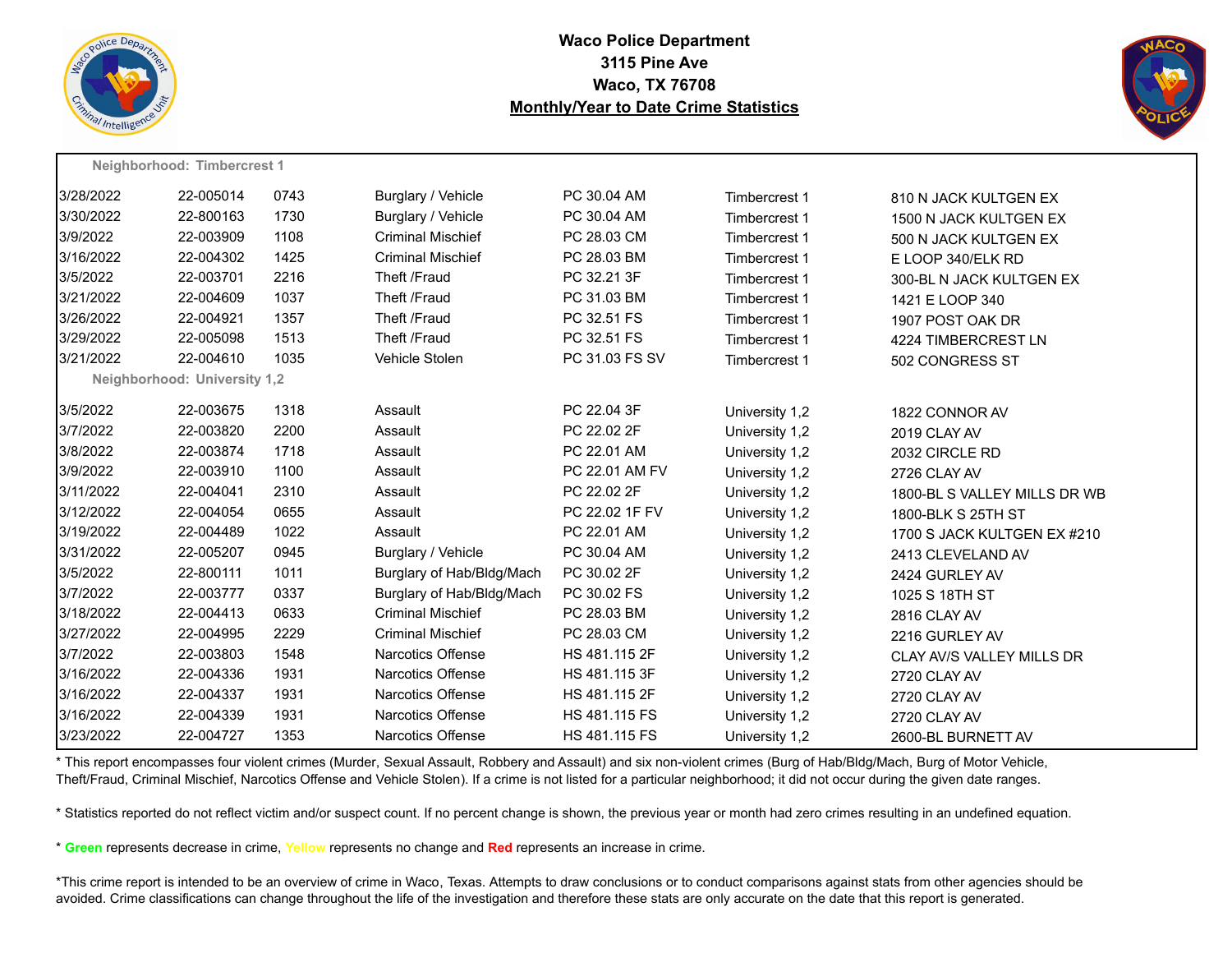



| 3/2/2022  | 22-003463                        | 1220 | Theft /Fraud              | PC 32.31 FS    | University 1,2 | 1629 S 29TH ST               |
|-----------|----------------------------------|------|---------------------------|----------------|----------------|------------------------------|
| 3/7/2022  | 22-003782                        | 0918 | Theft /Fraud              | PC 31.03 AM    | University 1,2 | S 18TH ST/CLAY AV            |
| 3/8/2022  | 22-003853                        | 1332 | Theft /Fraud              | PC 31.03 FS    | University 1,2 | 1807 BAGBY AV                |
| 3/8/2022  | 22-800119                        | 1843 | Theft /Fraud              | PC 31.03 BM    | University 1,2 | 2601 S JACK KULTGEN EX SB    |
| 3/16/2022 | 22-004338                        | 1931 | Theft /Fraud              | PC 32.315 3F   | University 1,2 | 2720 CLAY AV                 |
| 3/22/2022 | 22-004692                        | 2241 | Theft /Fraud              | PC 31.03 AM    | University 1,2 | 1500 S 18TH ST               |
| 3/24/2022 | 22-004795                        | 1443 | Theft /Fraud              | PC 32.31 FS    | University 1,2 | 2701 FLINT AV                |
| 3/25/2022 | 22-004896                        | 2218 | Theft /Fraud              | PC 31.03 CM    | University 1,2 | 2205 PARK AV                 |
| 3/27/2022 | 22-004973                        | 1245 | Theft /Fraud              | PC 31.03 CM    | University 1,2 | 1716 S 29TH ST               |
| 3/29/2022 | 22-005069                        | 0627 | Theft /Fraud              | PC 32.31 FS    | University 1,2 | 1620 S 18TH ST               |
| 3/31/2022 | 22-005232                        | 1748 | Theft /Fraud              | PC 31.03 FS    | University 1,2 | 2008 GURLEY AV               |
| 3/1/2022  | 22-003382                        | 1005 | Vehicle Stolen            | PC 31.03 FS SV | University 1,2 | 2822 FLINT AV                |
| 3/5/2022  | 22-003693                        | 1834 | Vehicle Stolen            | PC 31.07 FS    | University 1,2 | 2822 FLINT AV                |
|           | <b>Neighborhood: West Waco 3</b> |      |                           |                |                |                              |
| 3/4/2022  | 22-003604                        | 1105 | Assault                   | PC 22.01 CM FV | West Waco 3    | 9000 CHAPEL RD #25201        |
| 3/5/2022  | 22-003703                        | 2204 | Assault                   | PC 22.01 AM FV | West Waco 3    | 2916 BEUTEL RD               |
| 3/14/2022 | 22-004195                        | 2130 | Assault                   | PC 22.01 AM FV | West Waco 3    | 2724 SAMSON DR               |
| 3/19/2022 | 22-004530                        | 2300 | Assault                   | PC 22.01 CM    | West Waco 3    | 600 HEWITT DR                |
| 3/29/2022 | 22-005084                        | 1209 | Assault                   | PC 22.01 CM FV | West Waco 3    | 2909 CONCHO BEND DR          |
| 3/30/2022 | 22-005142                        | 1109 | Assault                   | PC 22.04 3F FV | West Waco 3    | 600 HEWITT DR                |
| 3/17/2022 | 22-004365                        | 1525 | Burglary / Vehicle        | PC 30.04 AM    | West Waco 3    | 2805 BEUTEL RD               |
| 3/28/2022 | 22-800151                        | 0723 | Burglary / Vehicle        | PC 30.04 AM    | West Waco 3    | 1324 WESTERN RIDGE DR        |
| 3/4/2022  | 22-003612                        | 1339 | Burglary of Hab/Bldg/Mach | PC 30.02 FS    | West Waco 3    | 701 LOOP 340 FRONTAGE        |
| 3/8/2022  | 22-003855                        | 1551 | Burglary of Hab/Bldg/Mach | PC 30.02 FS    | West Waco 3    | 400 TEXAS CENTRAL PK         |
| 3/10/2022 | 22-800123                        | 0900 | Burglary of Hab/Bldg/Mach | PC 30.02 2F    | West Waco 3    | 3125 MARSTON RD              |
| 3/7/2022  | 22-003786                        | 0939 | <b>Criminal Mischief</b>  | PC 28.03 FS    | West Waco 3    | 11228 PALLASITE DR           |
| 3/25/2022 | 22-004890                        | 2051 | <b>Criminal Mischief</b>  | PC 28.03 BM    | West Waco 3    | TEXAS CENTRAL PK/IMPERIAL DR |
| 3/18/2022 | 22-004427                        | 0948 | Narcotics Offense         | HS 481.121 BM  | West Waco 3    | <b>JEWELL DR/IMPERIAL DR</b> |

\* This report encompasses four violent crimes (Murder, Sexual Assault, Robbery and Assault) and six non-violent crimes (Burg of Hab/Bldg/Mach, Burg of Motor Vehicle, Theft/Fraud, Criminal Mischief, Narcotics Offense and Vehicle Stolen). If a crime is not listed for a particular neighborhood; it did not occur during the given date ranges.

\* Statistics reported do not reflect victim and/or suspect count. If no percent change is shown, the previous year or month had zero crimes resulting in an undefined equation.

\* **Green** represents decrease in crime, **Yellow** represents no change and **Red** represents an increase in crime.